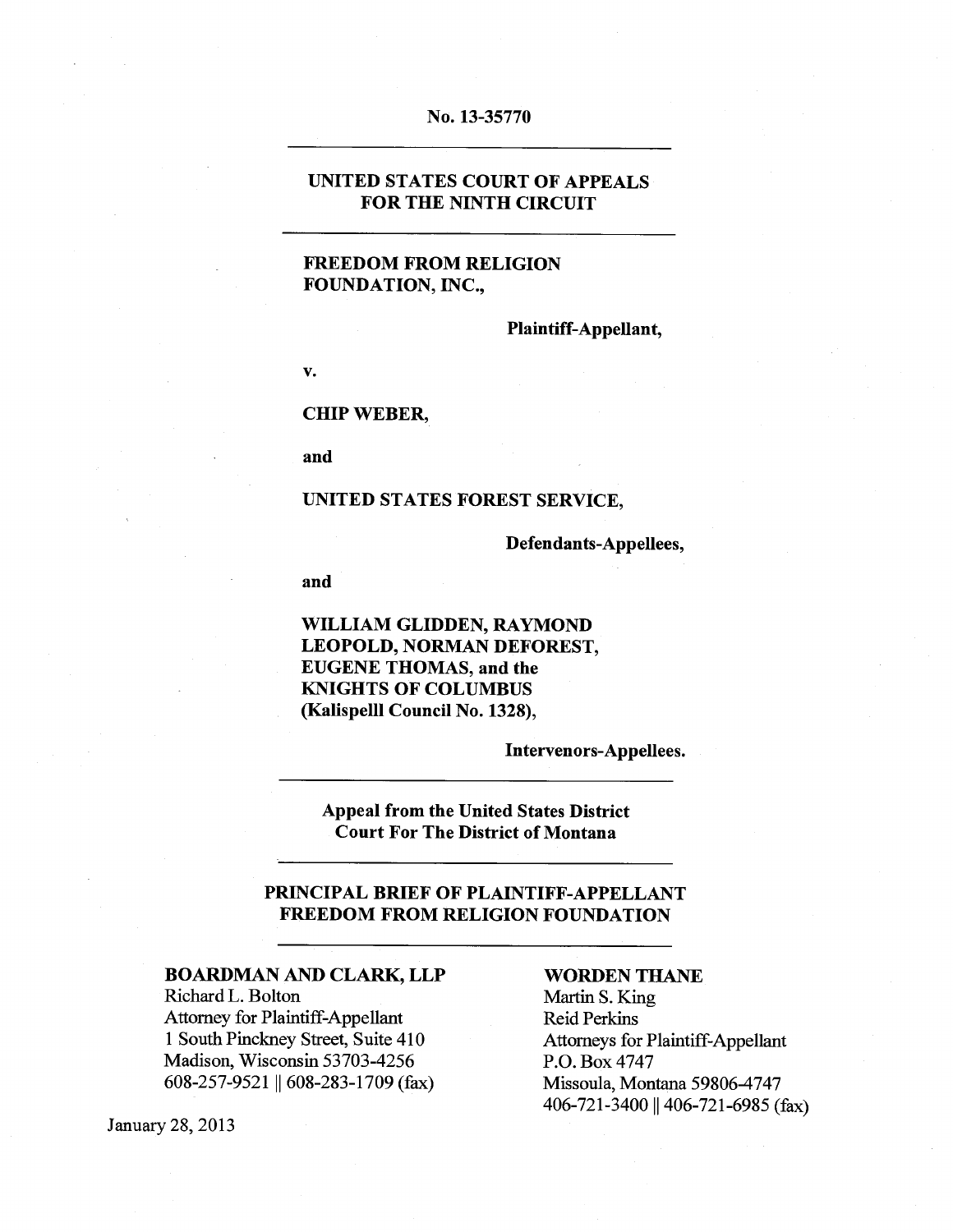#### CIRCUIT RULE 26.1 DISCLOSURE STATEMENT

#### Appellate Court No: 13-35770

#### Short Caption: Freedom from Religion Foundation v. Weber, et. al.

To enable the judges to determine whether recusal is necessary or appropriate, an attorney for a non-governmental party or amicus curiae, or a private attorney representing a government party, must furnish a disclosure statement providing the following information in compliance with Circuit Rule 26.1 and Fed. R. App. P. 26.1.

The Court prefers that the disclosure statement be filed immediately following docketing; but, the disclosure statement must be filed within 21 days of docketing or upon the filing of a motion, response, petition, or answer in this court, whichever occurs first. Attorneys are required to file an amended statement to reflect any material changes in the required information. The text of the statement must also be included in front of the table of contents of the party's main brief. Counsel is required to complete the entire statement and to use N/A for any information that is not applicable if this form is used.

- [ j PLEASE CHECK HERE IF ANY INFORMATION ON THIS FORM IS NEW OR REVISED AND INDICATE WHICH INFORMATION IS NEW OR REVISED.
- (1) The full name of every party that the attorney represents in the case (if the party is a corporation, you must provide the corporate disclosure information required by Fed. R. App. P 26.1 by completing item #3):

Freedom From Religion Foundation, Inc.

(2) The names of all law firms whose partners or associates have appeared for the party in the case (including proceedings in the district court or before an administrative agency) or are expected to appear for the party in this court:

Boardman & Clark, LLP, <sup>1</sup> South Pinckney Street, Suite 410, Madison, WI 53701, Worden Thane, P.O. Box 4747, Missoula, Montana 59806-4747

 $(3)$  If the party or amicus is a corporation:

i) Identify all its parent corporations, if any; and

None.

ii) list any publicly helds company that owns  $10\%$  or more of the party's or amicus' stock: None.

Attorney's Signature 200 /cl Atan Attorney's Printed Name: Richard L. Bolton Please indicate if yoti are Counsel of Record for the above listed parties pursuant to Circuit Rule  $3(d)$ . Yes  $X$  No Address: 1 South Pinckney Street, Suite 410, Madison, WI 53703 Phone Number: 608-257-9521 Fax Number: 608-283-1709 E-Mail Address: rlbolton@boardmanclark.com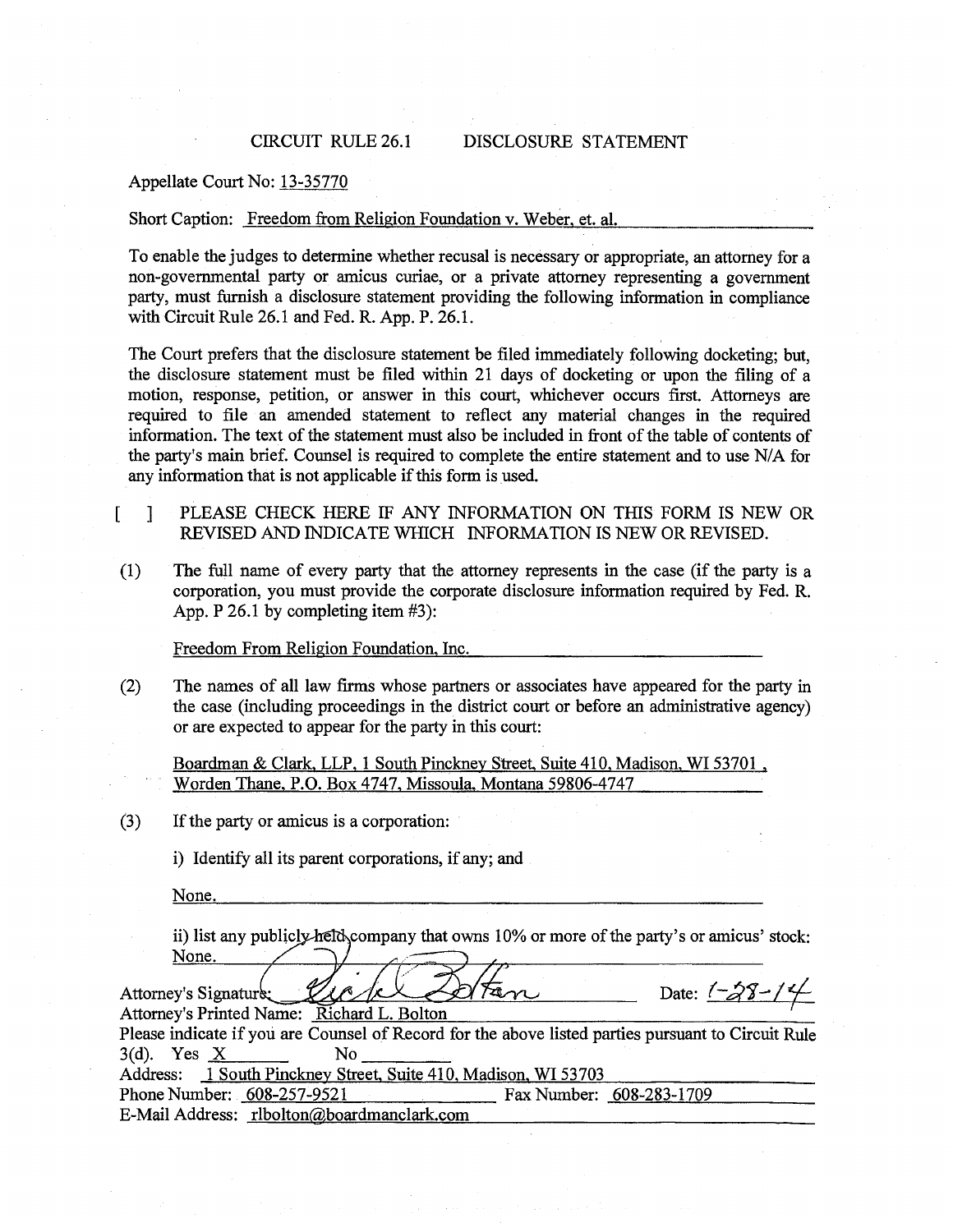# TABLE OF CONTENTS

| $\mathbf{I}$ . |                |                                                                                                                             |
|----------------|----------------|-----------------------------------------------------------------------------------------------------------------------------|
| II.            |                |                                                                                                                             |
| Ш.             |                | PERTINENT CONSTITUTIONAL PROVISION AND SUMMARY                                                                              |
| IV.            |                |                                                                                                                             |
| V.             |                |                                                                                                                             |
|                | A.             |                                                                                                                             |
|                | <b>B.</b>      | Re-Authorizations Of The Shrine Result After Preferential Treatment.                                                        |
|                | C.             | The Forest Service Knowingly Gives Shrine Preference. 9                                                                     |
|                | D.             | The Shrine Had Religious Origin And Has Continued Religious                                                                 |
|                | Ε.             |                                                                                                                             |
|                | F.             |                                                                                                                             |
| VI.            |                |                                                                                                                             |
| VII.           |                |                                                                                                                             |
|                | A.             | Standard of Review Applicable To Summary Judgment33                                                                         |
|                | <b>B.</b>      | The District Court Disregarded Evidence That The Big Mountain<br>Shrine Has The Purpose And Effect Of Advancing Religion In |
|                |                | 1.<br>The Lemon Test Is Applicable To Religious Displays Like The<br>.33                                                    |
|                |                | 2.<br>The Big Mountain Shrine Was And Is Still Intended As A                                                                |
|                |                | The Shrine On Big Mountain Has The Primary Effect Of<br>3.<br>Advancing Religion, Including Because The Shrine Gives The    |
|                | $\mathbf{C}$ . | Enforcement Of The Establishment Clause Does Not Evidence                                                                   |
| VIII.          |                |                                                                                                                             |
| IX.            |                |                                                                                                                             |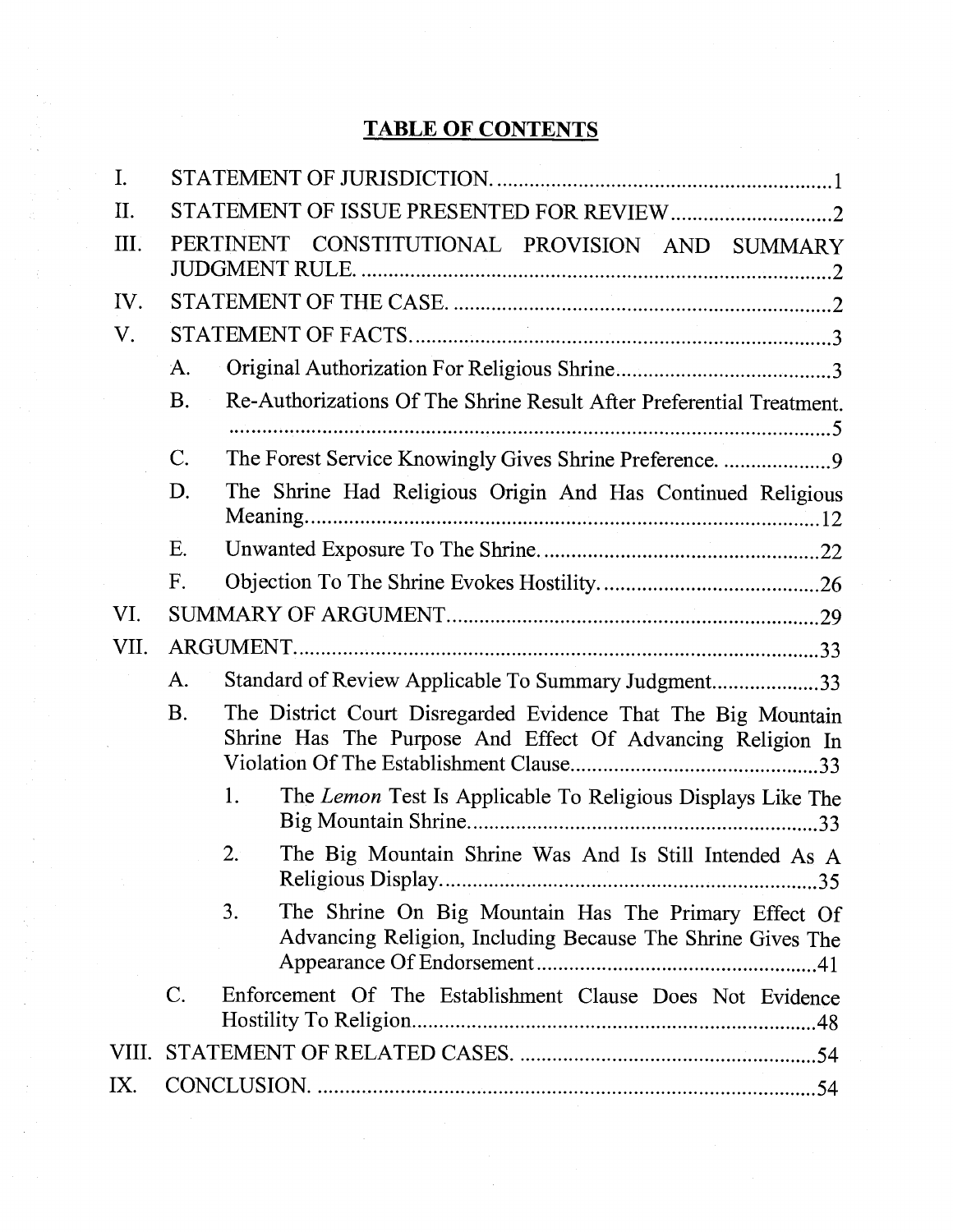# TABLE OF AUTHORITIES

# Cases

| <i>American Atheists, Inc. v. Duncan,</i> 637 F.3d 1095, 1122 (10th Cir. 2010)37, 53                     |
|----------------------------------------------------------------------------------------------------------|
| Barnes-Wallace v. San Diego, 704 F.3d 1067 (9th Cir. 2012)39                                             |
| Capitol Square Review and Advisory Board v. Pinette, 515 U.S. 753 (1995)52                               |
| Card v. City of Everett, 525 F.3d 1009, 1016 (9th Cir. 2008)34, 35                                       |
| Freedom From Religion Foundation v. Marshfield,                                                          |
|                                                                                                          |
|                                                                                                          |
| Johnson v. Poway Unified School District, 658 F.3d 954, 972 (9th Cir. 2011)49                            |
|                                                                                                          |
| McCreary County v. ACLU, 545 U.S. 844 (2005)  34, 35, 36, 51, 52                                         |
| McGinley v. Houston, 282 F. Supp. 2d 1304,                                                               |
|                                                                                                          |
| Mercier v. City of La Crosse, 276 F. Supp. 2d 961, 974 (W.D. Wis. 2003)37                                |
| Pleasant Grove City v. Summum, 555 U.S. 460, 129 S. Ct. 1125, 1138 (2009)52                              |
|                                                                                                          |
| Trunk v. City of San Diego, 629 F.3d 1099                                                                |
|                                                                                                          |
|                                                                                                          |
|                                                                                                          |
| Washegesic v. Bloomingdale Public Schools,                                                               |
|                                                                                                          |
| <b>Statutes</b>                                                                                          |
|                                                                                                          |
|                                                                                                          |
|                                                                                                          |
| <b>Rules</b>                                                                                             |
|                                                                                                          |
|                                                                                                          |
|                                                                                                          |
| <b>Other Authorities</b><br>Public Displays of Affection for God: Religious Monuments after McCreary and |
|                                                                                                          |
|                                                                                                          |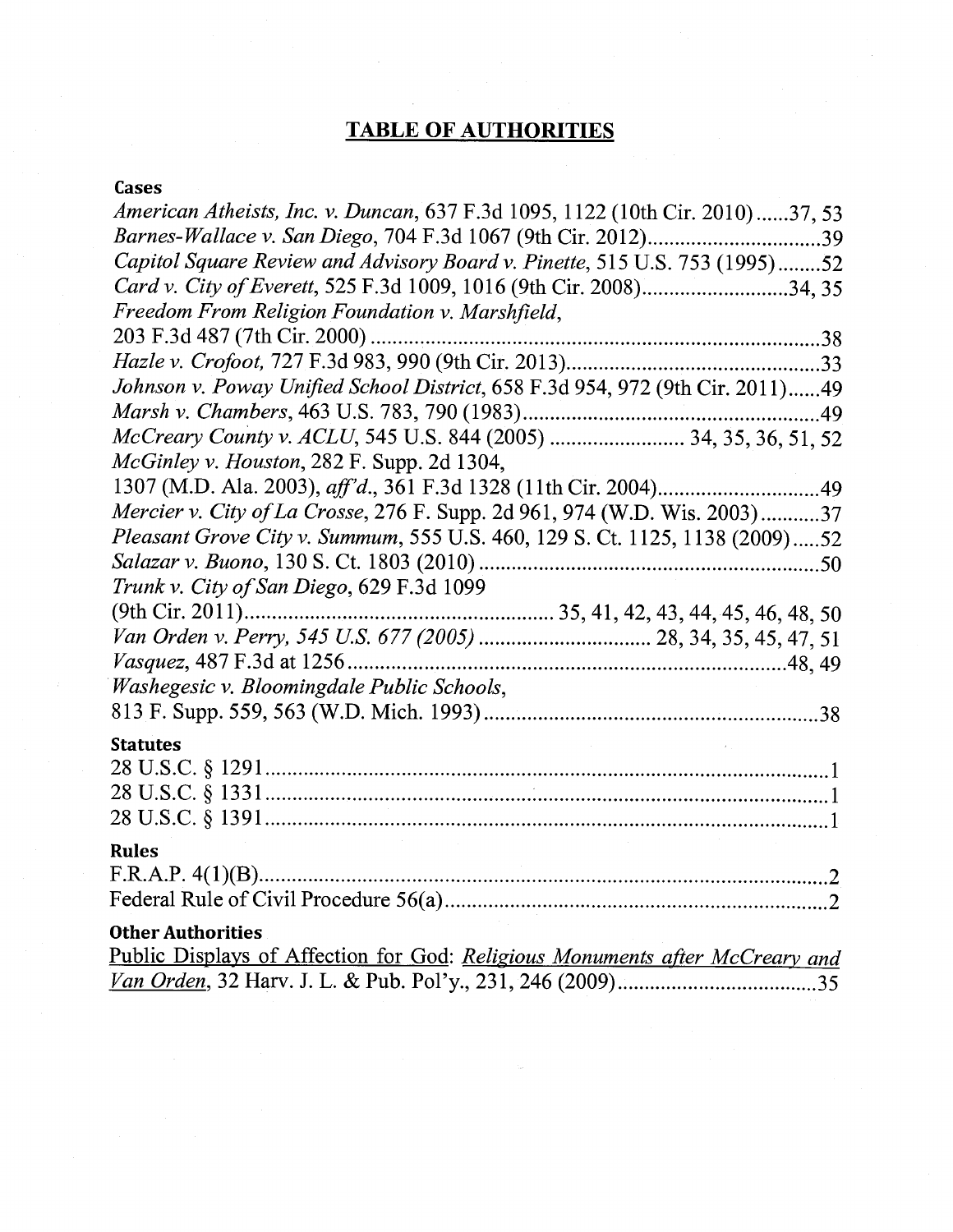# I. STATEMENT OF JURISDICTION.

The Plaintiff-Appellant, Freedom From Religion Foundation, Inc. ("FFRF"), brought action against the Defendants-Appellees alleging violation of the Establishment Clause of the First Amendment. (Plaintiff-Appellant's Excerpts of Record at  $556-571$ .<sup>1</sup>) FFRF sought a declaration that the Government's continued and preferential authorization of a six-foot statue of Jesus Christ in the Flatland National Forest, on land owned and administered by the United States Forest Service, violates the Establishment Clause. FFRF commenced this action in the District Court of Montana, pursuant to 28 U.S.C. § 1391, because the Defendants Appellees reside within that judicial district and because the actions giving rise to the claims occurred within the district. The District Court had federal question jurisdiction pursuant to 28 U.S.C. § 1331.

The District Court, Judge Dana Christensen presiding, entered final judgment dismissing FFRF's complaint on June 24, 2013. (Excerpts at 1-2.) The Court entered an amended summary judgment order on June 25, 2013. (Excerpts at 31-59.) The Court's summary judgment orders constitute final judgments disposing of all claims.

FFRF filed a Notice of Appeal on August 23, 2013. (Excerpts at 60-63.) The Court of Appeals has jurisdiction of this appeal pursuant to <sup>28</sup> U.S.C. § 1291.

<sup>&</sup>lt;sup>1</sup> Plaintiff-Appellant's Excerpts of Record are indicated hereinafter by "Excerpts," followed by page number(s).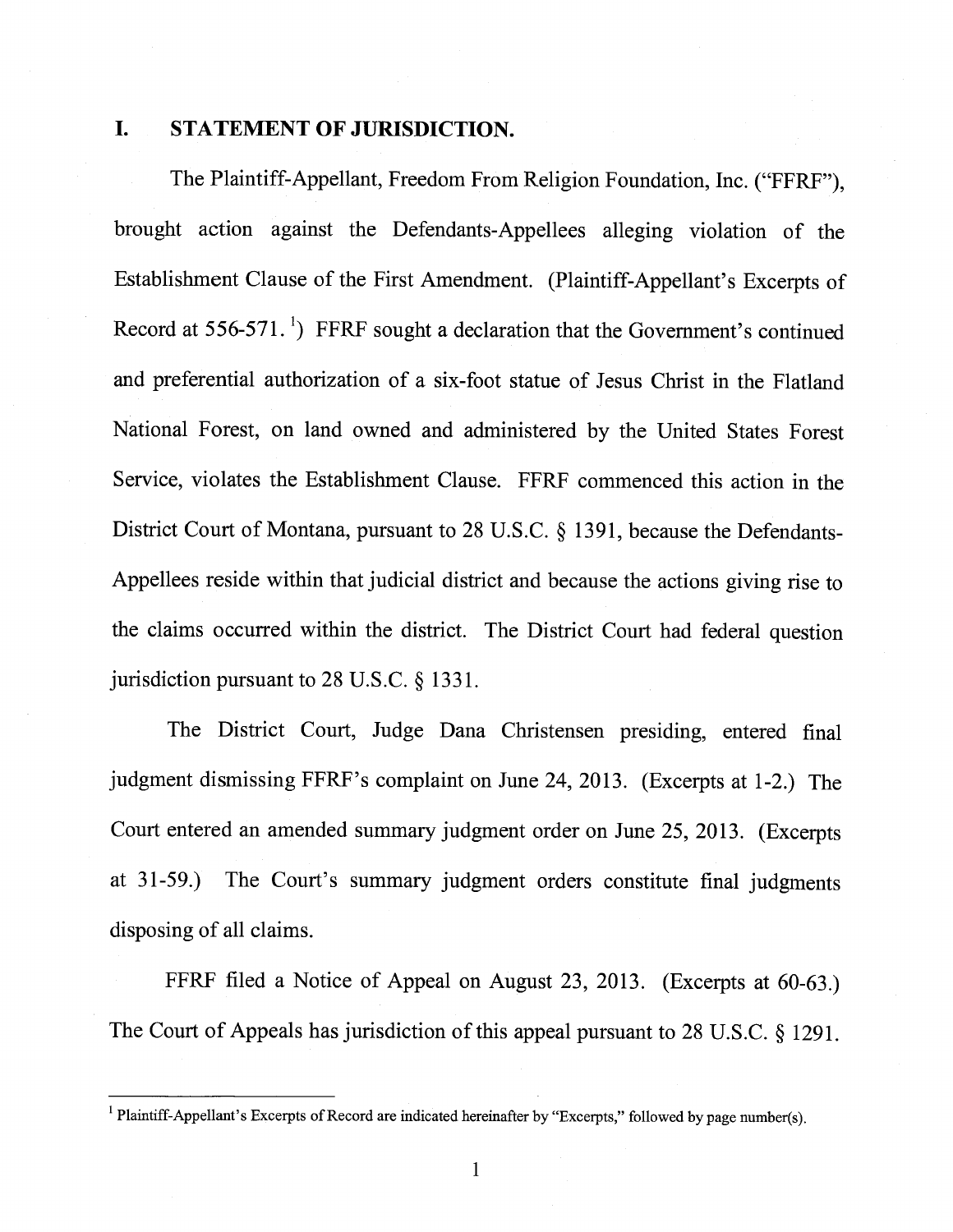FFRF timely filed the notice of appeal within sixty days after entry of the judgment appealed, as allowed by F.R.A.P.  $4(1)(B)$ .

### II. STATEMENT OF ISSUE PRESENTED FOR REVIEW.

Whether the District Court erred by deciding on summary judgment that a six-foot statue, on a seven-foot pedestal of Jesus Christ on Forest Service land does not violate the Establishment Clause, where disputed issues of material fact exist and the court drew unreasonable inferences against the non-moving party.

# III. PERTINENT CONSTITUTIONAL PROVISION AND SUMMARY JUDGMENT RULE.

Establishment Clause: The Establishment Clause is the first of several provisions in the First Amendment to the United States Constitution, stating "Congress shall make no law respecting an establishment of religion . . ."

Summary Judgment Rule: Federal Rule of Civil Procedure 56(a) states that "the Court shall grant summary judgment if the movant shows that there is no genuine dispute as to any material fact and the movant is entitled to judgment as a matter of law."

### IV. STATEMENT OF THE CASE.

FFRF filed this action in the District Court of Montana alleging that the Federal Government violated the Establishment Clause by preferentially granting re-authorization for a six-foot statue of Jesus Christ in the Flathead National Forest. The court subsequently allowed the Defendants-Intervenors to join this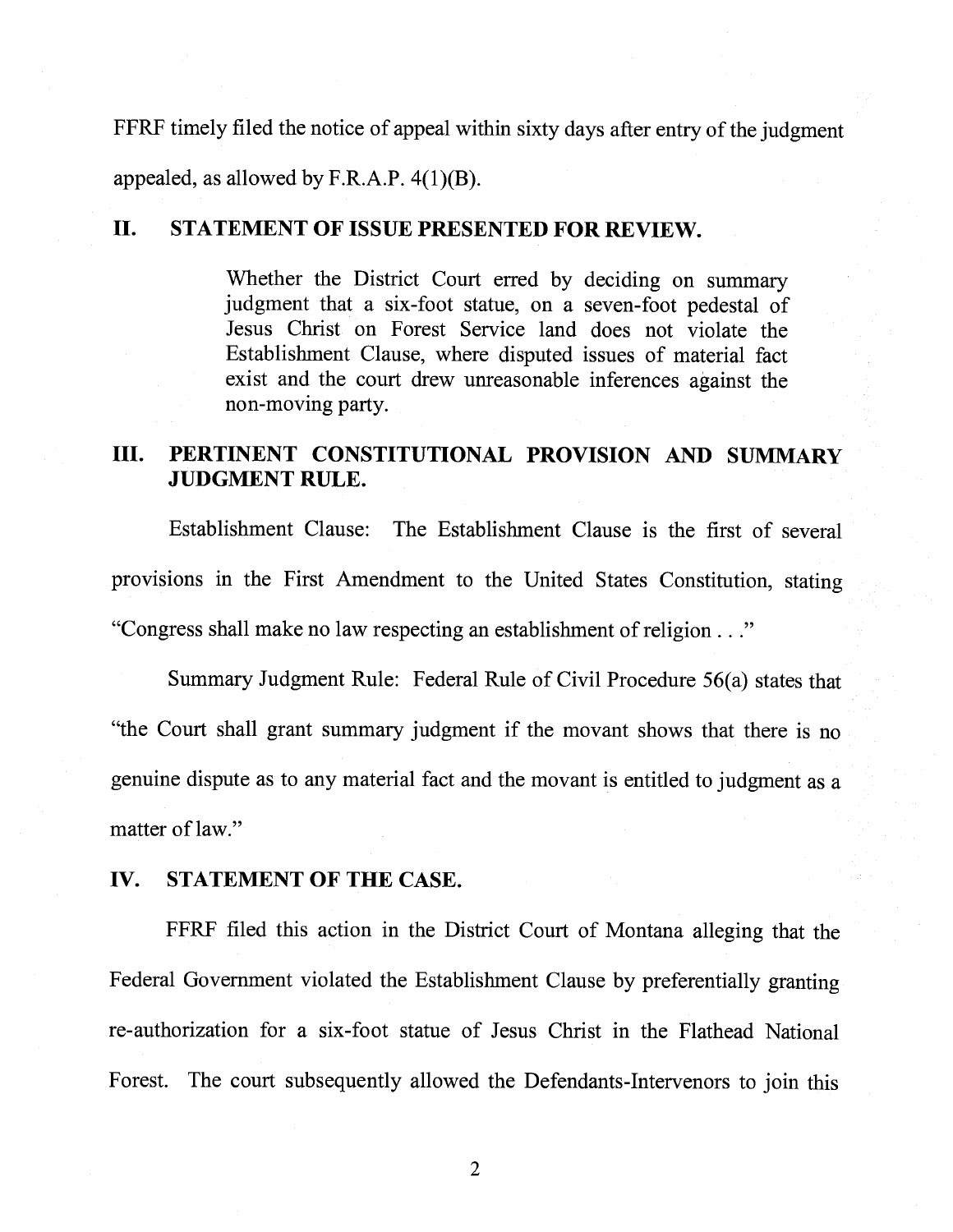action, without objection by FFRF. (Excerpts at 540-563.) The Government and the Intervenors then timely moved for summary judgment. (Excerpts at <sup>3</sup> 66-368 and 494-496.) FFRF opposed the motions, including submission of evidence establishing disputed issues of material facts and inferences therefrom.

The District Court granted the motions for summary judgment. (Excerpts at 3-30 and 31-59.) In its decision, the court rejected arguments that FFRF lacked standing to sue on behalf of one or more of its members. The court concluded on the merits, however, that the statue of Jesus Christ on Forest Service land did not give the appearance of religious endorsement by the Government. The court, accordingly, dismissed FFRF's complaint, whereupon FFRF filed this appeal.

#### V. STATEMENT OF FACTS.

#### A. Original Authorization For Religious Shrine.

The Defendant-Appellee, Chip Weber ("Weber"), is the forest supervisor for the Flathead National Forest. (Excerpts at 558 and 546.) He is an employee of the United States Forest Service, an agency of the United States Department of Agriculture. (Excerpts at 558 and 546.) The United States Forest Service manages designated public lands of the United States. (Excerpts at 558 and 546.)

The Flathead National Forest is managed by the United States Forest Service, and it consists of public lands belonging to the United States. (Excerpts at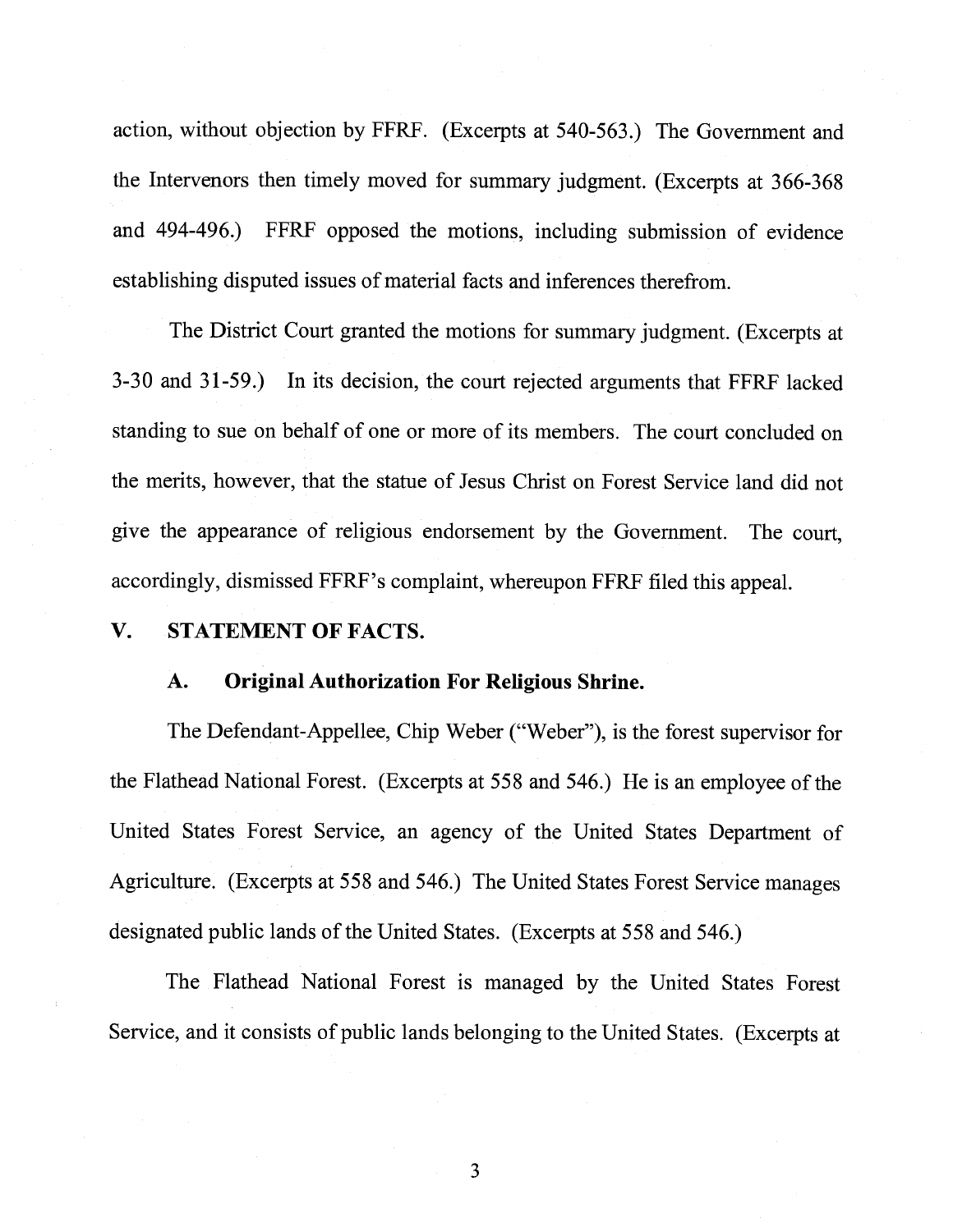558 and 546.) Big Mountain is located in the Flathead National Forest. (Excerpts at 558 and 547.)

The Knights of Columbus applied for a permit to erect a religious "Shrine overlooking the Big Mountain ski run" in 1953. (Excerpts at 69.) The application stated that the Knights "propose to erect a Statue of our Lord Jesus Christ" on land owned by the Forest Service. (Excerpts at 69.)

The idea for a shrine at the top of a ski run reportedly originated with requests from Catholic skiers for such a religious shrine, which the Knights of Columbus then pushed forward to eventual dedication on Big Mountain, as reported in contemporaneous sources in 1954. (Excerpts at 71-72.) The Knights of Columbus is an exclusively Roman Catholic organization for which "churchrelated activities are essential to our [its] work as an organization of Catholic laymen." (Excerpts at 529.)

The Forest Service granted the application of the Knights of Columbus, "for the purpose of erecting a religious shrine overlooking the Big Mountain ski run." (Excerpts at 73.) On February 3, 2000, the Forest Service re-authorized the Knights to continue to "provide a site for religious shrine" on Big Mountain. (Excerpts at 75.)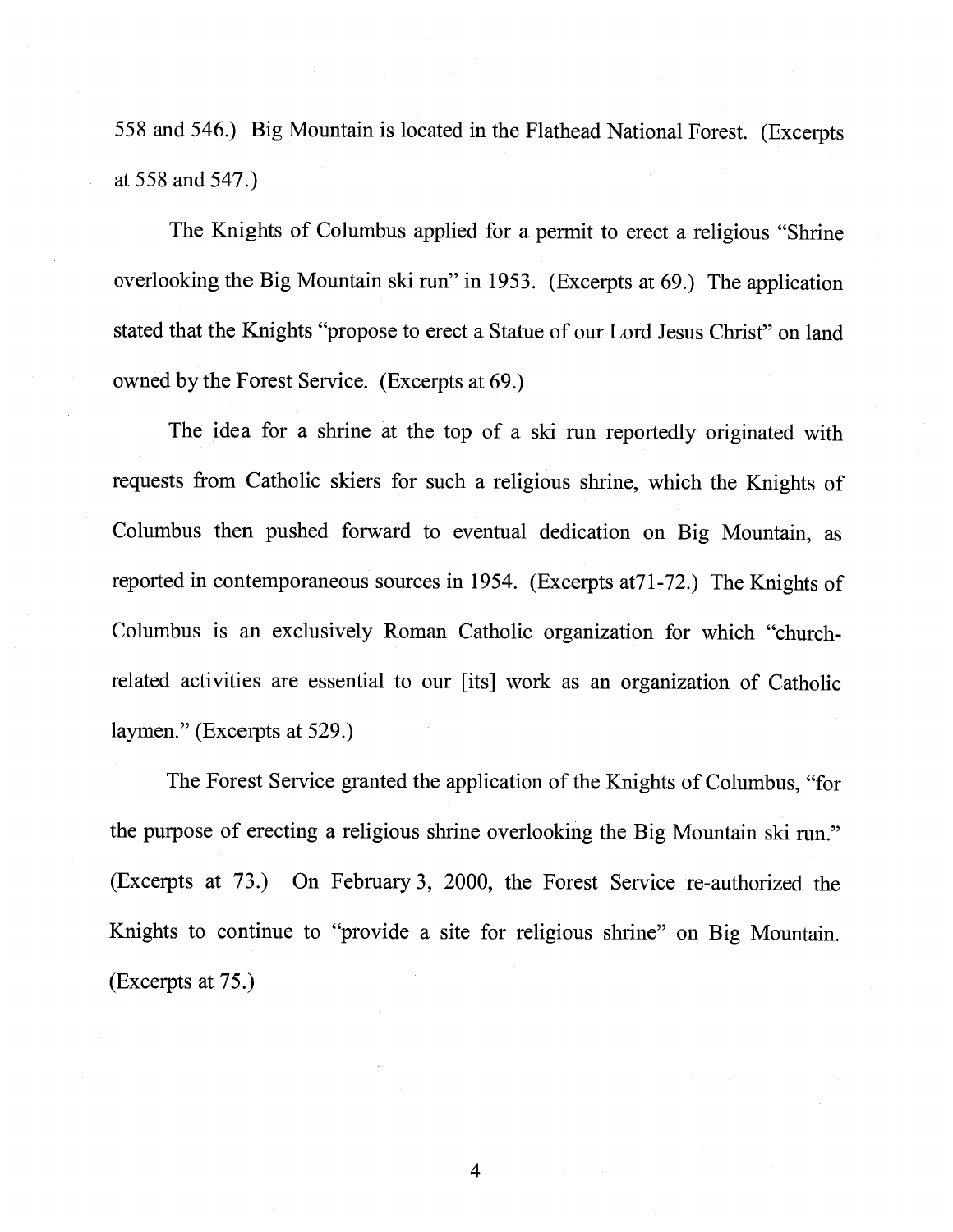B. Re-Authorizations Of The Shrine Result After Preferential Treatment.

After objection by FFRF to the Forest Service's authorization of a religious shrine on public land, Weber determined on August 24, 2011 that the continued authorization of a statue of Jesus Christ on Big Mountain was inappropriate under the United States Constitution. (Excerpts at 86.) The denial decision noted that "the Knights of Columbus and Winter Sports, Inc. (WSI) (owners and operators of the Whitefish Mountain Resort Ski Area) contend that the Statue is a symbol of spiritual and religious significance for many citizens." (Excerpts at 85.) The Forest Service decision also noted that a monument dedicated to the United States Army's 10th Mountain Division already exists on nearby private land, to which the Jesus Statue presumably could be relocated. (Excerpts at 85.) Weber's decision concluded that "renewing your permit would result in an inappropriate use of public land. The original stated purpose for the statue was to establish a shrine, an inherently religious object." (Excerpts at 86.)

Weber immediately faced blistering criticism from religious and veterans groups opposing his decision, including intense lobbying by United States Representative Denny Rehberg. (Excerpts at 101-103.) Weber, therefore, withdrew his decision and announced plans to seek public comments for re authorizing the religious shrine on Big Mountain. (Excerpts at 83.)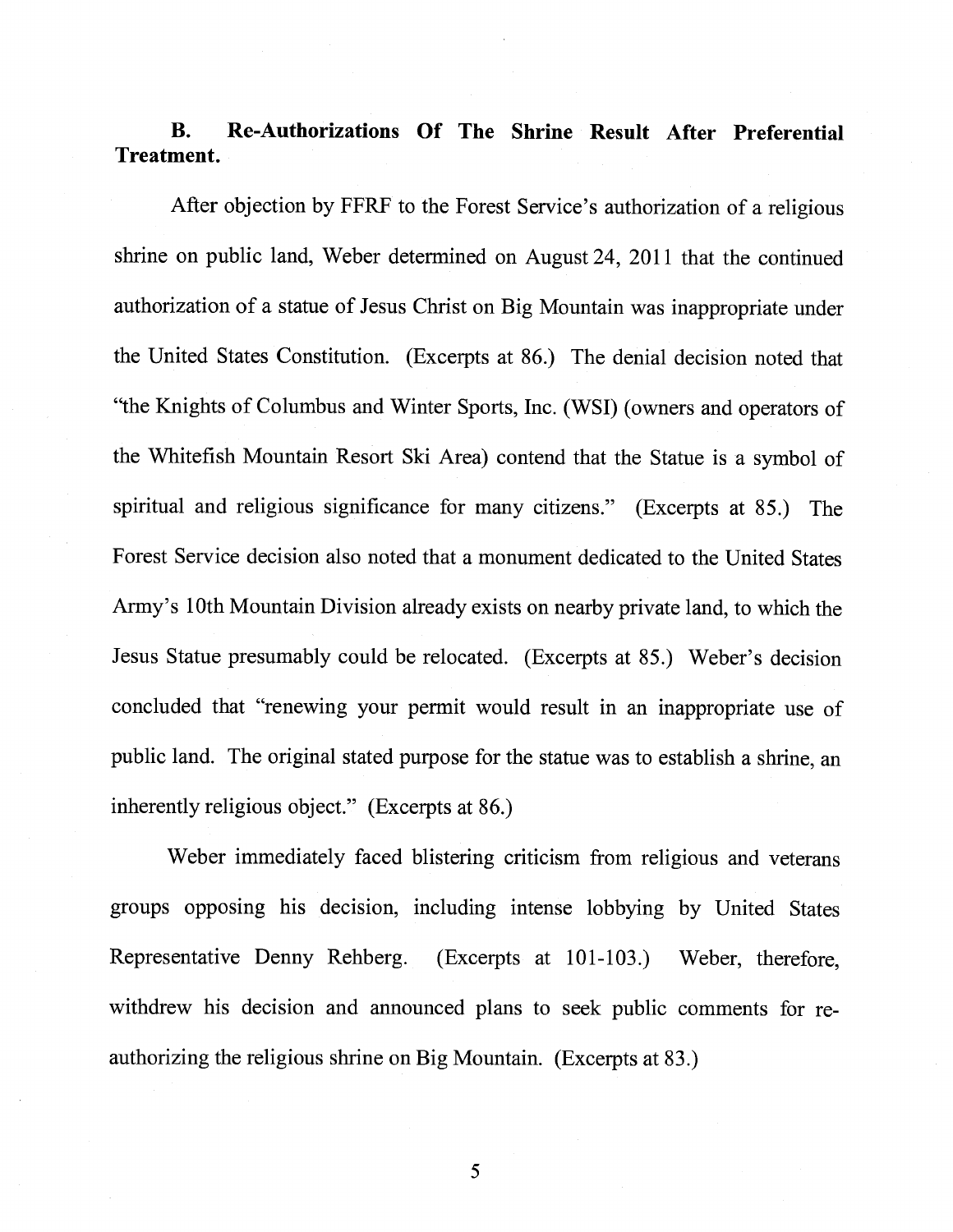As grounds for withdrawing his decision, Weber referred to "new information" indicating that the Jesus Statue might somehow be eligible for listing on the National Historic Register. (Excerpts at 83.) The Forest Service, however, actually first suggested the "new information" to the Montana State Historic Preservation Office, in a letter dated September 1, 2011, wherein the Forest Service requested that the Historic Preservation Office "concur" in a statement that the statue of Jesus was eligible for listing on the National Register of Historic Places. (Excerpts at 92.)

The Forest Service letter to the Historic Preservation Office acknowledged that religious properties are not eligible for listing on the National Register of Historic Places if associated with important persons or events or religious values: "The Statue of Jesus cannot be considered eligible for its association either with the soldiers who fought in WW II, nor for its association with Jesus." (Excerpts at 91.) The Forest Service, therefore, asked the Historic Preservation Office to agree that the Jesus Statue has no association with Jesus or WW II veterans. (Excerpts at 92.)

The Historic Preservation Office obligingly "concurred" that the Jesus shrine "is not believed to be a religious site because unlike Lourdes or Fatima, people do not go there to pray." (Excerpts at 93.)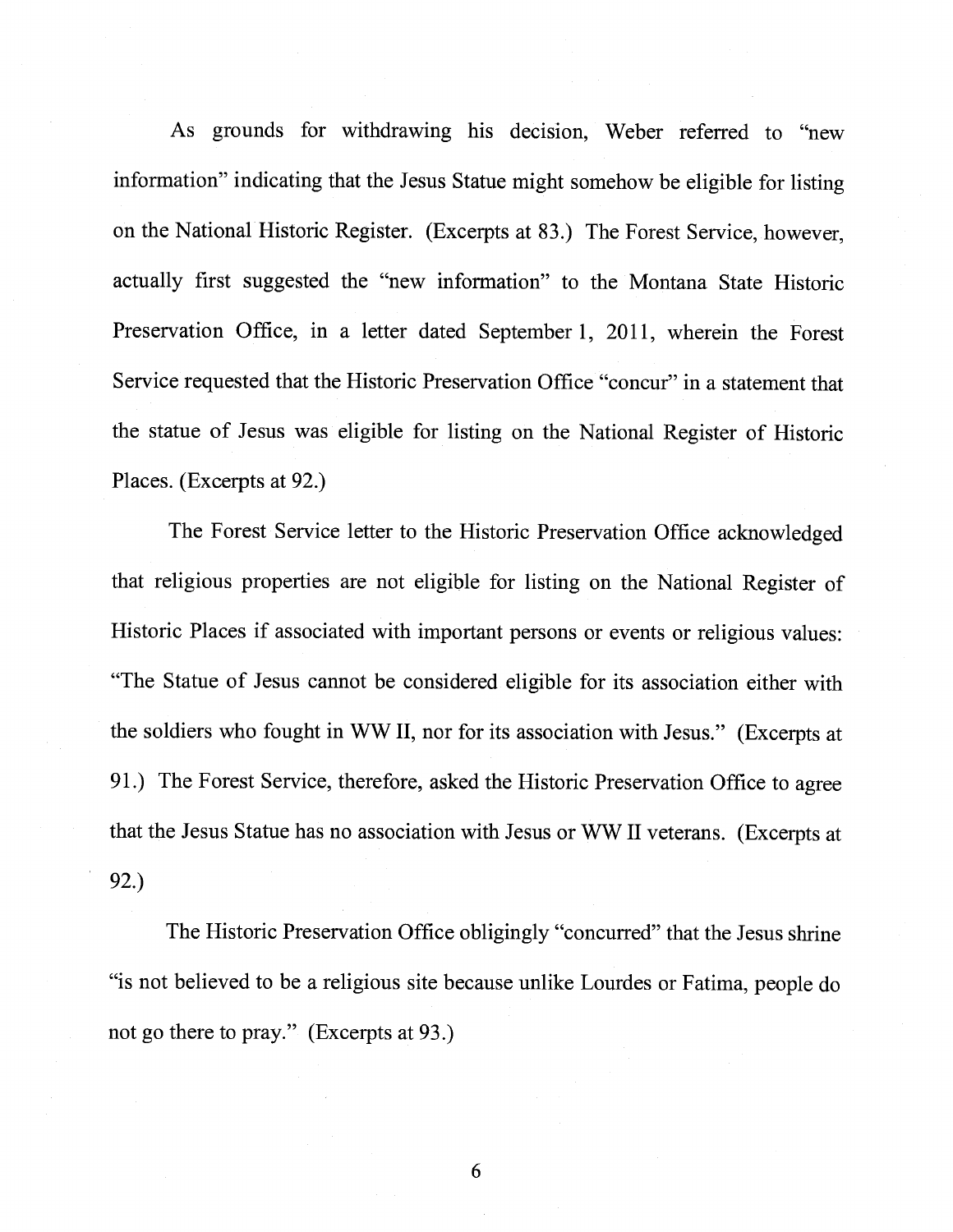Advocates of the religious shrine responded to the Forest Service's request for public comment, with the American Center for Law and Justice, a conservative Christian advocacy organization, submitting more than 70,000 names of supporters; Representative Rehberg also submitted approximately 10,000 comments he solicited through his "VeteransJesus.com" website. (Excerpts at 551.) The Government, however, also received many comments opposing the religious Shrine on public land, including from FFRF. (Excerpts at 551.)

Weber subsequently issued a different decision on January 31, 2012, which principally rejected non-existent environmental issues that no one had raised. (Excerpts at 94-100.) More importantly, Weber's new decision granted permission to the Knights of Columbus to maintain "a statue of Jesus Christ located on National forest land near the top of chair # 2 within the Whitefish Mountain resort permit boundary." (Excerpts at 94.)

Previous to the new decision, FFRF wrote to the Forest Service providing contemporaneous evidence, including a published report, that the Jesus Statue was intended as a religious monument. FFRF cited the article from the September 10, 1954 Whitefish Pilot, which noted that leading skiers of the Catholic faith asked why a shrine had not been placed on Big Mountain. In response, the Knights of Columbus selected the current location for the statue of Jesus after concluding "that our Lord himself selected this site." (Excerpts at 122.)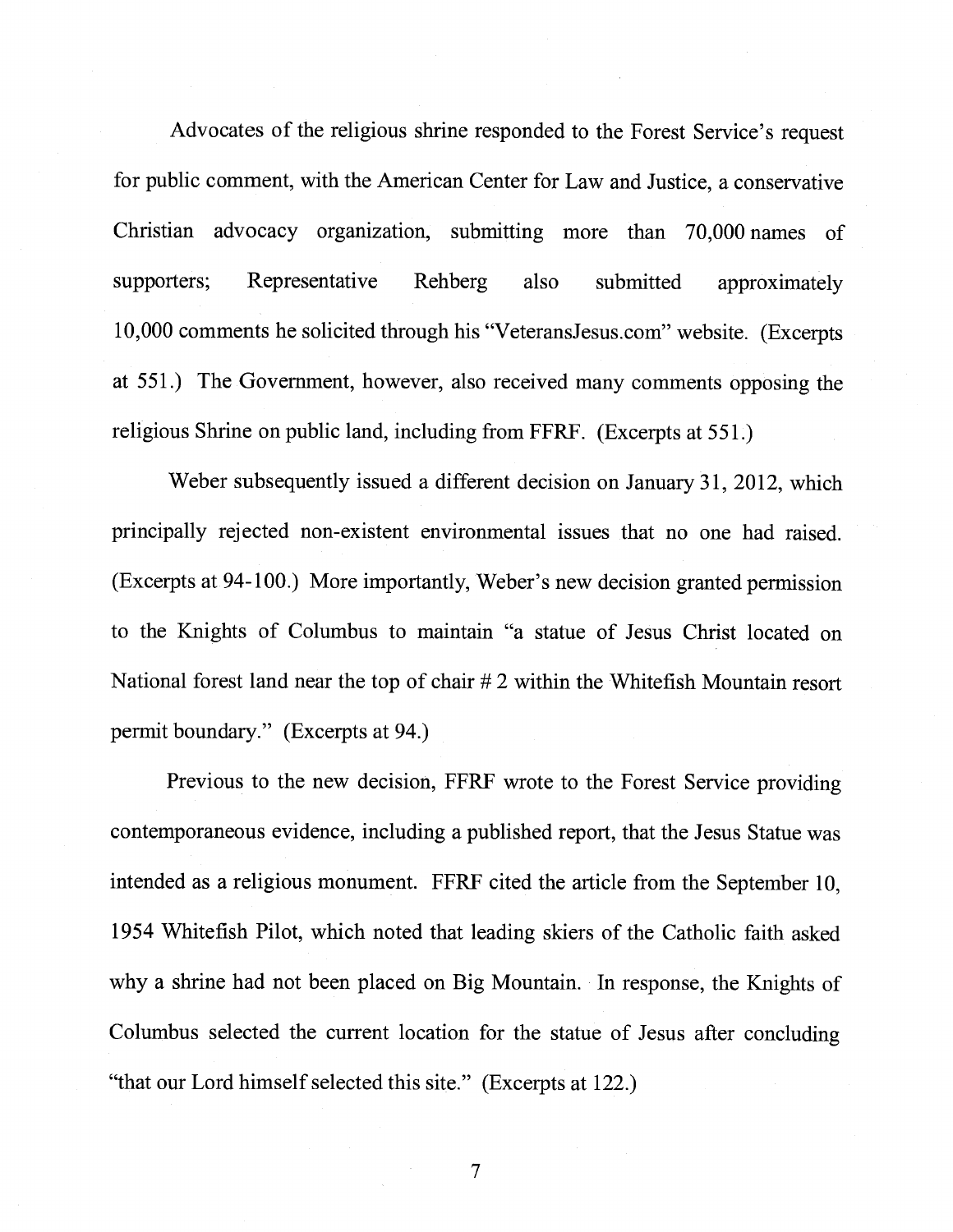Prior to Weber's about-face, FFRF received numerous contacts expressing objections to the Jesus Statue on Big Mountain, including comments from veterans. (Excerpts at 125-127.) For example, John Garrity, a Vietnam veteran, wrote on December 7, 2011, as follows:

> As a Vietnam Veteran, and deeply Christian Church educated and involved person my whole life, I do NOT want to see a denominational statue of ONE Church (of many churches, ethical world views) in a PUBLIC place/space that belongs to ALL Americans. Unless we respect the most different and the least in numbers among us, we have no right to expect that we are a moral, ethical people living in a free country that equally respects the rights of all Americans, as our Declaration of Independence and Constitution suggests we are....

> As to the suggestion that the statue of Jesus on Big Mtn. is not a religious but rather ONLY a "Veterans" or "Military" monument, on the face of it this seems totally unsupportable by any logic or fact. No matter who or why it was first installed, nonetheless, Jesus is the "Christ" of the "Christians," and only represents one of the many religious and secular viewpoints of the many diverse veterans who have served our country these  $200 + \text{years}$ . It is admirable that the Roman Catholic Knights of Columbus want to honor our veterans, I among those Veterans. They have every right to do so, with any statue or any monument they wish to, just not a religious statue on public land that belongs to ALL Americans.

(Excerpts at 126.)

Forest Service employees themselves met with the Knights of Columbus to discuss the status of the special use permit for the Shrine on June 10, 2011. (Excerpts at 225-226.) At this meeting, the Knights expressed deep reverence for the Shrine and what it stands for; stated their feeling that the Shrine's current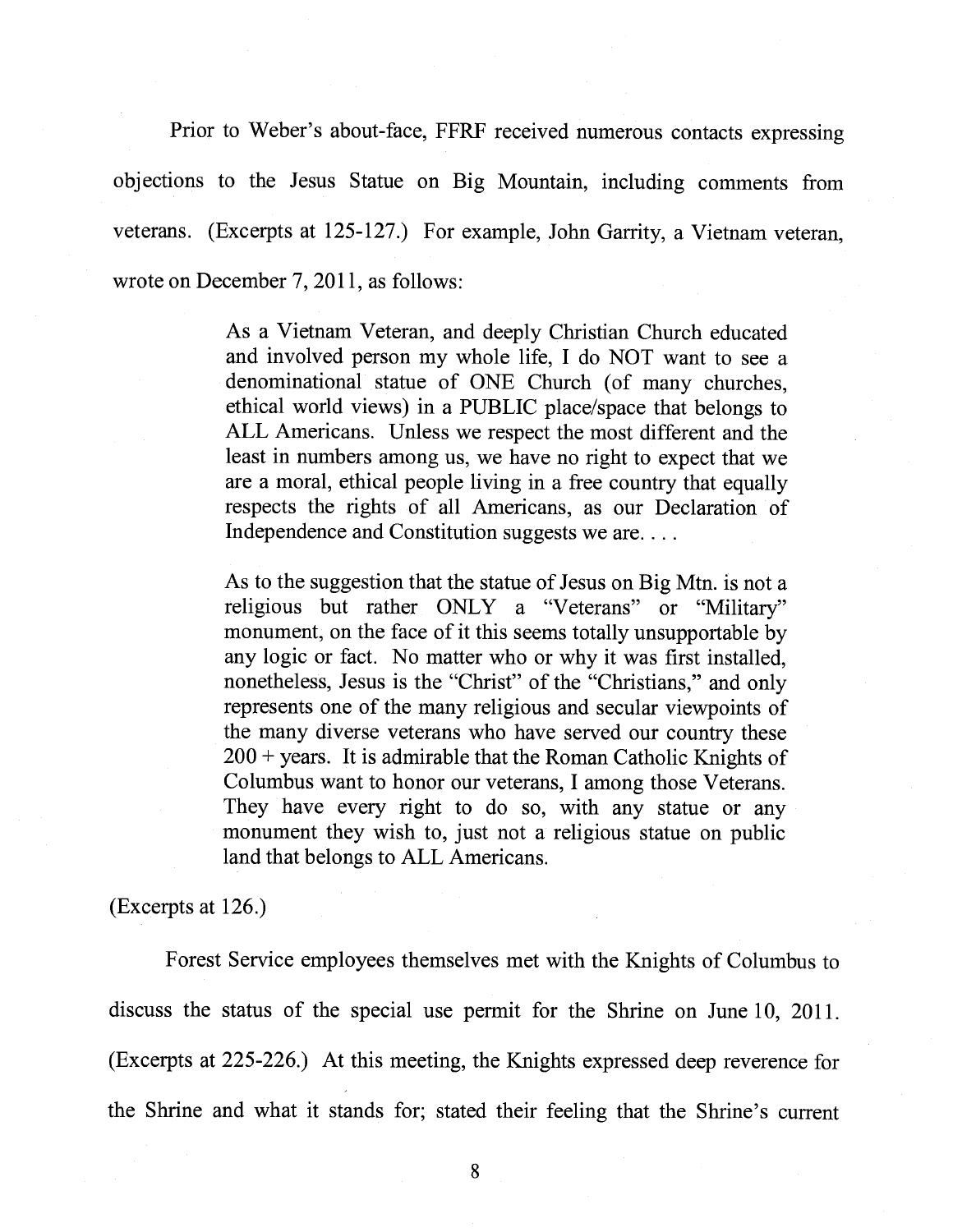location is an integral part of the spiritual experience; and rationalized that the statue is "a multi-denominational religious statue" that "speaks to all religions." (Excerpts at 225.)

One option rejected by the Forest Service at the June 10, 2011 meeting with the Knights of Columbus involved having the statue declared a historical monument. The Forest Service's Heritage Specialist, however, thought the Statue did not have "historical significance," and that having the statue listed as a historical monument does not mean it would not need to be moved off national forest system land in any event. (Excerpts at 226.) Significantly, the Forest Service noted that "the Flathead has rejected proposals from other groups to put monuments, grave markers, crosses, etc. on the Forest Service land (for instance grave markers in the Jewel Basin Hiking Area, war memorial crosses near the Desert Mountain Communication Site, memorial signs/plaques at various trailheads; spreading cremation ashes at the North Fork, air-dropping cremation ashes in the Bob Marshall Wilderness, etc.)." (Excerpts at 226.)

### C. The Forest Service Knowingly Gives Shrine Preference.

The Forest Service actually has long been concerned about the Jesus Statue on Big Mountain; in fact, Becky Smith noted on March 8, 2011, that "the first job I was given here on the Flathead by Neil Malkasian was to have Jesus removed from the mountain 24 years ago. At that time I interviewed the permittee, visited the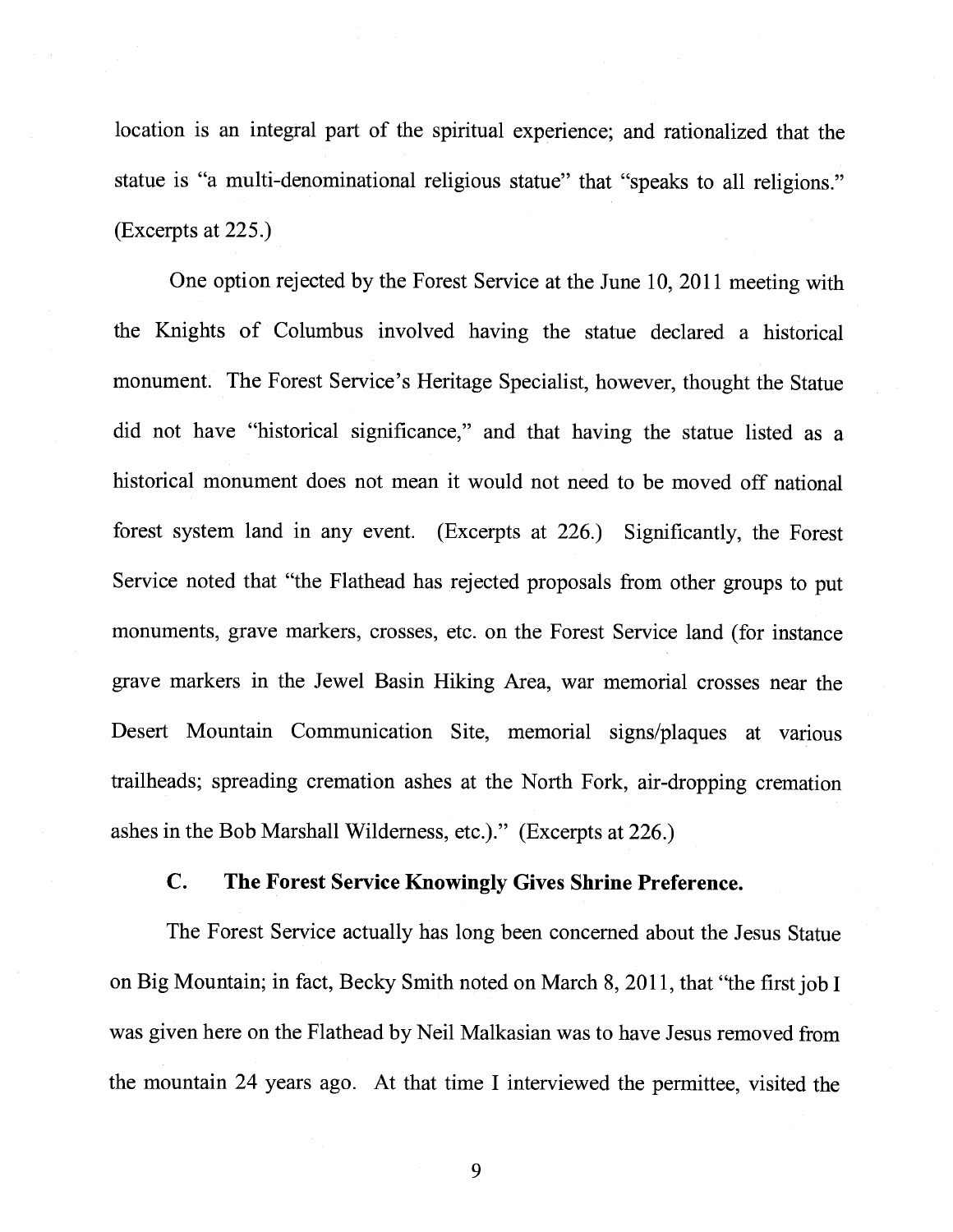site, and talked to the administration of the resort. I went back and told Neil that removing Jesus would cause a huge stir." (Excerpts at 227.) Her boss, Margaret Gorski, therefore encouraged the Forest Service to call the Shrine a "heritage site" and "push the story behind the statue (10th Mountain Division, etc.)". (Excerpts at 228.) Ms. Gorski advised that if the public asks for removal of the statue, "Push the historic significance." (Excerpts at 228.) Ms. Smith also wrote, however, that the Forest Service "would not entertain one of these permit requests today." (Excerpts at 228.) Ms. Gorski offered the following advice on how to finesse approval of the Shrine permit. On April 18, 2011, Ms. Gorski wrote:

> Play up the historic nature of the site. Perhaps Dan or the Knights would be willing to re-do the sign to be more interpretive and play up the historic connection between the site and the 10th Mountain Division, which is tied to skiing after all.

(Excerpts at 228.)

Earlier, on February 22, 2011, another Forest Service employee, Hans M. Castren, Acting Resource Assistant at Flathead National Forest, also discussed issues relating to the "Jesus Statue on Big Mountain." Castren rhetorically asked: "Do we reissue the permit? Even though it is a religious monument on FS [Forest Service] land?" Castren also asked: "Do we continue Free Use/Fee Waiver as done in the past, even though this does not fit a category for fee waiver?" (Excerpts at 231.) Finally, Castren noted that "the media attention that the Missoulian and Beacon brings to this matter is not helpful." (Excerpts at 231.)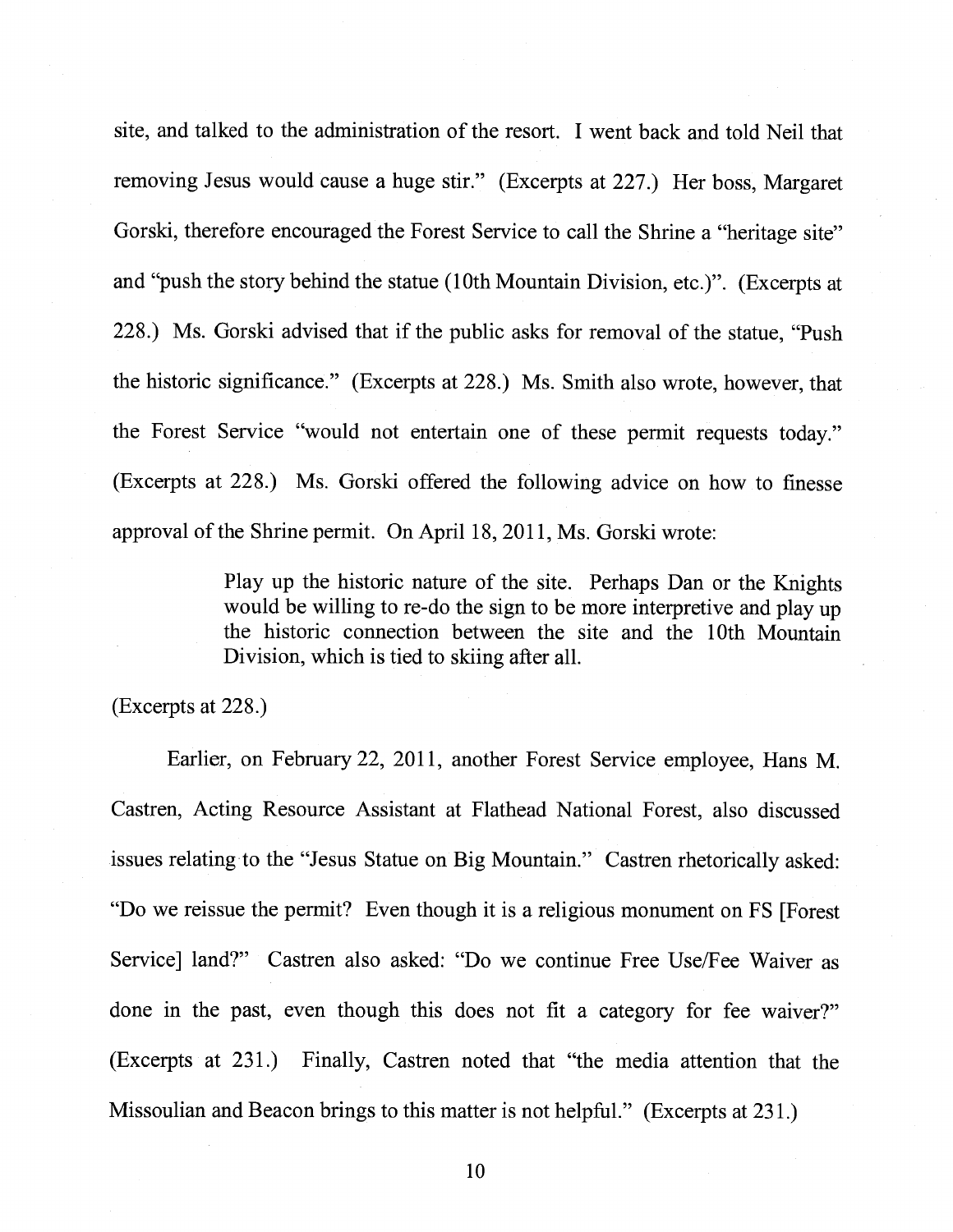The Forest Service's publicly concealed sensitivity to the Shrine was not anything new, as Becky Smith previously noted. Back on May 25, 1990, when the statue was also re-authorized, Ms. Smith wrote as follows: "First and foremost, requiring the removal of the statue may cause public relations problems which we do not need at this time." (Excerpts at 232.) Ms. Smith's boss, Neil Malkasian, responded on June 8, 1990, as follows: "Unless one of us needs to establish some 'notoriety' (Whitefish Pilot: Headlines — "New Tally Lake Forester Kicks Jesus Off Big Mountain"), then we should probably follow the path and reissue a permit with appropriate clauses as dictated by the type of permit." (Excerpts at 232.)

The initial decision to deny reauthorization for the Jesus statue resulted in the "notoriety" predicted 21 years earlier, and so by September 1, 2011, just a week after the decision, the Flathead National Forest Archeologist "determined" that the Shrine was eligible for listing on the National Register of Historic Sites, and requested concurrence by the Montana Historical Society, State Historic Preservation Office. (Excerpts at 91-92.)

Having changed course, the Forest Service then considered how to manage public perception of the Shrine. For example, Carl Davis, from the Forest Service Regional Office, recommended "focus on historical values rather than religious ones." (Excerpts at 235.) Davis also emphasized the need to "be clear about the historical value and National Register of Historic Places — eligibility of the statue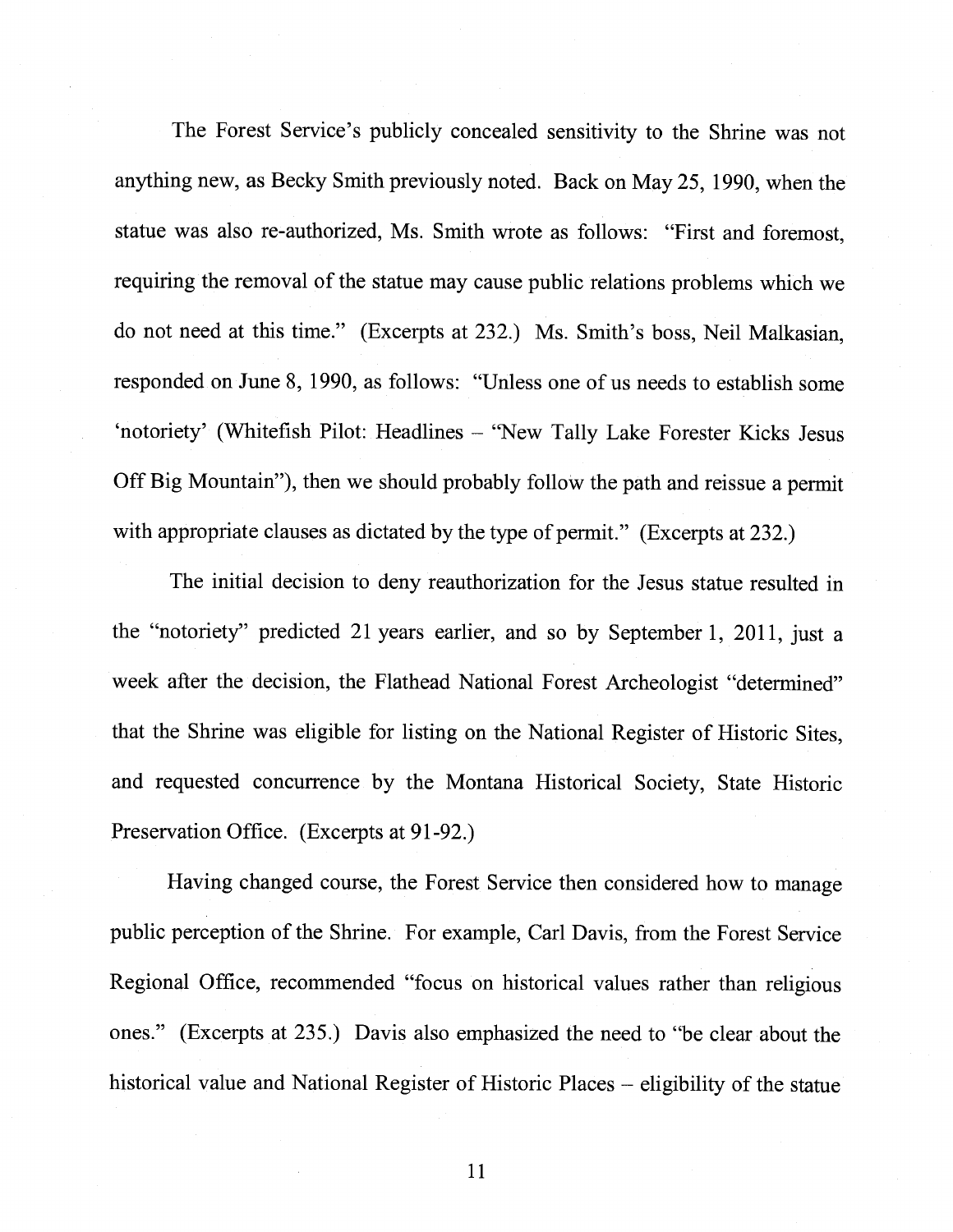in scoping letters and news releases since this is the central issue in permit reissuance; it is in the media; and it may help inform public response during scoping and beyond." (Excerpts at 235.) Davis also highlighted the need to claim that the statue's "primary historical value is its association with the early development of the Big Mountain ski area, now Whitefish Mountain Resort." (Excerpts at 235.) Davis then urged Forest Service personnel to keep in perspective that National Register eligibility "largely turns on the statue's association with early ski hill development, and in <sup>a</sup> secular (people go there to play) rather than a religious context (people go there to pray)." (Excerpts at 235.) Finally, Davis candidly recognized that the "10th Mountain Division's association with the statue/shrine at Whitefish Mountain (formerly Big Mountain) ski area is hard to pin-point and substantiate with existing historical data." (Excerpts at 235.) "The statue's WW II Veteran Association with the 10th Mountain Division is anecdotal and ambiguous." (Excerpts at 236.)

# B. The Shrine Had Religious Origin And Has Continued Religious Meaning.

According to the Government's litigation-commissioned investigation, contemporaneous reports confirm that the intent was "to erect <sup>a</sup> statue of our Lord Jesus Christ," for the purpose of "erecting <sup>a</sup> religious shrine overlooking the Big Mountain ski run." (Excerpts at 383.) According to the Government's oral historian, Ian Smith ("Smith"), the statue has subsequently been reported to be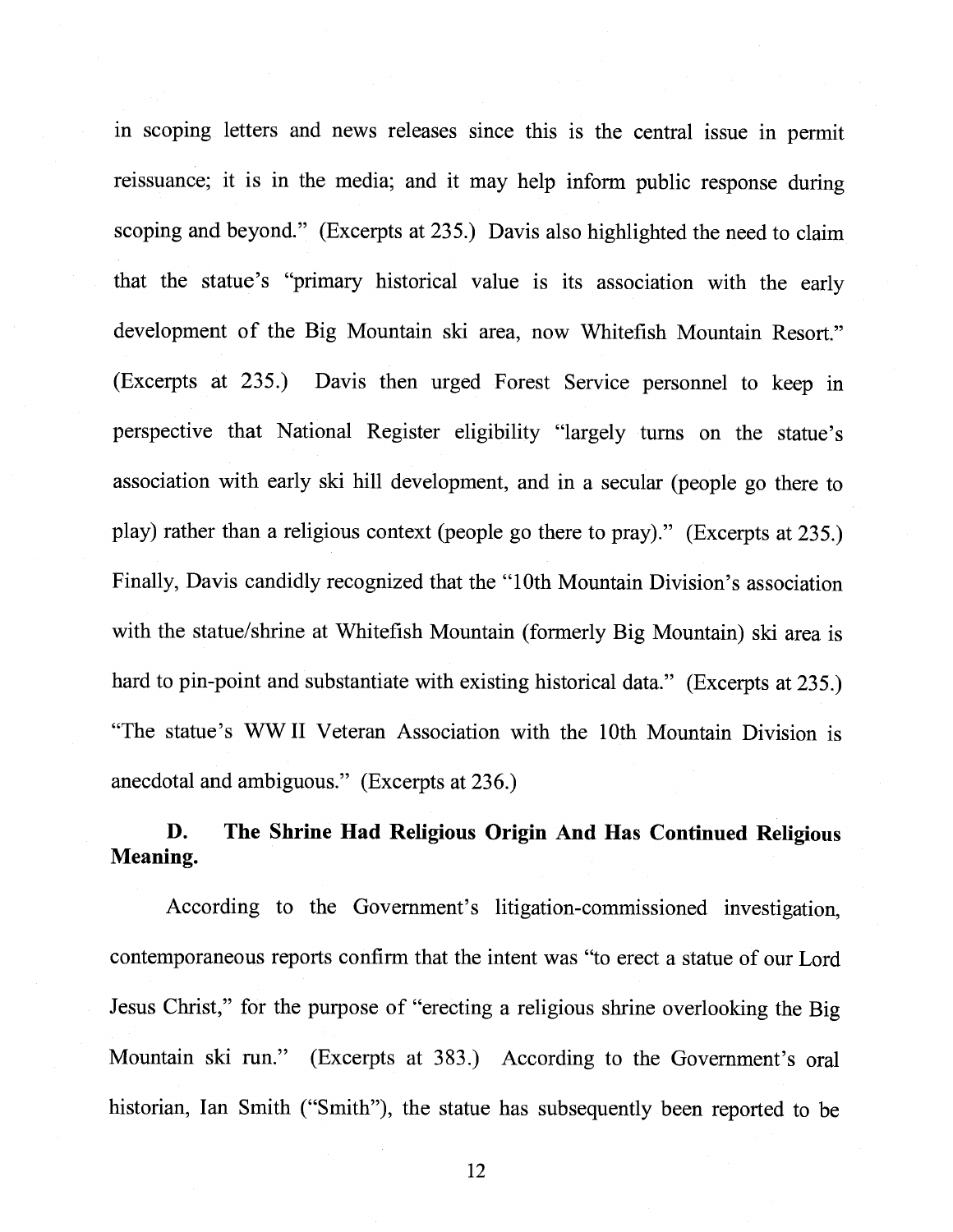associated with WW II veterans, culminating in a recent plaque purporting to describe the history of the statue, including the claim that "a common memory of theirs [troops] in Italy and along the French and Swiss border was of the many religious shrines and statues in the mountain communities." (Excerpts at 385.) The plaque concludes by thanking "those brave troops that brought this special shrine of Christ to the Big Mountain and hope that you enjoy and respect it." (Excerpts at 385.)

Smith "did not locate any sources contemporaneous with the Statue's 1954 dedication that showed a direct association between it and WW II Veterans who had returned to Whitefish less than a decade earlier." (Excerpts at 387.) Smith concluded that "the historical records do not directly link the statue and these WW II Veterans." (Excerpts at 388.)

Smith's report documents considerable actual usage of the site of the Statue for religious services or gatherings. (Excerpts at 391-393.) Smith states that "historical documents do not indicate any consistent uses of the Jesus Statue over time, but oral interviews conducted by HRA do indicate that church services and prayer gatherings have occurred periodically at the site." (Excerpts at 391.)

Smith interviewed 13 individuals as part of his research, including three pastors, from different Christian traditions, who each commented that "from a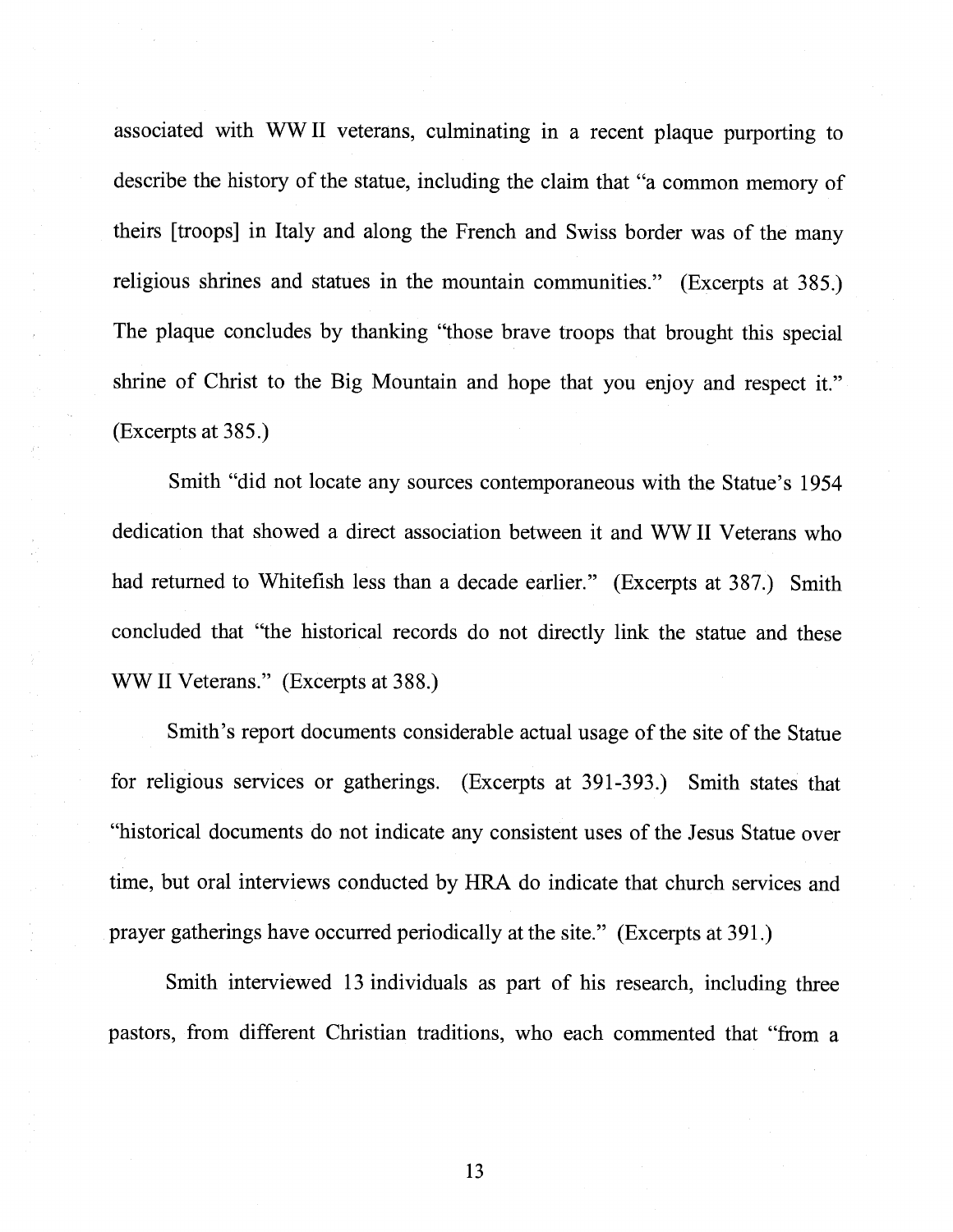personal standpoint, the Jesus Statue was 'comforting' to them, since it reminded them of Christ's presence in the world." (Excerpts at 393.)

Although claiming physical remoteness of the statue, moreover, Smith incongruously describes the statue as <sup>a</sup> "well-known local landmark at Big Mountain." (Excerpts at 395.) Smith admits that the Shrine is "something that has set Big Mountain apart from other ski resorts." According to Mike Collins [interviewee], "the statue was something 'that made Big Mountain sort of stand out.'" (Excerpts at 400.) Another interviewee described the Shrine as providing <sup>a</sup> "unique historical thing" that distinguishes Big Mountain. (Excerpts at 400.) Smith also considers it "worth reiterating" that the area of the Shrine is <sup>a</sup> summer and winter tourist destination "visited by thousands of people each year." (Excerpts at 401.) In fact, Smith notes that the statue is located at <sup>a</sup> <sup>p</sup>lace of unique and great beauty in the Flathead Valley. (Excerpts at 402.)

Smith's report relies on <sup>13</sup> interviews of local residents. (Excerpts at 416- 493.) Jean Arthur, one source who wrote <sup>a</sup> book on the local history of Big Mountain, noted that the statue is visible by skiing past it and "very popular with skiers and families, and, of course, with big weddings over the years." (Excerpts at 418.) Ms. Arthur also notes that her own family "would pass by the Jesus Statue and say 'hi' to Jesus and maybe stop for <sup>a</sup> second." (Excerpts at 419.) As to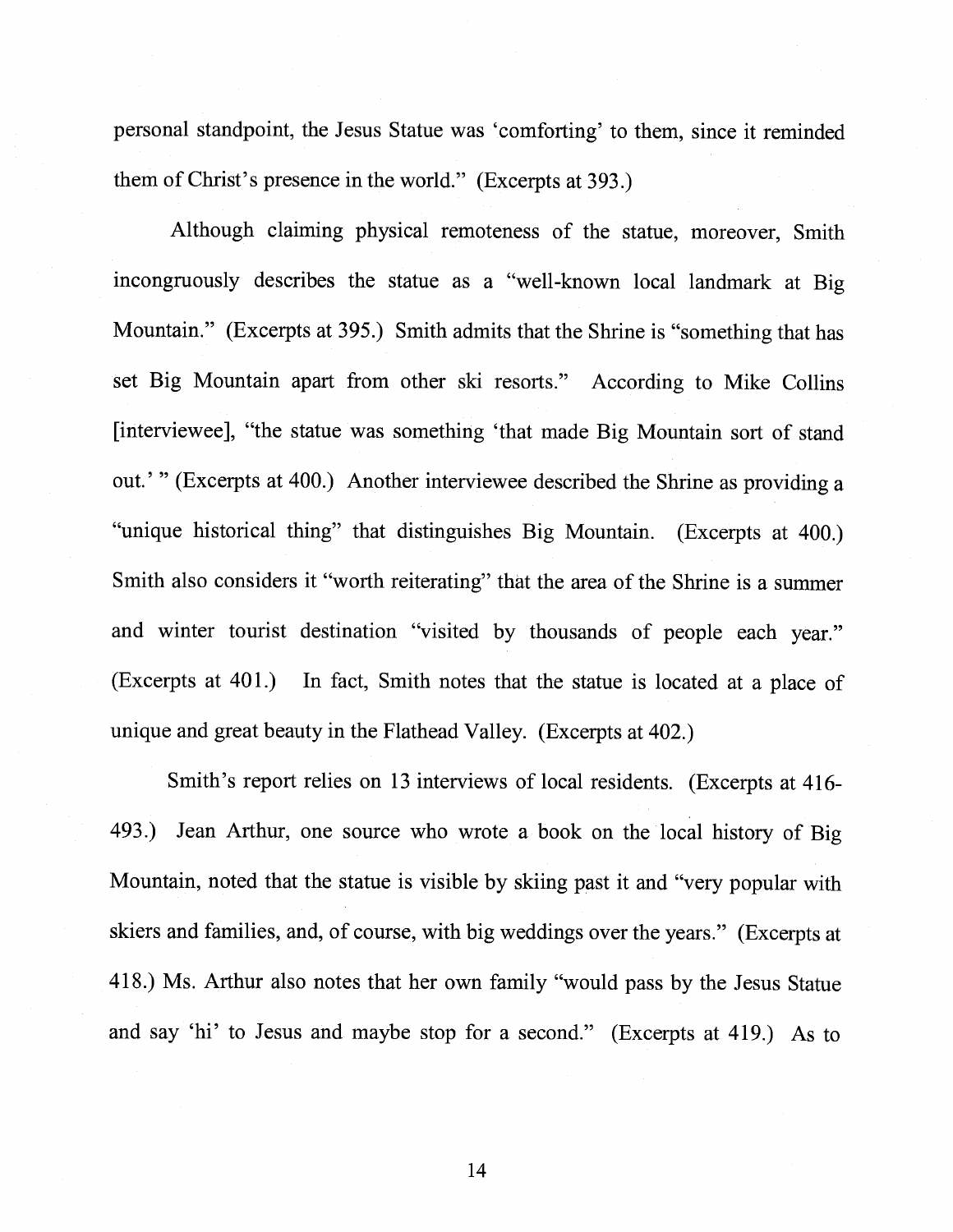church services being held at the statue, Ms. Arthur commented "Oh yeah, yeah, definitely." (Excerpts at 419.)

Brad Brittsan, a Whitefish pastor, commented that "as a believer in Christ, I look at it [Shrine] as something that is comforting." (Excerpts at 421.) Brittsan also commented that skiers "would stop on the way down the mountain and stop for a second and, at the base of the statue, and then finish skiing down the mountain." (Excerpts at 421.) Brittsan concludes that the statue "reminds me of God watching over us." (Excerpts at 422.)

Mike Collins, who has lived in Whitefish since 1988, noted that the Jesus Statue "was a well-established attraction up on the mountain when he arrived in 1988." (Excerpts at 423.) Collins acknowledged use of the Shrine in the winter months by religious groups. Collins also commented on what a "well-known feature up on the mountain" the statue was; "lots of skiers would go by it and a lot of them would take pictures of themselves with their family and friends, you know, with the statue in the background. So it was a pretty popular stop." (Excerpts at 424.)

Linda Fopp stated that the Shrine, in her opinion, has an effect on people that goes beyond just the beauty of the scenery. She notes that skiers say "You know when you stop there, there is something else that moves them." (Excerpts at 431.)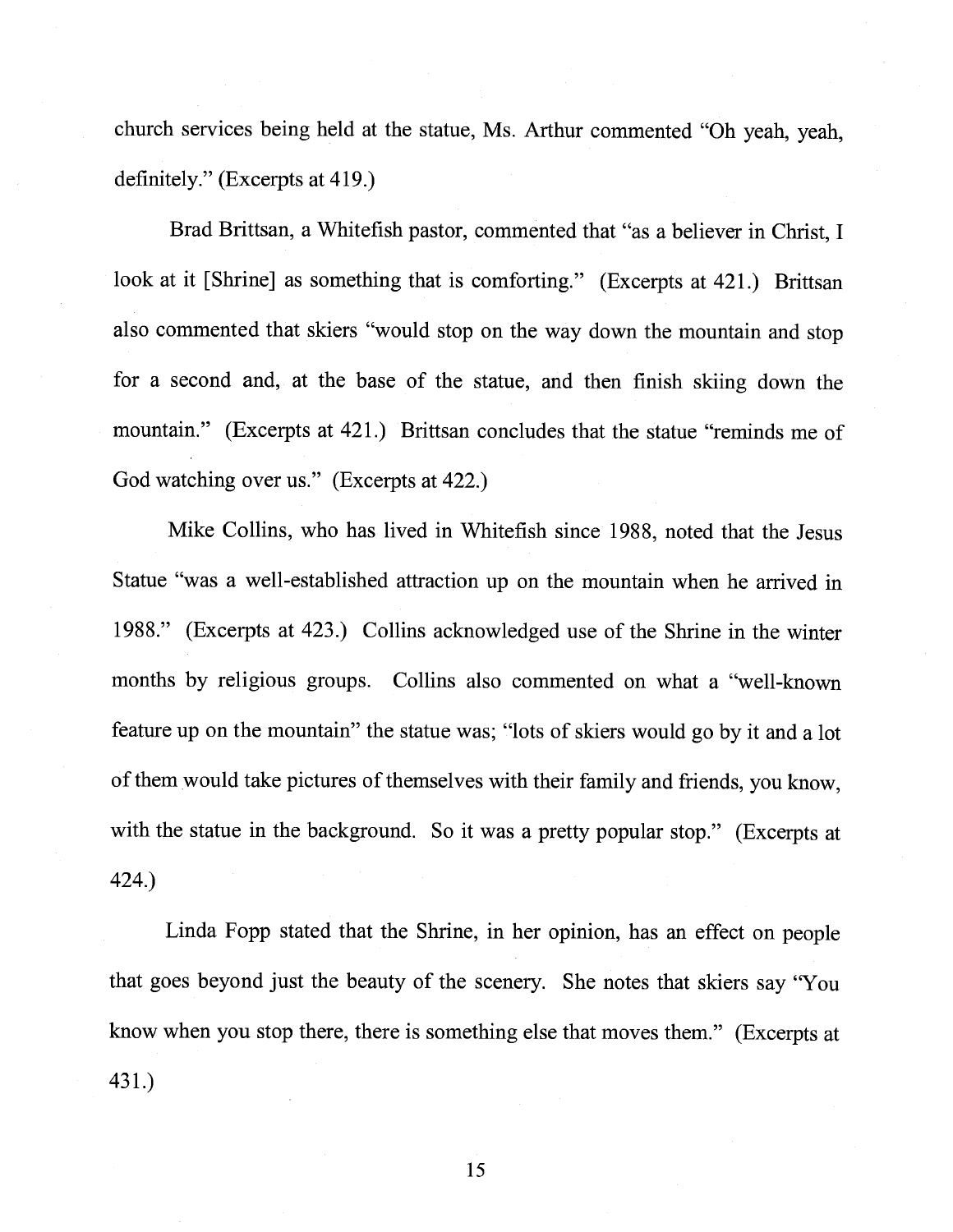Dan Graves, another interviewee, came to Whitefish in the Fall of 2006, and observed the Shrine when he took one of his first skiing trips on the mountain. "I was coming down the mountain, skiing toward my office, and out of the corner of my eye – in the clouds, because it was a cloudy  $day - I$  saw something that looked like somebody standing off to the side, so <sup>I</sup> stopped, and, lo and behold, <sup>I</sup> saw this statue. And <sup>I</sup> thought, 'Wow.' That is really kind of unusual. <sup>I</sup> have not seen very many of these around the country. <sup>I</sup> have seen several of them in Italy because I've traveled to Italy <sup>a</sup> few times." (Excerpts at 435.)

According to Graves, about 30% of the skiing business on Big Mountain is local Valley residents who "come by [the Shrine] and reflect for, you know, lack of <sup>a</sup> better word." (Excerpts at 436.) Graves considered the Jesus Statue unique, insisting that he had never seen anything like this at other ski areas and he recognizes that the religious character of the Shrine is what distinguishes it. (Excerpts at 442.)

Martin Hale, another interviewee, noted that "people stop there [at the Shrine] all the time, and they want to know, you know, the history of it, and it was really quite popular on that particular chair lift." (Excerpts at 444.) Hale further noted that he wasn't sure what everyone was thinking about, "but they sure-it [the Shrine] sure caught their attention." (Excerpts at 445.) Hale was also struck by the quiet contemplation of those who looked upon the Shrine. (Excerpts at 446.)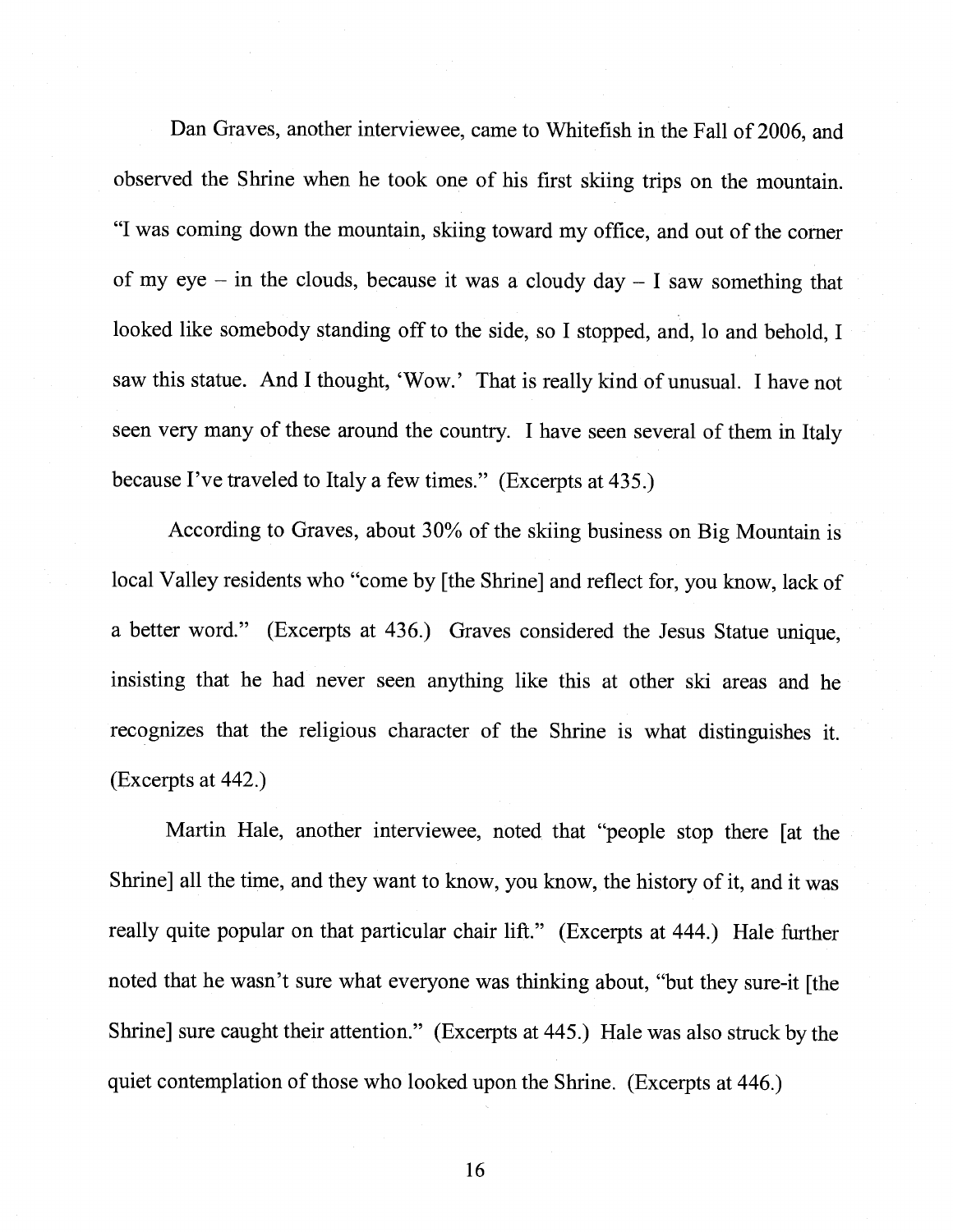Smith also interviewed Mike Muldown, another long time resident of Whitefish, since 1945. (Excerpts at 453.) Muldown doesn't recall the statue ever being called a "memorial for the troops or anything. But I do recall the fact that they did mention that the World War II Veterans had come back from Europe and that was one of the reasons that they advocated the shrine on the mountain." (Excerpts at 454.) Muldown reiterated that "I do not recall it ever being specifically any kind of a memorial to the troops, that it was just inspired by the people that were members of the Knights of Columbus that had been Veterans." (Excerpts at 454.) Muldown personally enjoys seeing the Jesus statue. He stated that "I guess, to me, it's like, it's a -religious icon — that's kind of a private thing." (Excerpts at 454.)

Paul Ogle commented on the irritation caused by persons who object to the Jesus statue. "My understanding is everybody is — enjoys it being there and is irritated that some people from outside the state want to come and tell us whether we can or cannot do something locally here that the majority of the people seem to have no problem with, no issue with." (Excerpts at 459.) For Mr. Ogle, the statue definitely has religious significance:

> <sup>I</sup> personally just kind of enjoyed the fact that — I mean, it's a bit like the Jesus statue in Rio and Brazil or something. It's just a reminder to me that Jesus is a very real presence in our world and I am, I guess I find some comfort in that, whether the statue is there or not. It  $-$  I'm aware that Jesus is very present and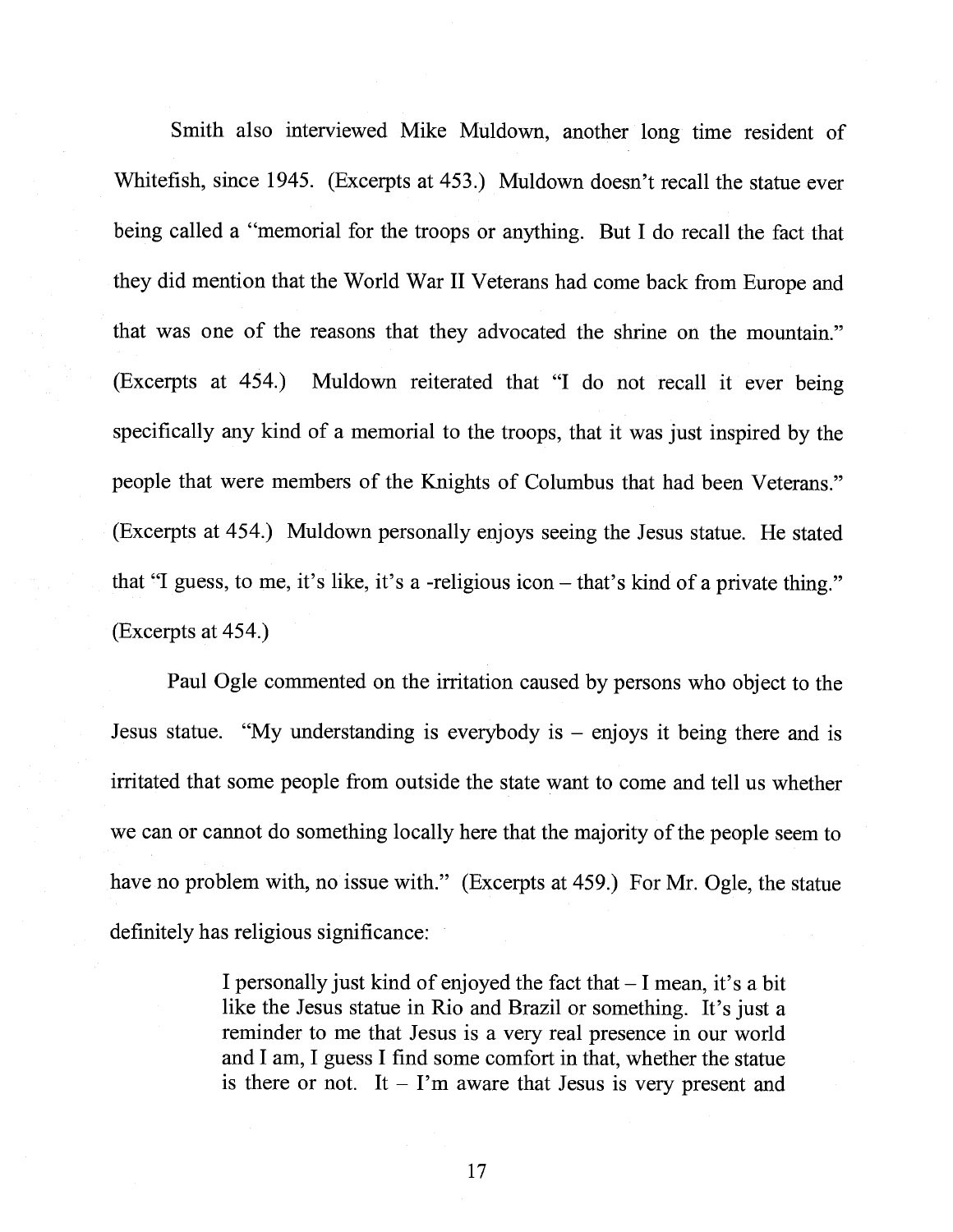active in our world, and to me, it's just a reminder of that. It doesn't have any religious significance beyond that.

(Excerpts at 459.) Ogle admits that he has been part of groups that have gone up to the statue "to gather to pray over our community and pray for God's protection and blessing on our community." (Excerpts at 460.)

Karl Schenck also spoke to Smith's assistant about the Shrine built shortly after Schenck's birth in Whitefish in 1953. (Excerpts at 462.) Schenck claims that the statue was built at a remote, but very beautiful part of the Mountain where people would go to view the Valley. (Excerpts at 463.) In Schenck's case, the statue has always been on the mountain and he has respect for it and even talks to it. (Excerpts at 464.) Schenck "grew up Catholic, and it was just kind of amazing that there was something that big and beautiful sitting out there on top of the mountain." (Excerpts at 464.)

Jane Solberg, another interviewee, also expressed hostility toward critics of the Shrine who were perceived as outsiders. "What in the heck is some group from not in Montana butting into business in Montana? If there is a real problem with the Jesus statue, it would've been handled locally." (Excerpts at 473.)

Jeff Tepples, who has lived in the Whitefish area since 1973, voiced a common perception of the Jesus statue as having Christian meaning: "I thought it was actually awesome to have Jesus up there and so we would often ski by there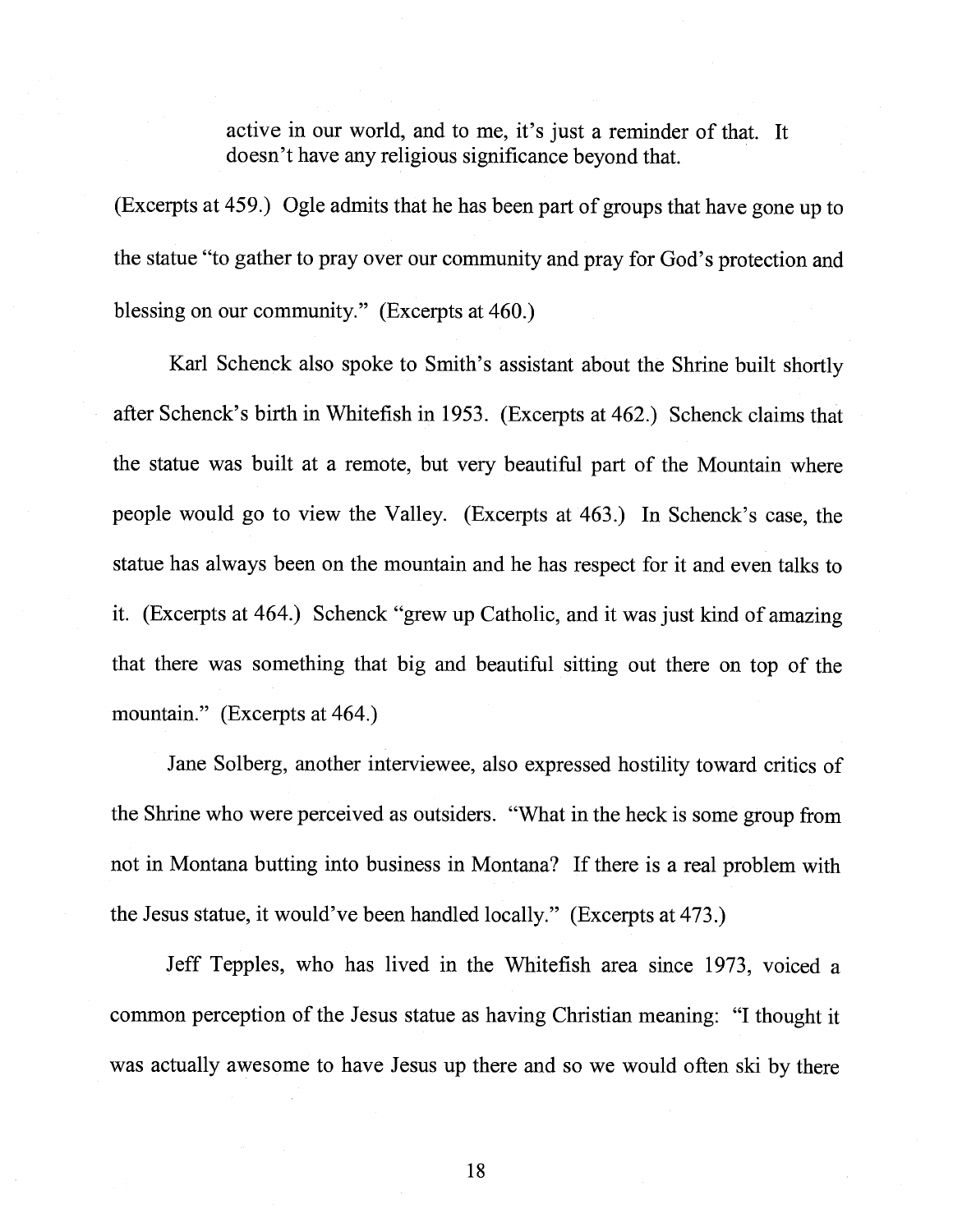and wave at Jesus on our way by because we were Christians and it was really meaningful to have that statue there." (Excerpts at 481.) Mr. Tepples also noted that "I think the people — if you're a Christian, I think they're really happy about it, fond of it." (Excerpts at 482.)

For Mr. Tepples, personally, the Shrine reminds him "that God is involved in everything I [he] do and the reason that I [he] think, you know, Jesus could be there is that he is the savior of the world. And it's not trying to, you know, hammer anyone over the head with religion. I just think it's an invitation to consider him. So, for me personally, as a pastor, but as a Christian more, just a reminder that God is in my midst." (Excerpts at 483.)

Tom Unger was the last person interviewed for Ian Smith's report and he noted that he saw the Shrine the very first time he ever skied on the mountain in 1955. (Excerpts at 486.) "All the locals who happen to ski on those particular runs  $-$  or on the main run of that lift  $-$  would ski by that statue. I mean, so they had to be well aware of the statue." (Excerpts at 488.)

The historian Smith did not interview any tourists or persons who saw the Shrine from the perspective of a tourist coming to the Whitefish area. (Excerpts at 157.) Smith himself, however, has personally skied by the Jesus Statue, which he recognizes as depicting Jesus. (Excerpts at 159.) Smith has not seen similar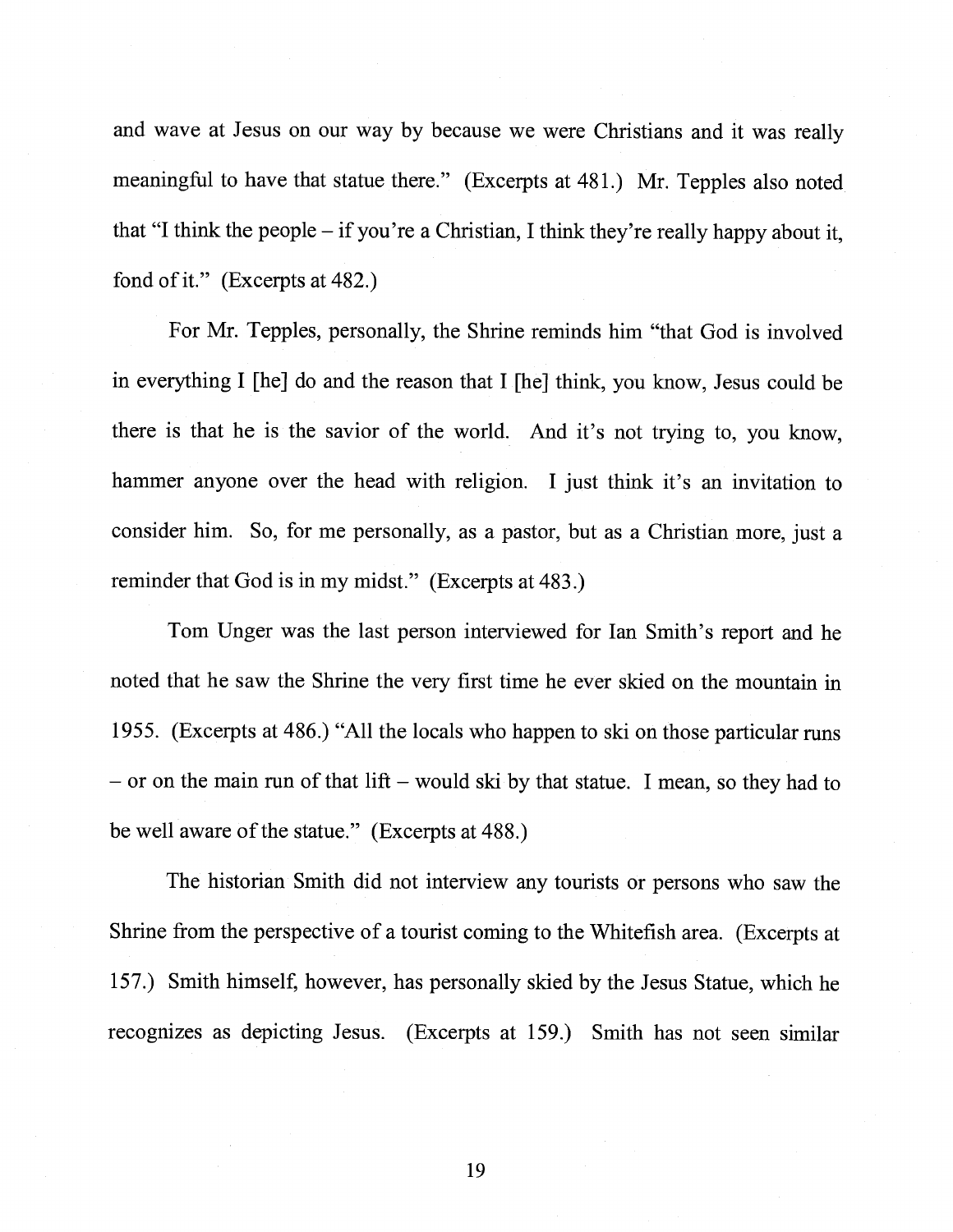Shrines at other areas that he has skied. (Excerpts at 159.) Smith did not perceive the statue of Jesus as a joke when he personally encountered it. (Excerpts at 160.)

Smith's archival research did not identify any intention for the statue other than as a religious shrine. (Excerpts at 163-164.) Smith's research also did not uncover any evidence that the statue was not intended to represent Jesus Christ. (Excerpts at 166.) Nor did Smith discover any contemporaneous sources suggesting that the Shrine was intended by the Knights of Columbus as a war memorial. (Excerpts at 166.)

The statue recognizably depicts Jesus. (Excerpts at 180.) Smith acknowledges that the personal perceptions of the interviewees represent the most direct evidence of perceptions of the Shrine. (Excerpts at 187.) Curiously, however, Smith claims he did not even try to reach any conclusions about the perceptions of interviewees themselves as to whether they perceived the Shrine as having religious significance. (Excerpts at 188.)

Smith also denies having considered whether speaking out against the statue is a popular or unpopular local position to take; he also does not know whether speaking out against religion is a popular or unpopular local position. (Excerpts at 185.) Smith does not have an opinion as to whether a pervasive culture of hostility against people opposed to the Shrine would discourage complaints about it. (Excerpts at 195-196.) Smith did not investigate whether there is any local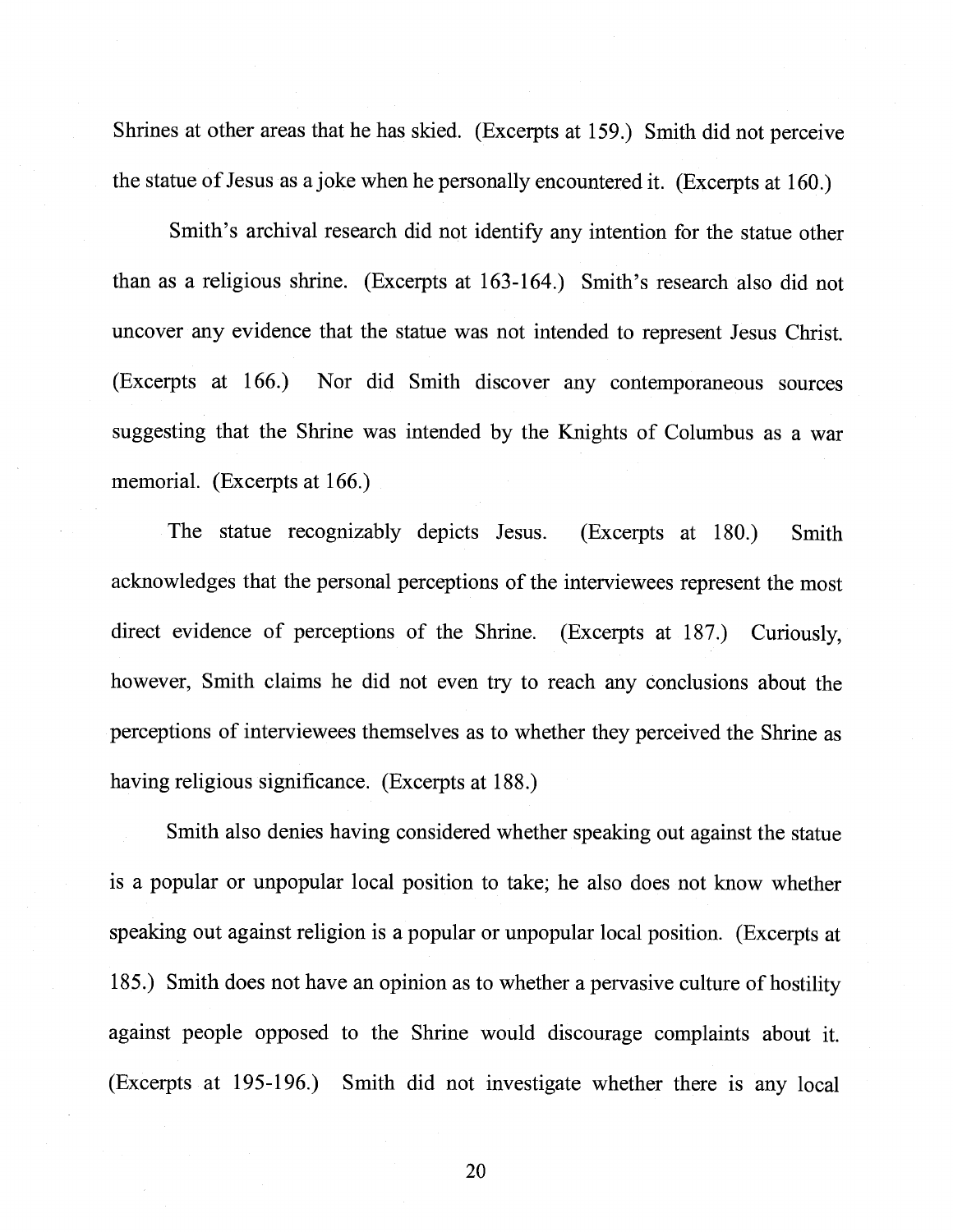hostility toward people who oppose the Shrine, despite comments by his interviewees. (Excerpts at 197.)

Smith also does not know the extent of irreverence and playfulness, nor did he investigate why some people engage in irreverent behavior with regard to the Shrine. (Excerpts at 198-199.) Smith also did not investigate whether persons who had personal exposure to the Shrine perceived it as a religious symbol. (Excerpts at 199-200.) Smith did not interview anybody who engaged in playful or irreverent behavior, nor does he know whether they perceive the Shrine as inappropriate or incongruous in its location. (Excerpts at 200.)

Smith acknowledges that religious sites and commemorative markers typically are not eligible for the National Register. (Excerpts at 203.)

Smith says he does not know whether WW II Veterans perceive the Shrine as evoking their religious faith and the inspiration gotten from religious symbolism in Europe. (Excerpts at 208.) Smith admits that the Shrine does not make any reference to the local 10th Mountain Division from Montana. (Excerpts at 215.)

Smith admits that some of his interviewees ascribed religious significance to the Shrine. (Excerpts at 220-221.) Smith does not have any opinion as to why religious ceremonies are sometimes held at the Shrine site. (Excerpts at 223.) Smith acknowledges that persons aware of the Shrine would view it as depicting Jesus. (Excerpts at 224.)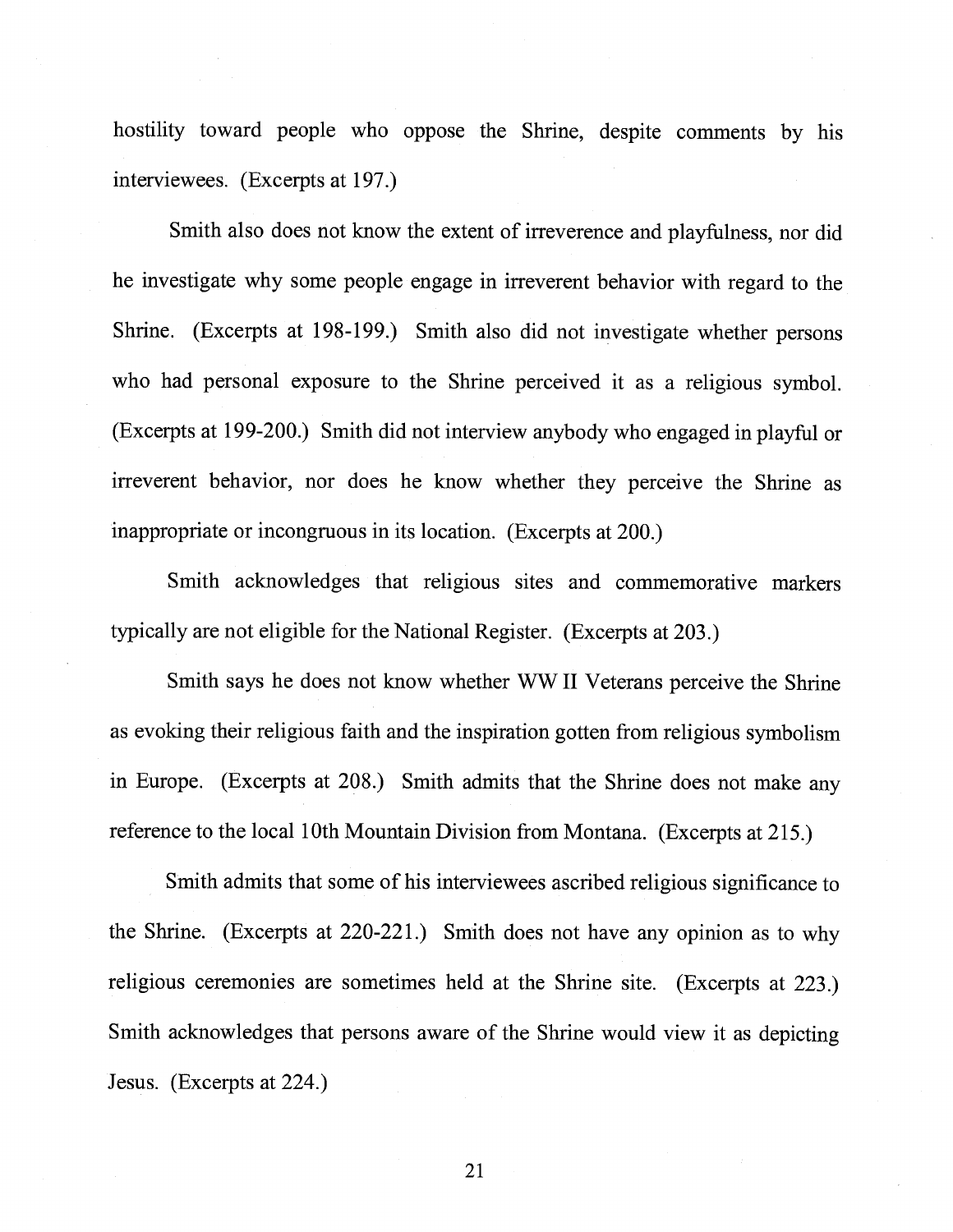## E. Unwanted Exposure To The Shrine.

William Cox decided to become a member of FFRF because of the maneuvers regarding the Shrine by the Forest Service. (Excerpts at 130.) Cox has long been personally opposed to the Shrine but he did not know anything could be legally done. (Excerpts at 130.)

According to Cox, the recent claim by the Knights of Columbus that the Shrine was erected as a war memorial "was news to just about everybody around here." (Excerpts at 132.)

Cox has a Ph.D. in economics from Princeton; he previously was a senior specialist in economic policy at the Congressional Research Service; and he was a deputy chief economist in the Department of Commerce during the Carter administration. (Excerpts at 136.) Cox and his wife ski at Big Mountain 25-30 times every year. (Excerpts at 138.)

Cox is vigorously opposed to having the Statue of Jesus Christ on public land which he considers totally inappropriate; he also recognizes the statue as unmistakably a religious monument located on federal property. (Excerpts at 139.)

Cox is not opposed to all religious symbols on public property, depending upon the contextual appropriateness. (Excerpts at 140.) Cox, for example, recognizes that religious themes can have artistic value, such as with respect to art and cathedrals. (Excerpts at 140.) For that reason, Cox recognizes that religious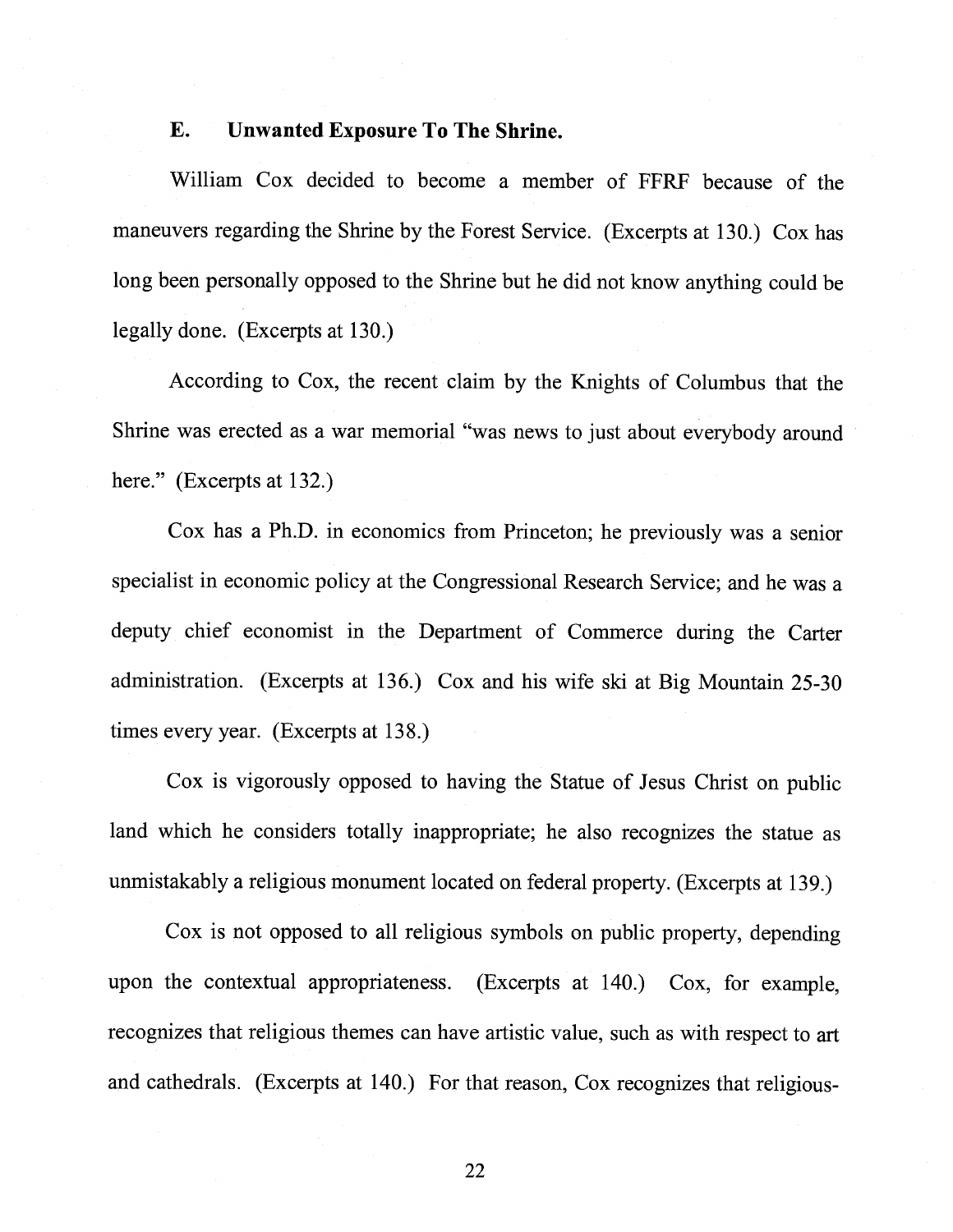themed art might be appropriate at the Smithsonian. (Excerpts at 140.) Cox considers that religious art may be publicly suitable in such a context, such as at a museum. (Excerpts at 141.)

Cox's wife is Jewish and she is very apprehensive about overtly Christian expressions, especially in public contexts. (Excerpts at 141.)

Cox considers the Jesus statue to be utterly inappropriate as a public war memorial. It is an unambiguously Christian monument with nothing about it to remind one of the heroism or the heartache of war, according to Mr. Cox. (Excerpts at 364.) As a rationalist and non-believer, Cox considers the statue of Jesus on public land to be ridiculous and offensive. He sees it as a religious monument, conspicuously Roman Catholic in style, that belongs in the courtyard of a monastery or on the roof of a church. (Excerpts at 364.)

As a regular skier, however, Cox must have frequent and unwanted contact and exposure to the Shrine when he is skiing on Big Mountain many times each winter, which he finds to be offensive. (Excerpts at 365.)

Doug Bonham lives in Essex, Montana, approximately 60 miles from Big Mountain. He also is a member of the Freedom From Religion Foundation. (Excerpts at 357.) Approximately 7 or <sup>8</sup> years ago, Mr. Bonham first encountered the Jesus statue on Big Mountain while skiing, and his immediate reaction was that the statue was grossly out of place and an oppressive reminder that Christians are a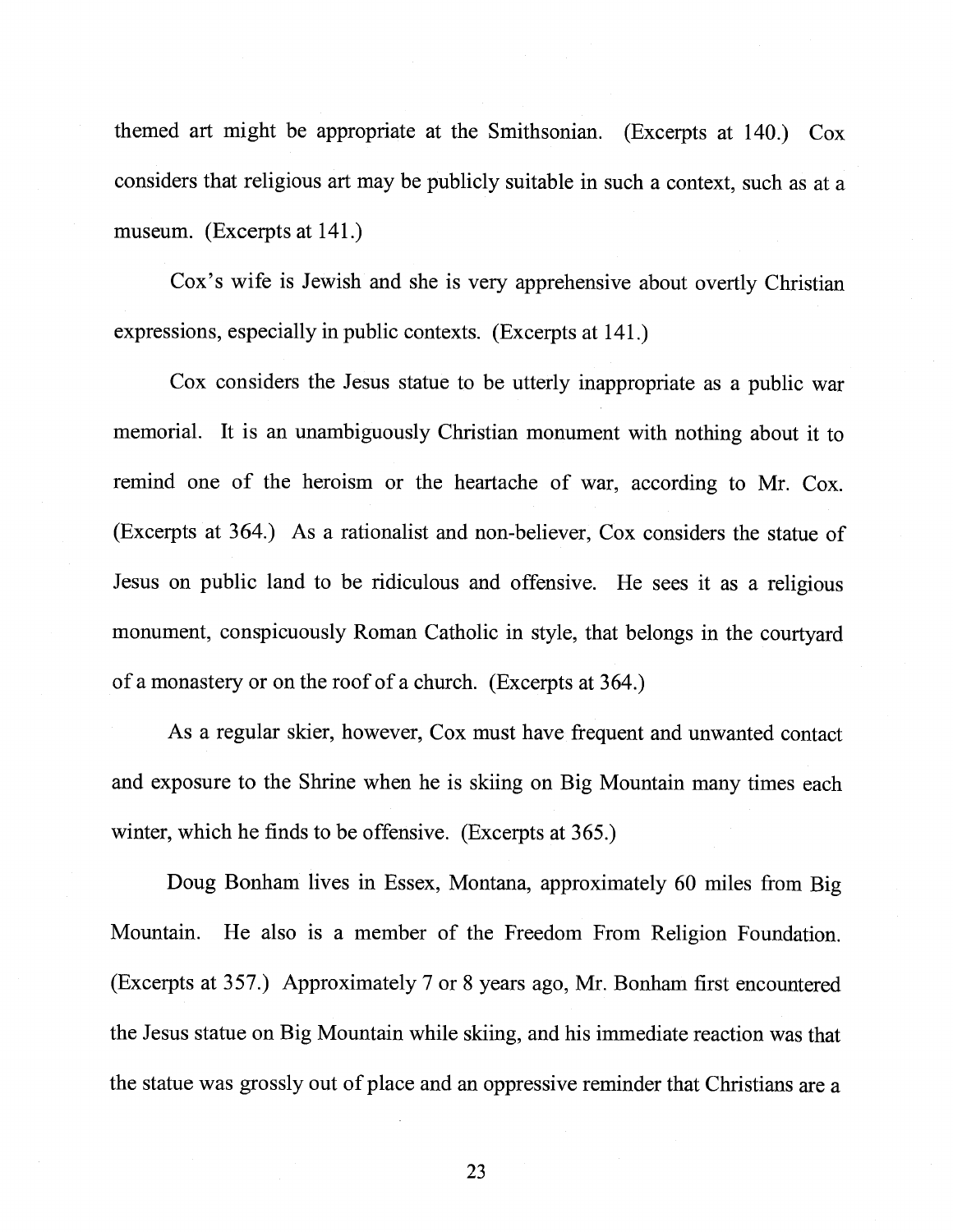controlling and favored group in the Flathead Valley. He has not skied or hiked by the statue since, and his aging knees limit him, in any event. Nonetheless, his <sup>15</sup> year old daughter regularly skis on Big Mountain and has exposure to the Jesus Statue, which she also considers ridiculously out of <sup>p</sup>lace. (Excerpts at 357.)

As <sup>a</sup> resident of Flathead Valley, Mr. Bonham is still affected by the statue on Big Mountain, which literally and figuratively looms over the Valley. He knows from residing in the Flathead Valley that this is "Christian country," and he knows from personal experience with local residents that the statue is perceived as <sup>a</sup> religious symbol — in fact, the statue is proudly perceived as <sup>a</sup> reminder of the Christian religious values that the majority in the Valley promote. (Excerpts at 357.)

The presence of the Shrine on Big Mountain is known to skiers and nonskiers alike in the Valley, and it is perceived as <sup>a</sup> recognized symbol of the religious majority, according to Mr. Bonham. (Excerpts at 357.) Mr. Bonham knows that disagreement with or disapproval of the statue of Christ is not a popular or prudent local position, and objection to the statue is discouraged. (Excerpts at 358.) The Shrine has an influence throughout the Valley that has the effect of making non-believers, like Mr. Bonham, feel marginalized in their own local community. (Excerpts at 358.)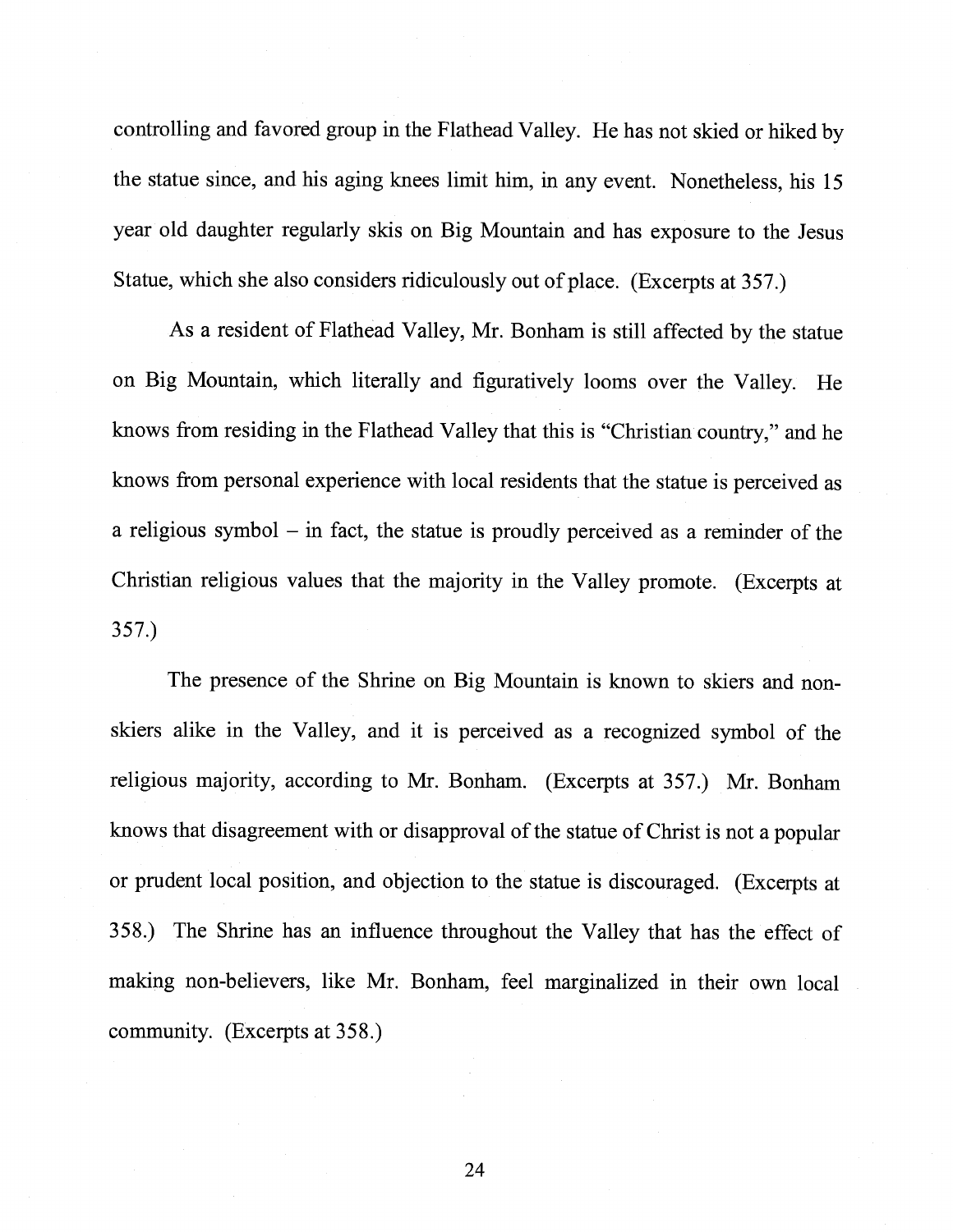Pamela Morris is a third generation Montanan who knows and values the State's natural heritage. For over 60 years, she has skied, camped, hiked and fished in the mountains of Montana. (Excerpts at 360.) Ms. Morris is a member of the Freedom From Religion Foundation, which she joined after learning of opposition to the religious icon located on public land on Big Mountain. (Excerpts at 360.) Before this suit, Ms. Morris previously had sent a message to the Forest Service strongly protesting allowing a religious icon on federal lands. (Excerpts at 360.)

The Jesus Statue on Big Mountain reminds Ms. Morris of her first encounter with it during Christmas break in 1957, as a member of the Great Falls, Montana, ski team in her first major winter outing in the mountains, skiing Big Mountain. To her, the statue felt startlingly out of place: intrusive. She was 15, active in the Methodist Youth Fellowship; still, she remembers the unsettled feeling she first had when she saw it. Since then she has avoided the area: she back-packs, fishes and camps where nature has not been so violated in Montana. (Excerpts at 360- 361.)

Ms. Morris grew up appreciating the outdoors and has continued to recreate regularly. (Excerpts at 361.) Ms Morris has skied many areas in Montana throughout her life, but she would definitely enjoy skiing Big Mountain again if it were a welcome site for all who love nature. The Jesus Statue, however, is an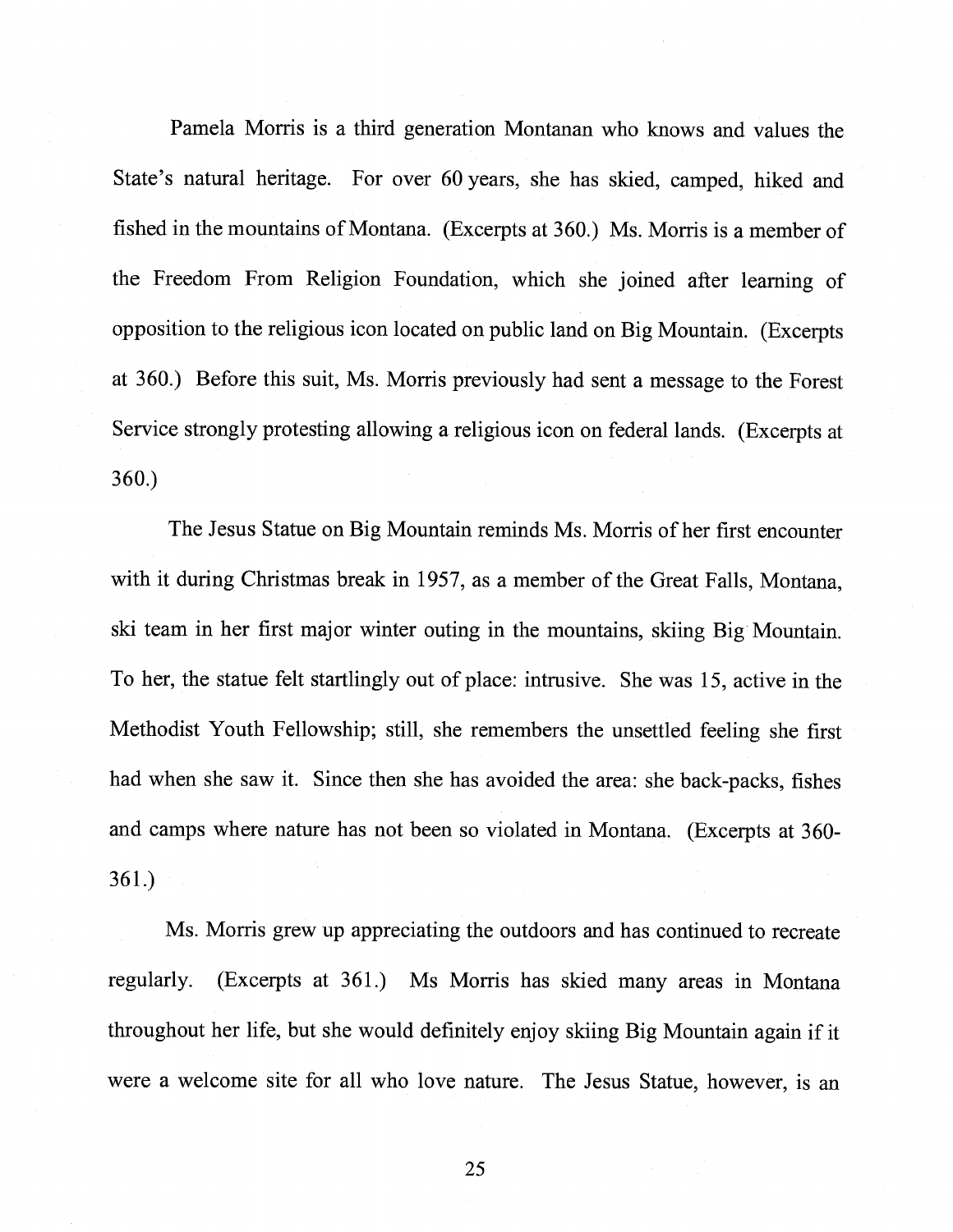intrusive icon, and therefore, she deliberately avoids Big Mountain. (Excerpts at 361.) Ms. Morris has made <sup>a</sup> conscious effort to avoid Big Mountain because of the Jesus Statue, which she perceives as <sup>a</sup> Christian icon on public land that has the effect of promoting one particular religious sect. (Excerpts at 362.)

# F. Objection To The Shrine Evokes Hostility.

FFRF is a membership group organized as an educational  $501(c)(3)$ charitable non-profit that advocates for the separation of state and church, and educates on matters of non-theism. FFRF's membership consists primarily of persons who identify as freethinkers (atheist, agnostic, or who are otherwise non religious). (Excerpts at 240.) FFRF has more than 19,000 members nationally, and more than <sup>100</sup> in Montana, including members who reside in the City of Whitefish, the City of Kalispell and the surrounding area of Flathead County, Montana. (Excerpts at 240.) FFRF represents its members when complaining about religious displays on public-owned property. (Excerpts at 240.)

FFRF received complaints about the statue of Jesus Shrine located in Flathead National Forest, prompting FFRF to write letters of complaint well before this suit. (Excerpts at 240.)

Annie Laurie Gaylor is <sup>a</sup> co-founder of FFRF, becoming co-president in 2004. She has personally observed that the public reaction to requests to end Establishment Clause violations often devolves into ad hominems, hostility and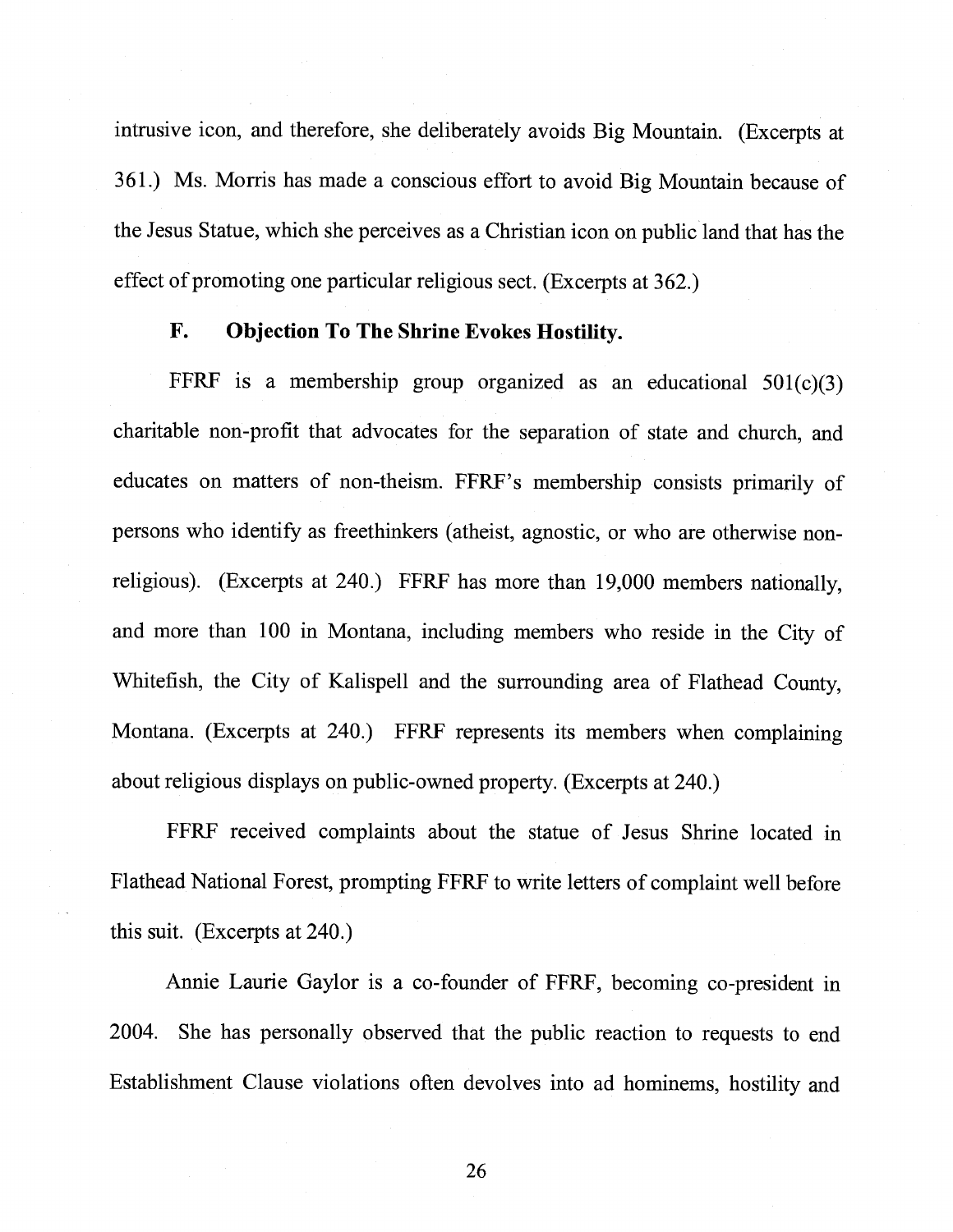veiled or unveiled threats to FFRF and members who are state/church separation advocates. (Excerpts at 242.) Attacks on FFRF since contacting the Forest Service about the Shrine have often been framed in hostile and religious terms, not as mere disagreement over a "historic" monument. (Excerpts at 243.) FFRF has received a number of vitriolic phone calls and messages in response to FFRF's request that the U.S. Forest Service decline to reissue a permit for the Jesus Shrine. These messages usually treat the issue as a religious matter. (Excerpts at 243.) Correspondence received by FFRF in October of 2011, which is when the Shrine issue garnered substantial national media attention, demonstrates the hostility to objectors. (Excerpts at 243 and 273-340.) Since FFRF filed this federal lawsuit, it has continued to receive both hostile phone calls and vitriolic e-mails, often claiming the United States is founded on a deity or Christianity and calling FFRF and its membership "anti-American." (Excerpts at 245.)

In Ms. Gaylor's experience, working in various capacities as founder, volunteer, board member, and staff member at FFRF for more than 35 years, many persons who object to religious displays on government property are reluctant to come forward for fear of alienation or retribution. (Excerpts at 245.) It has been Ms. Gaylor's experience that, over the years, government officials often ignore or may fail to keep or hold onto complete records of Establishment Clause complaints. She has found this to be particularly the case regarding religious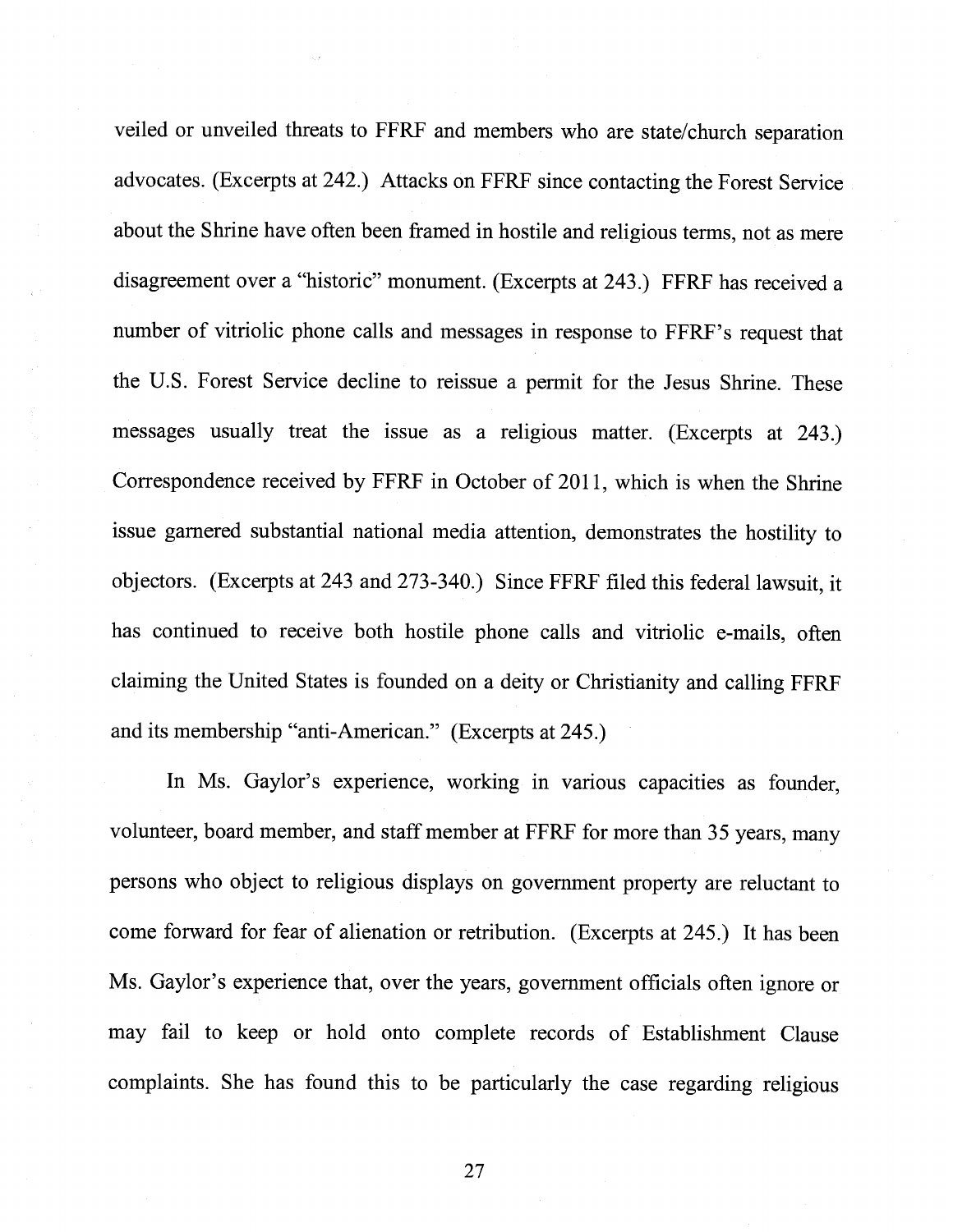displays that were erected on public property in the 1950s and 1960s. (Excerpts at 245.)

<sup>A</sup> prime example of unrecorded objection occurred when <sup>a</sup> complaint that Ms. Gaylor, FFRF, its members and others made over <sup>a</sup> religious display that evidently went ignored by government officials, concerning the Ten Commandments monument on the Texas State Capitol lawn. Madalyn Murray O'Hair, director of American Atheists, and Anne Nicol Gaylor, then president of the Freedom From Religion Foundation, objected several times to Texas governors since the 1970's regarding this monument on state property. None of these complaints apparently became a part of the court record in the case Van Orden v. Perry, but reports on these complaints, from the Galveston Daily News and the Corpus Christi Times respectively, were published on November 16, 1977. (Excerpts at 245-246 and 350-351.)

Ms. Gaylor also wrote Texas Gov. Rick Perry <sup>a</sup> letter on Sept. 4, 2001, prior to any commencement of action by Mr. Van Orden to challenge the decalogue at the Texas State Capitol, asking Governor Perry to order the immediate removal of that monument: "The State of Texas has no business dictating to its constituents which gods they may have, how many gods they should have, or that they need to have any gods at all!" (Excerpts at 246 and 352-353.) Ms. Gaylor's 2001 letter of complaint was made on behalf of <sup>a</sup> Texas FFRF member whose email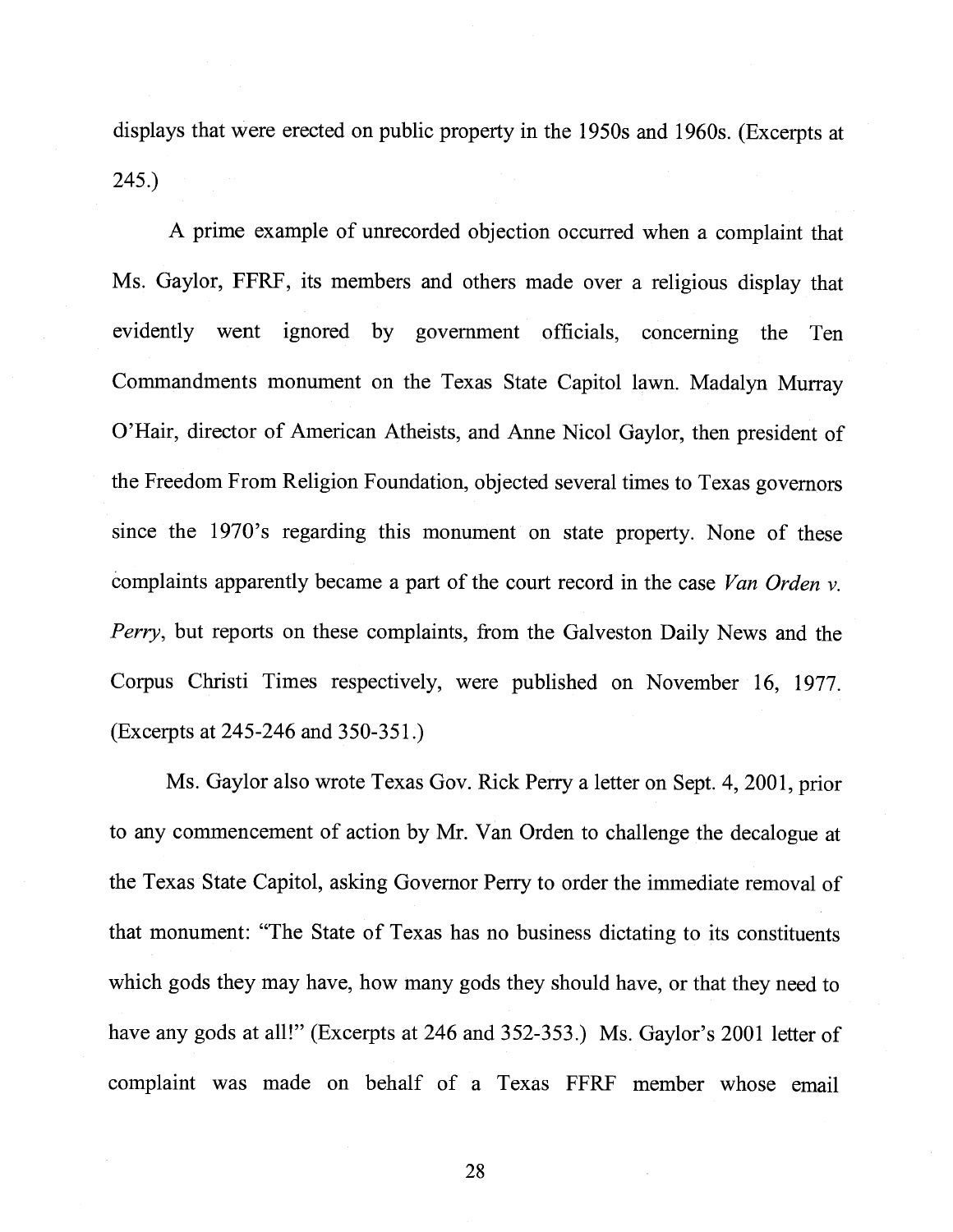correspondence notes that he too had written Gov. Perry ("no reply"), Congressman Lamar Smith and Senators Wentworth and Ogden. The Texas FFRF member emailed FFRF that "all replies I did receive expressed support for the monument claiming tradition, America being based on godly principles, etc., etc." (Excerpts at 246 and 354-355.)

Ms. Gaylor is unsurprised that the U.S. Forest Service has not provided/retained records of complaints about the Jesus Shrine. This is consistent with how FFRF's complaints have been treated in other situations. (Excerpts at 247.)

#### VI. SUMMARY OF ARGUMENT.

The District Court erroneously concluded on summary judgment that a permanent six-foot statue of Jesus Christ, standing by itself in the forest on federal land, does not convey a religious impression. The court's conclusion is unsupported by the evidence of record and reasonable inferences. The monument was intended as, and approved by the Forest Service as, a religious shrine -- and Jesus on Big Mountain remains a government-favored religious icon today.

A permanent Catholic shrine on public land is prohibited by the Establishment Clause, every bit as much as a Catholic church would be. Here, the Forest Service authorized a six-foot tall statue on a seven-foot pedestal of the Sacred Heart of Jesus Christ as a religious shrine, beginning in 1954, and the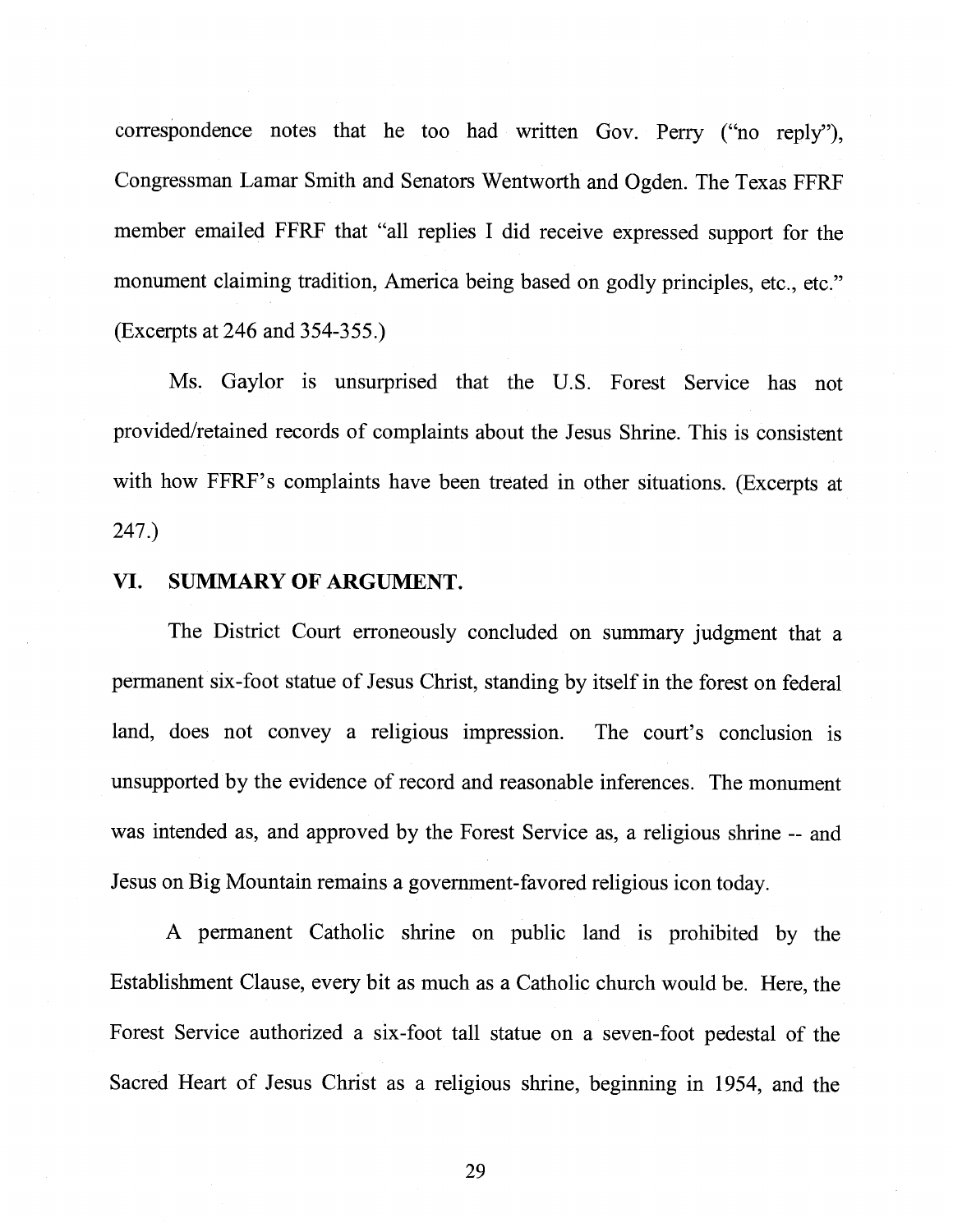indelible perception of the statue remains that of a distinctly Catholic icon. The Forest Service has preferentially authorized the Shrine and contrived justifications for its perpetuation, but the fact remains that the Jesus Shrine on Big Mountain is perceived as an unambiguous and intended religious endorsement.

A religious shrine on government land does not pass constitutional muster even if supported by popular interest groups. One story now told about the Jesus Shrine, found persuasive by the District Court, is that returning WWII veterans wanted such a religious shrine like those they saw in Europe, but this does not make the shrine any less a religious display. A shrine is a shrine, and here, the intent and purpose remain just such, i.e., a place of comfort for Catholics.

The Government's argument, reduced to its essence, otherwise would mean that religious iconography on public land is acceptable if supported by popular interest groups. The Establishment Clause, in other words, would be subject to majoritarian or popular demand. That, however, is not the lesson of our Constitution -- nor a paradigm for historical success, as world-wide religious conflict attests. The Establishment Clause is intended as a prophylactic against divisiveness, rather than a remedy in search of sectarian conflict.

Religious icons on public land cannot be constitutionally salvaged by local celebrity status. Here, Jesus on Big Mountain has achieved recognition because it is incongruously sited on government land. The Jesus Shrine derives its cachet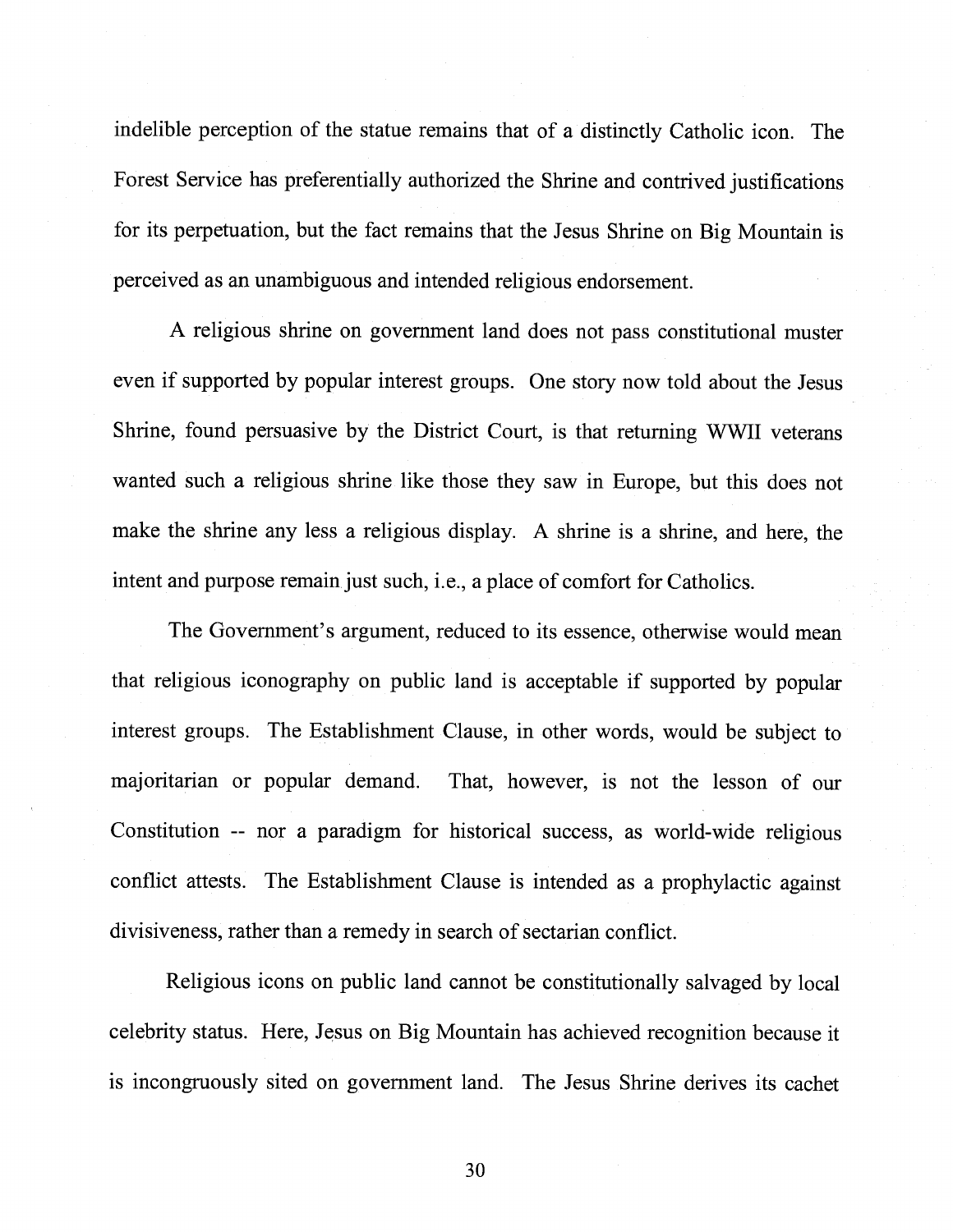from being out-of-place in the middle of Forest Service land. Move the statue to a local church and it is far less notable as a memorable religious display. Religious promoters, like the Knights of Columbus, therefore, benefit from having their religious icons on public land precisely because such placement makes them stand out. The dissonance of a religious shrine in a government forest may result in irreverence by some, but only because the shrine is perceived as a misplaced religious display.

The District Court's conclusion that the Jesus Shrine is historically significant, but not a war memorial or a religious display, is not reasonable - certainly not an undisputed material fact. The oral histories documented by the Government's own historian confirm the local perception of the statue as being religiously significant. Local observers derive "comfort" from the Jesus Shrine because it is religious. The District Court's conclusion that the Shrine is just a reminder of the area's recreational history is certainly not an undisputed fact.

The District Court's reasoning, moreover, that a stand-alone religious shrine should remain on public land because the violation is longstanding, is not constitutionally sound. The Supreme Court has consistently recognized that unconstitutional acts are not justified solely because they have previously gone uncorrected. Here, the Jesus Shrine originated as an identifiably and deliberately religious figure and remains such, which significantly distinguishes the Shrine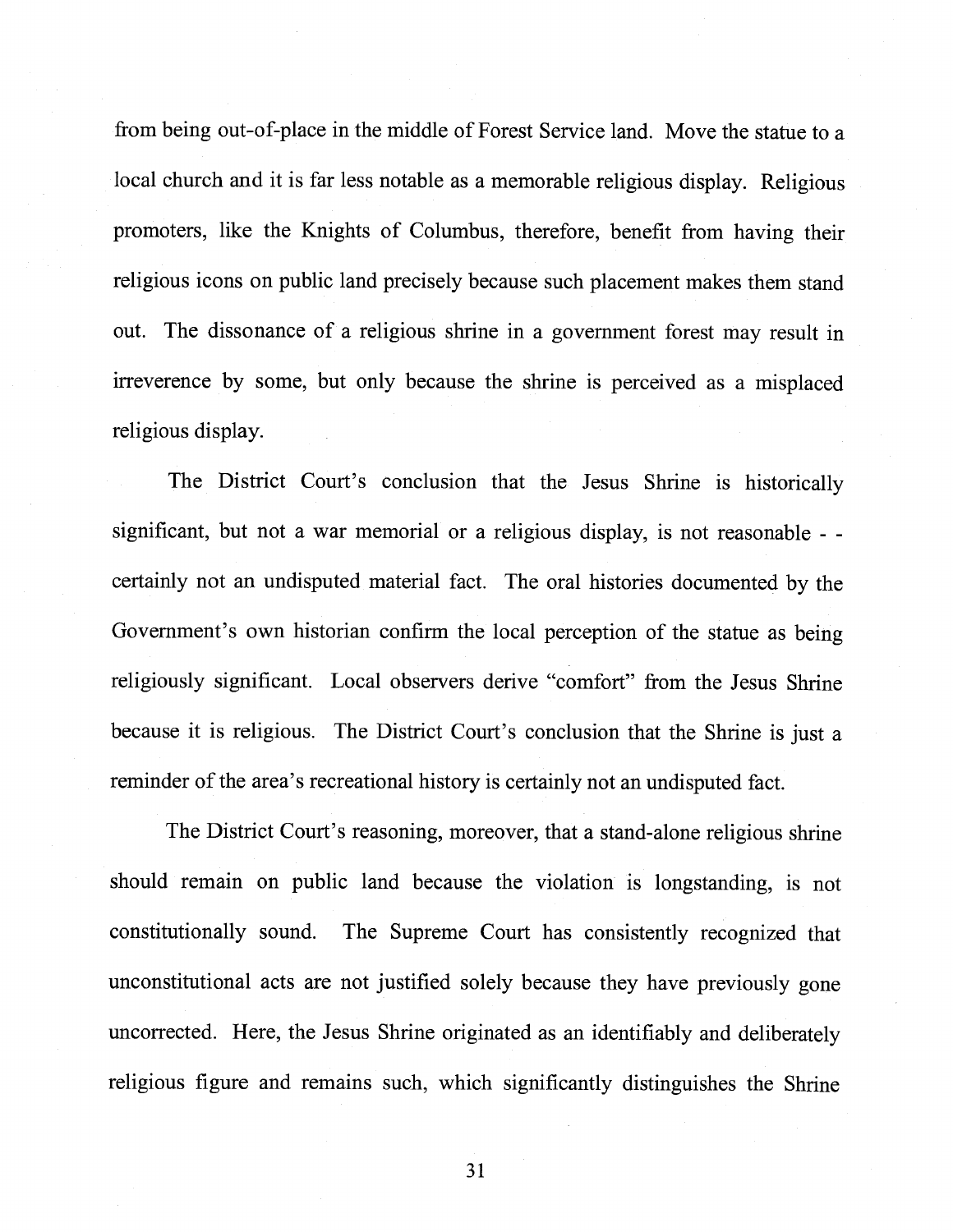from displays and practices that have become merely ceremonial. Religious significance is the perception of a reasonable observer - - and objectors are treated with hostility. If courts followed the Government's "repose" logic, bans on interracial marriage and segregated public schools would still prevail.

The Forest Service itself has documented that the Shrine is inappropriate on Big Mountain -- but the Forest Service has favored its continued presence in order to avoid criticism by religious proponents. The Forest Service has recognized that the Jesus Shrine would not be approved under applicable standards, but Knights of Columbus's Sacred Heart of Jesus Shrine has been preferentially finagled and permitted. Just as individuals offended by the Jesus Shrine are discouraged from making objection, so too the Forest Service has been influenced by the cacophony of support for the Shrine by religious advocates.

The perception of the Jesus Shrine on Big Mountain as a religious icon cannot be denied, the District Court notwithstanding. The shrine is a distinctively religious icon, in a stand-alone location on public land, so as to draw attention to it as a religious symbol. The District Court's conclusion that the Shrine is too unobtrusive to really matter belies the evidence on record. Such a striking display, preferentially and permanently located on government land, gives the unmistakable impression ofreligious endorsement, which violates the Establishment Clause.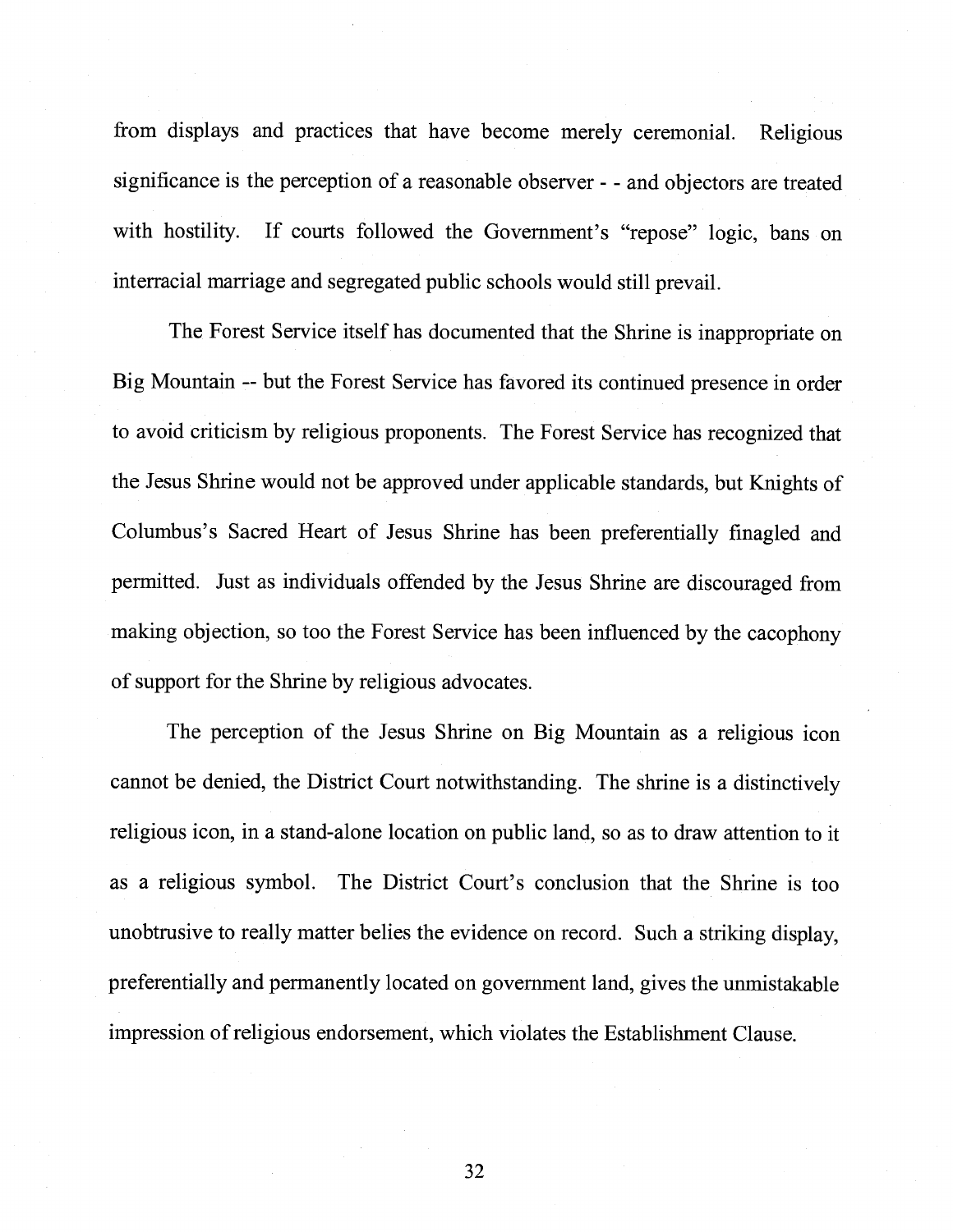Government land cannot constitutionally be appropriated for permanent religious displays. The attempt here to make religious orthodoxy a matter of popular acclaim is the reason that the Establishment Clause prohibits government endorsement of religion, in order to protect matters of conscience for all. The separation of church and state is the *sine qua non* of the Establishment Clause. The District Court's decision is result-oriented, but not justified by the evidence of record or reasonable inferences.

# VII. ARGUMENT.

#### A. Standard of Review Applicable To Summary Judgment.

The Court of Appeals reviews *de novo* a District Court's decision to grant summary judgment in order to determine whether, viewing the evidence in the light most favorable to the nonmoving party, any genuine issues of material fact exist and whether the District Court correctly applied the substantive law. Hazle  $\nu$ . Crofoot, 727 F.3d 983, 990 (9th Cir. 2013).

B. The District Court Disregarded Evidence That The Big Mountain Shrine Has The Purpose And Effect Of Advancing Religion In Violation Of The Establishment Clause.

# 1. The Lemon Test Is Applicable To Religious Displays Like The Big Mountain Shrine.

The traditional test applied by the Supreme Court to determine whether governmental action violates the Establishment Clause was set forth in Lemon v. Kurtzman, 403 U.S. 602, 612-13 (1971). To be constitutional, the government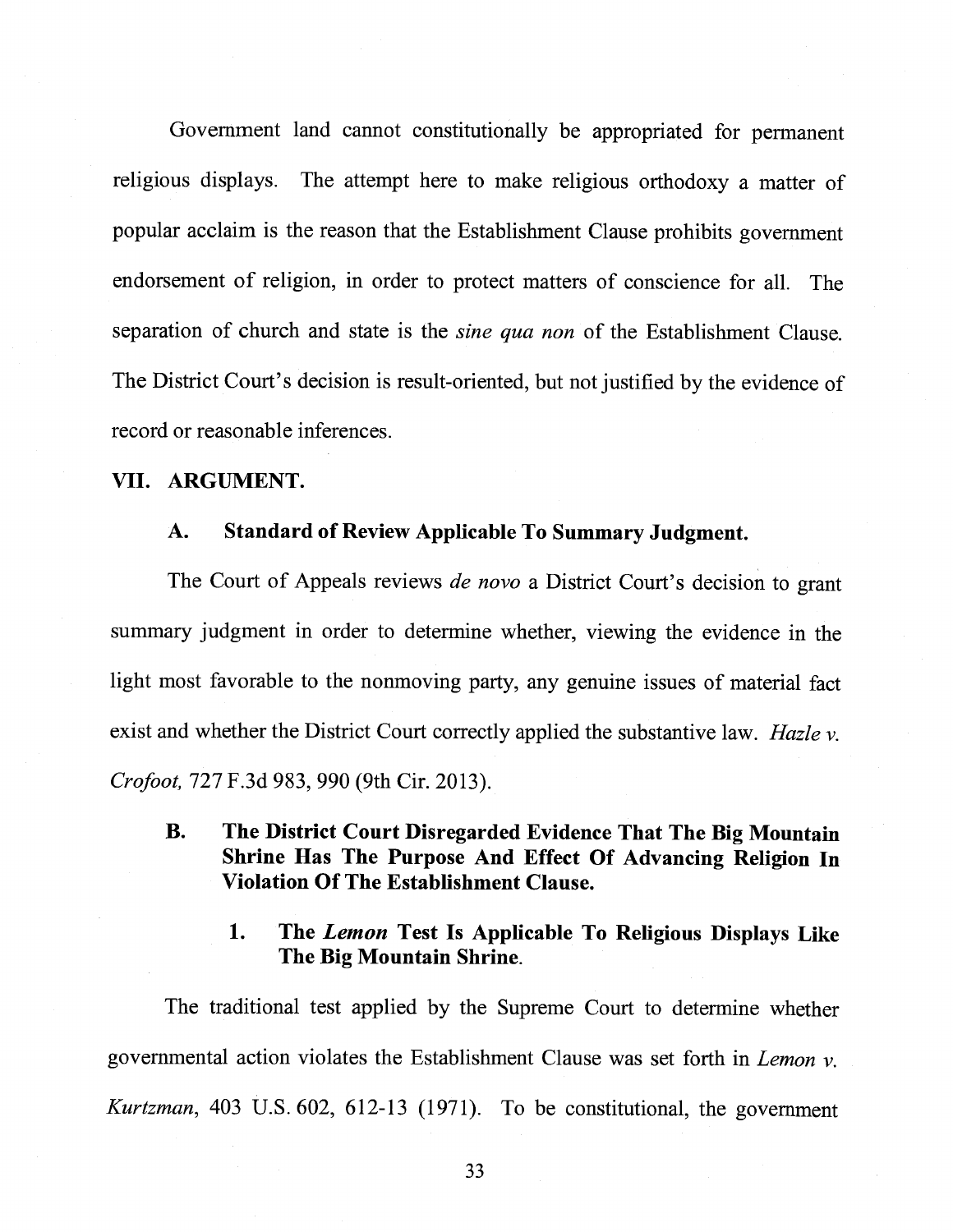conduct at issue must: (1) have a secular purpose; (2) have a primary effect that neither advances nor inhibits religion; and (3) not foster an excessive government entanglement with religion.

The Lemon test remains controlling. In two relatively recent Establishment Clause cases, the Supreme Court reached differing results under distinct tests of constitutionality. In Van Orden v. Perry, 545 U.S. 677 (2005), the Court held that the display of a monument inscribed with the Ten Commandments on the grounds of the Texas capitol did not violate the Establishment Clause. The plurality opinion stated that the Lemon test was not useful in dealing with this sort of passive monument that Texas had erected on its capitol grounds. Id. at 686. On the other hand, in McCreary County v. ACLU, 545 U.S. 844 (2005), the Court held that the display of loaned copies of the Ten Commandments on the walls of two courthouses violated the Establishment Clause because the placement of the displays evidenced a religious purpose, thus failing the first prong of the Lemon test.

The Ninth Circuit discussed the impact of these cases in Card v. City of Everett, 525 F.3d 1009, 1016 (9th Cir. 2008), a case like Van Orden involving a 10 Commandments display that was as part of a larger display with numerous secular monuments. The Court came to two conclusions: (1) that the three-part test set forth in Lemon remains the general rule for evaluating whether an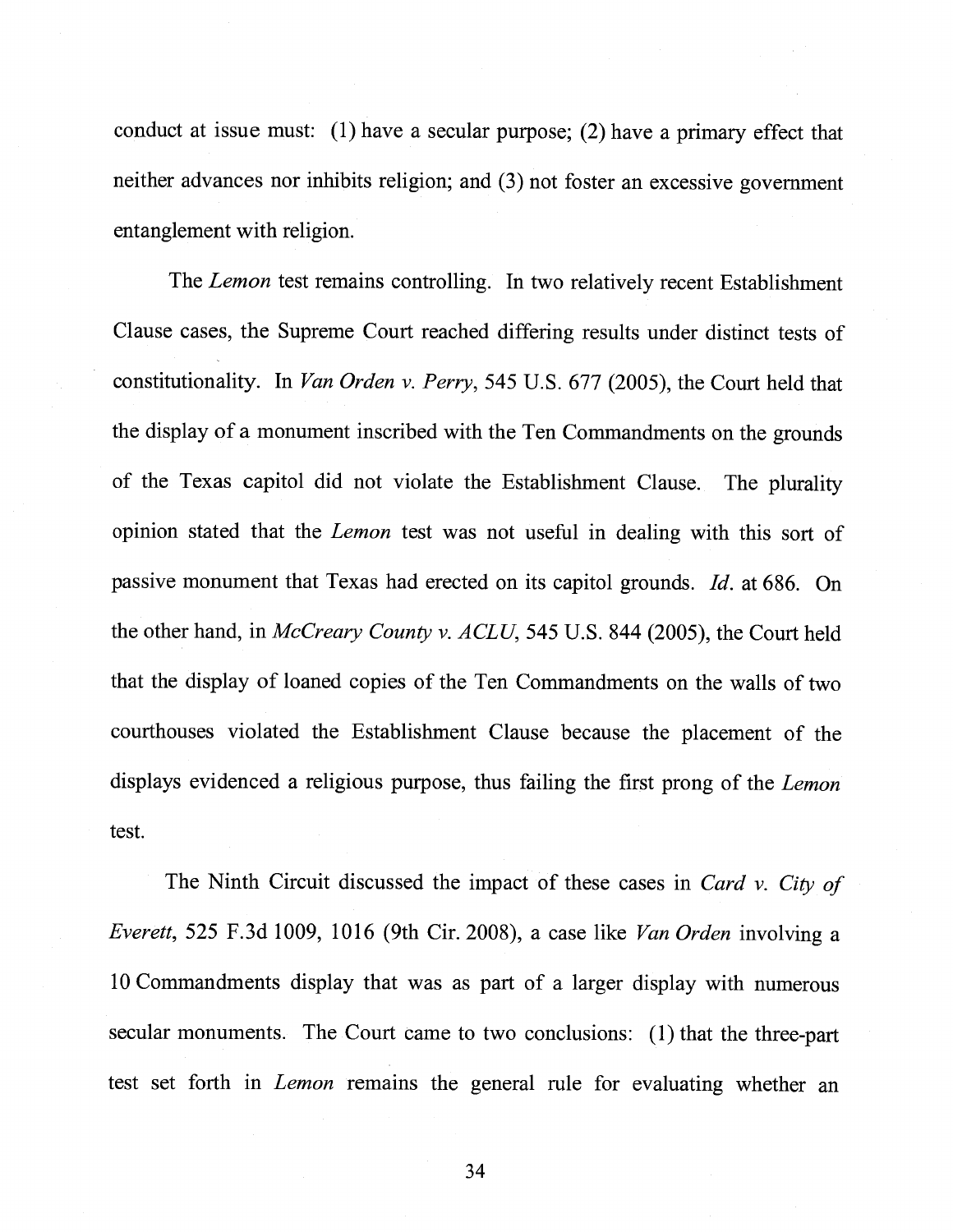Establishment Clause violation cause exists; and (2) that the Lemon test does not apply to determine the Constitutionality of some long-standing religious displays that convey <sup>a</sup> historical or secular message in <sup>a</sup> non-religious context. Card, <sup>520</sup> F.3d at 1016. See also, Public Displays of Affection for God: Religious Monuments after McCreary and Van Orden, 32 Harv. J. L. & Pub. Pol'y., 231, 246 (2009) ("Most courts of appeals have concluded that the Lemon tripartite test of purpose, effect, and entanglement still stands after Van Orden."). Here, the present case does not fit the exception discussed in *Van Orden*. Under either test, however, the Shrine on Big Mountain violates the Establishment Clause under the Ninth Circuit's reasoning in Trunk v. City of San Diego, 629 F.3d 1099 (9th Cir. 2011), in which the Court held that <sup>a</sup> veterans' memorial dominated by <sup>a</sup> cross violated the Establishment Clause.

# 2. The Big Mountain Shrine Was And Is Still Intended As A Religious Display.

Under both Lemon and Van Orden, the Court first considers whether the purpose of government action is predominantly secular in nature. When the government acts with the ostensible and predominant purpose of advancing religion, it violates a central value of the Establishment Clause. McCreary, 545 U.S. at 860. The underlying value of the Establishment Clause is violated, moreover, when the government manifests <sup>a</sup> purpose to favor one faith over another faith -- or over non-believers. The Supreme Court explained in McCreary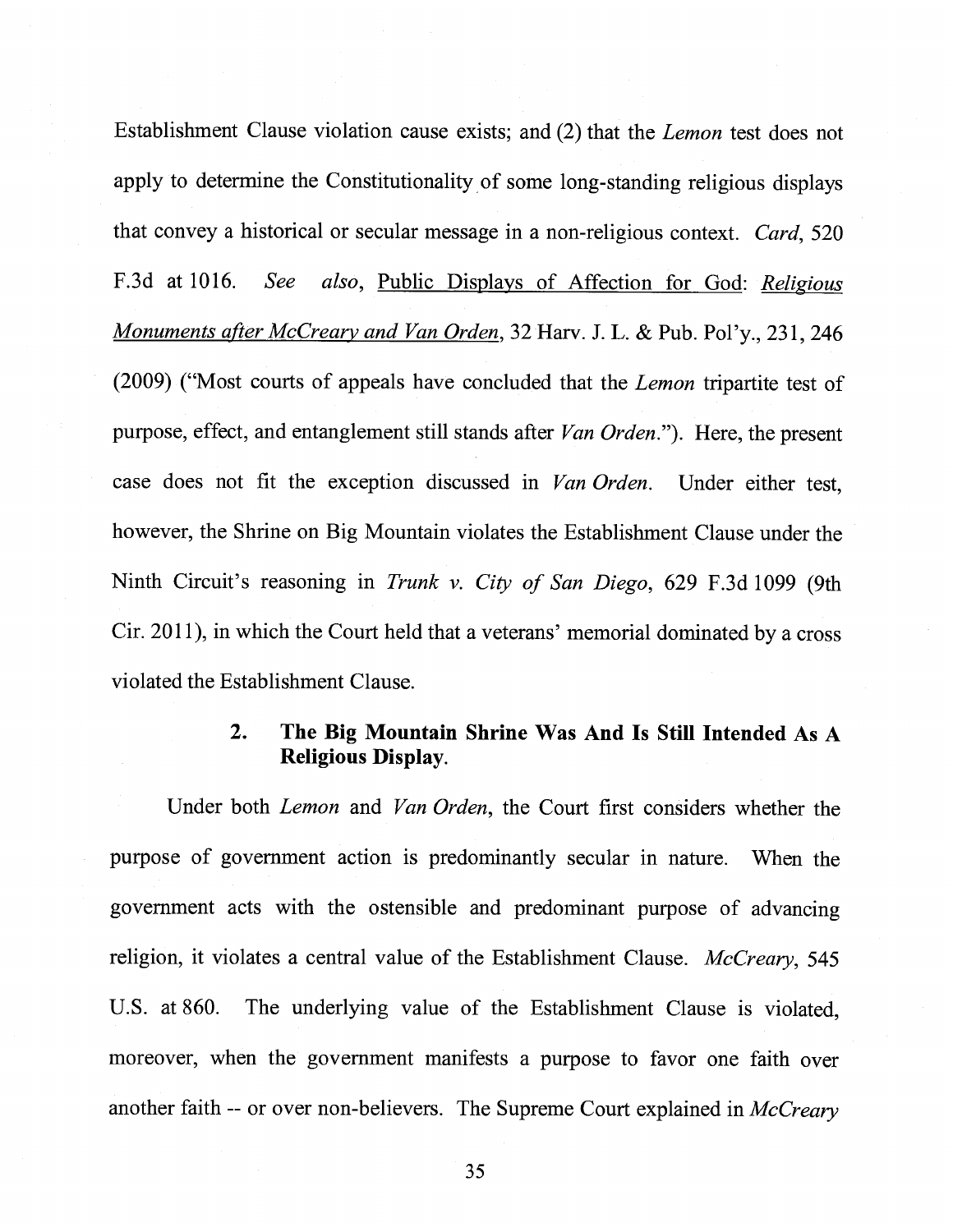that the purpose inquiry does not call for "any judicial psychoanalysis." Id. at 862. Rather, "the eyes that look to purpose belong to an objective observer, one who takes account of the traditional external signs that show up in the text, legislative history and implementation." *Id.* Finally, the secular purpose must "be genuine, not a sham." *Id.* at 864.

The Forest Service's authorization of a permanent religious shrine on Big Mountain evinces a purpose that cannot be characterized as "predominantly secular." The Knights of Columbus requested authorization to erect a religious shrine. The request made no mention of a memorial or any secular purpose. Contemporary accounts from 1954 confirm that the Shrine was dedicated atop Big Mountain with the assistance of a Catholic Priest. The Knights, in fact, specifically dedicated the Shrine "To the Honor and Glory of God." Id. The Knights, moreover, were and are an exclusive membership organization for Catholic men -- and the Knights constructed numerous similar Catholic shrines around the country. The Knights constitute an exclusively Roman Catholic organization for which "church-related activities are essential to its work as an organization of Catholic laymen."

The Forest Service, for its part, granted the Knights authorization, without cost, to put a shrine on public land. That was the purpose of the request and that was the stated purpose of the approval. No "psychoanalysis," therefore, is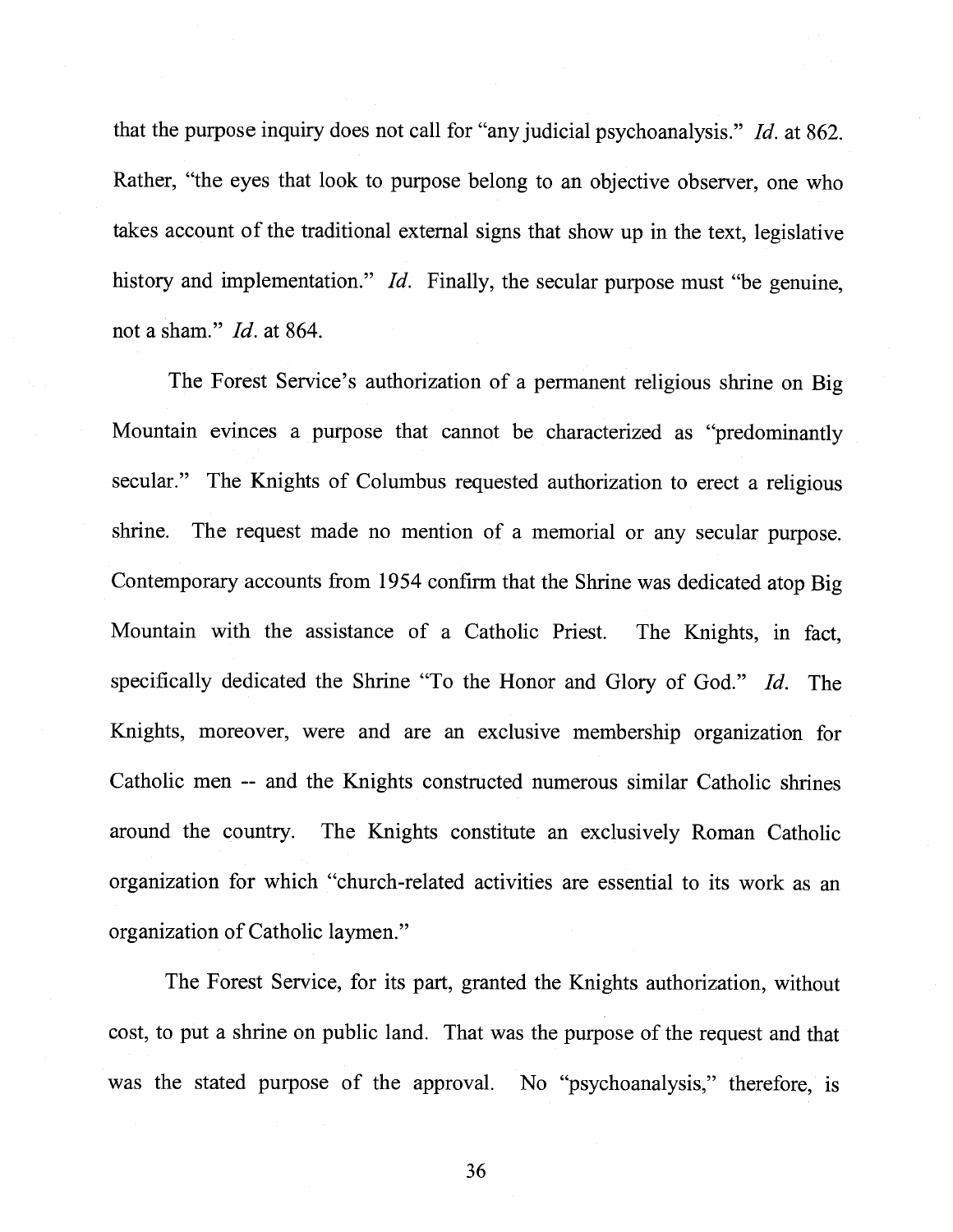necessary to determine anybody's purpose. This is not a public forum, moreover; it is regulated use land, and permitted uses do not allow for religious shrines to be constructed permanently in National Forests! In fact, the Shrine is situated apart from recreational ski slopes, further emphasizing the appearance of governmental involvement and responsibility.

Subsequent attempts to re-write history do not detract from the religious purpose of the Catholic Shrine. The story has surfaced that returning Roman Catholic WWII veterans had seen "religious shrines" in Europe and so the Knights, who already had a history of erecting religious shrines, supposedly adopted this justification. Even that attempted rationalization, however, does not contradict that the Shrine on Big Mountain was intended for its religious significance.

The claim that veterans wanted a religious shrine does not make it suddenly non-religious. The inquiry is not who wanted a Shrine, but why. Here, the stated purpose for the Shrine confirms its religious significance. As the Tenth Circuit Court of Appeals recognized in American Atheists, Inc. v. Duncan, 637 F.3d 1095, 1122 (10th Cir. 2010), a memorial cross, which is not a generic symbol of death, does not nullify religious sectarian content. Similarly, dedicating a patently Catholic shrine to a veteran's group also does not magically transform the shrine into a secular symbol. The Court stated in *Mercier v. City of La Crosse*, 276 F. Supp. 2d 961, 974 (W.D. Wis. 2003), that "it is difficult to see how dedicating a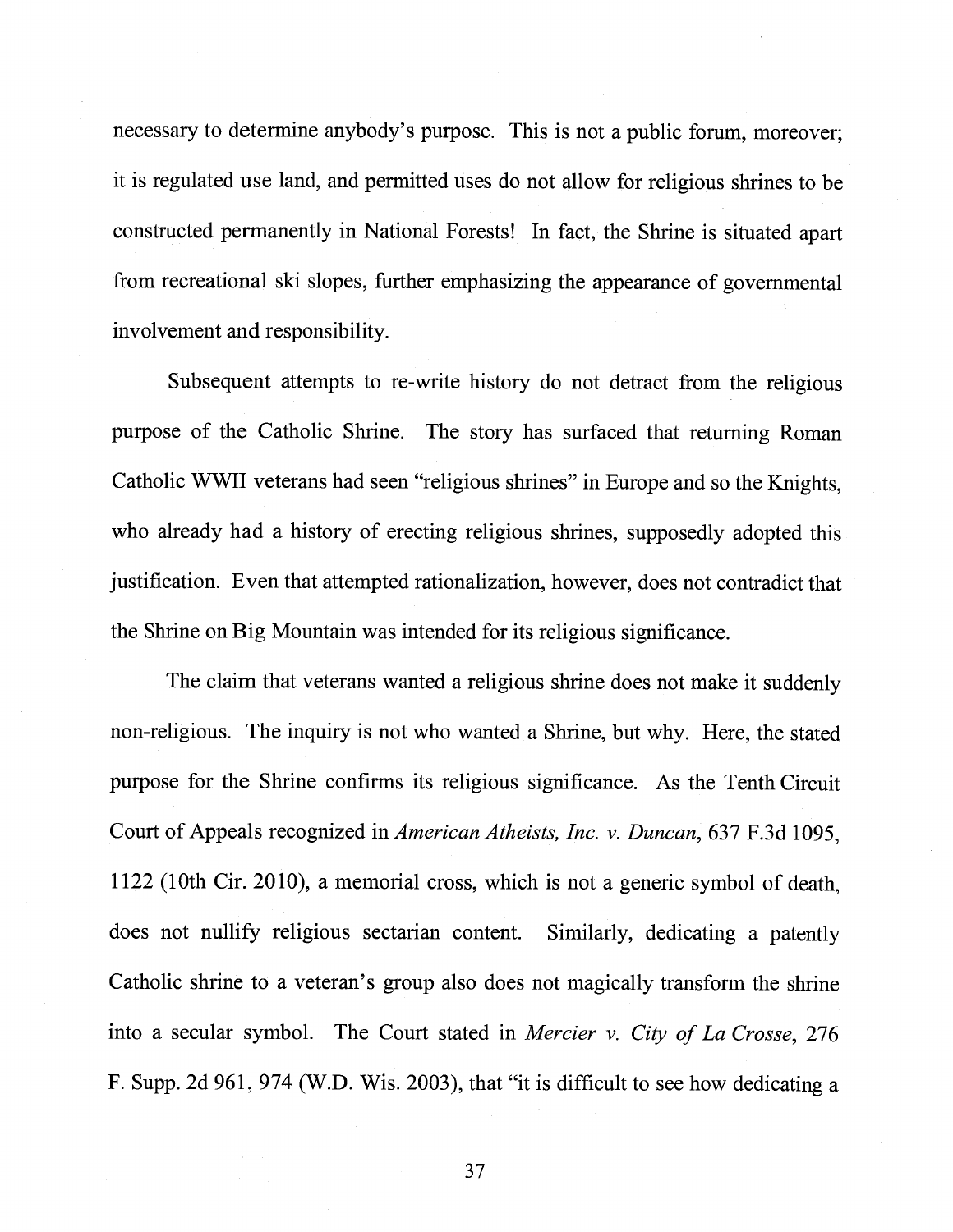monument to a particular group can diminish its religious nature ...Building a church in memory of a beloved parishioner does not make it any less a place of worship." In Freedom From Religion Foundation v. Marshfield, 203 F.3d 487 (7th Cir. 2000), moreover, the Court held that a similar Knights of Columbus statue of Jesus, arms open in prayer, gave the appearance of endorsement, including because the statue "portrays a figure of particular importance to one religious group." In fact, "Jesus Christ is, if anything, more fundamental to the doctrine of Christianity than the Ten Commandments are to either Judaism or Christianity." Washegesic  $v$ . Bloomingdale Public Schools, 813 F. Supp. 559, 563 (W.D. Mich. 1993).

As recently as June of 2011, the Knights continued to describe the Shrine on Big Mountain as a "non-denominational religious statue," which supposedly "appeals to all religions." The reality, of course, is that Jesus is a distinctively Christian figure, and the Knights did not disavow their original intent that the Shrine was intended to reflect obvious religious significance.

The Forest Service's own purpose in favoring the Shrine is indicated by the disingenuous tactics used to justify reauthorization. The Forest Service recognized that war memorials and religious statues are not appropriate for approval under government regulations. The Government has admitted that a religious shrine does not fit any of the stated purposes for federal permits. The Forest Service, moreover, recognized that it had denied non-Christian groups permission to utilize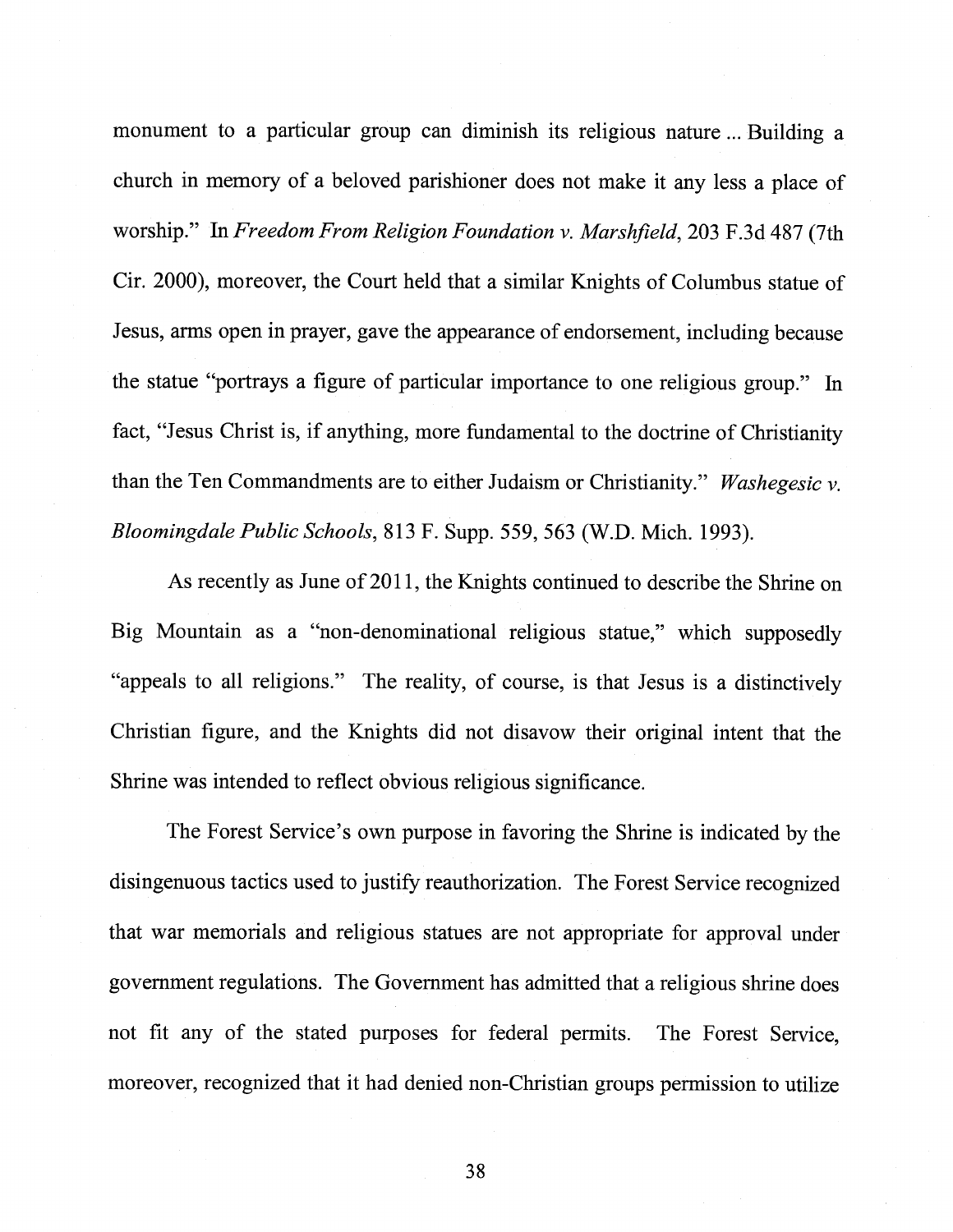public land for religious purposes. The Forest Service, therefore, responded to criticism of its initial decision of August 24, 2011, by attributing "historical significance" to the Shrine as part of an area ski resort. The ski resort, however, has never advertised or promoted the Shrine, nor is the Shrine even situated as an obvious part of the resort, as the District Court implicitly recognized. In fact, the Government argues that the Shrine is "discreetly" remote from the groomed ski trails, although this has not always been the case. Nonetheless, knowing the tightrope it had to walk, the Forest Service coached personnel to make the remarkable argument that the Statue of Jesus has neither religious significance, nor is it a war memorial.

The present case is not analogous to the situation in *Barnes-Wallace v. San* Diego, 704 F.3d 1067 (9th Cir. 2012). The Jesus Shrine has the look and feel of being located on Forest Service land, and the Government's authorizations have been characterized by secret and preferential consideration. In fact, religious monuments and commemorative markers are not even eligible for Forest Service authorization or placement on the National Register for Historic Sites. For that reason, the Forest Service has contrived to call an obvious religious shrine something other than what it is. The Government's approval process in this case itself is characterized by lack of neutrality, which was not the case at all in Barnes-Wallace.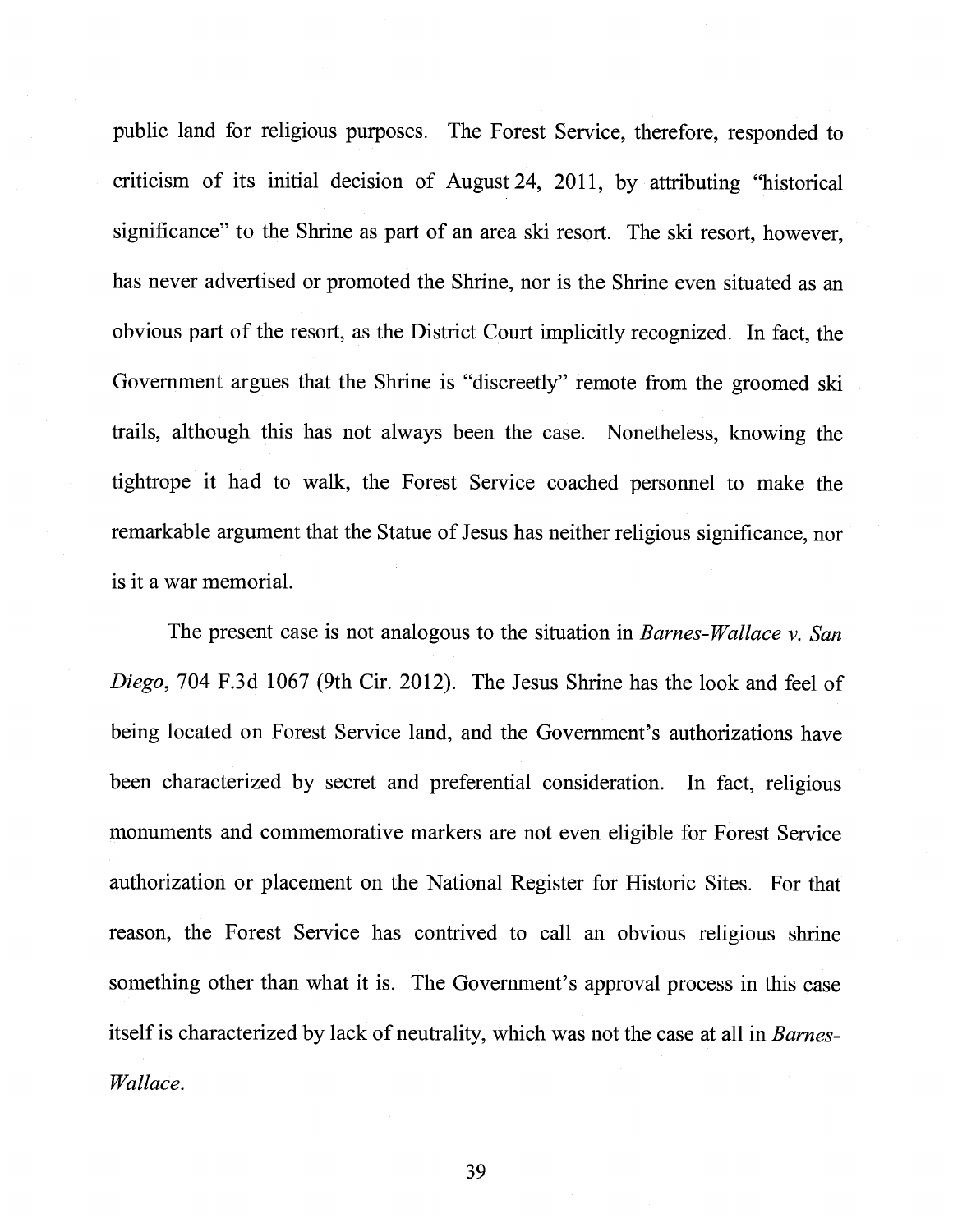The Forest Service's "refined" justification crystallized one week after being criticized for its initial decision -- and the administrative record shows no study or analysis even being done along the lines suggested by the Forest Service. Similarly, the Montana State Historical Preservation Office ("MSHPO") "concurred" with the Forest Service without any study or analysis. MSHPO simply concluded that the Shrine is not like Lourdes where people come to worship. This napkin analysis, however, completely ignores the fact that religious displays are often not destination sites, such as a nativity scene on a courthouse lawn.

Unwanted exposure to religious displays on government property is plainly actionable under the Establishment Clause. MSHPO's reasoning, if adopted, would sanction permanent religious displays on government land as long as people came to the site without intending to be exposed to religious iconography. The Establishment Clause, therefore, would ironically countenance unwanted exposure to religious displays — as long as unintended or unavoidable.

According to the Forest Service's present analysis, even a stand-alone nativity scene on government property would not be objectionable because courthouse observers did not come, in the first instance, to see the nativity scene. Unexpected and unwanted exposure to religious displays on public property, by this reasoning, would by definition render the display constitutional under the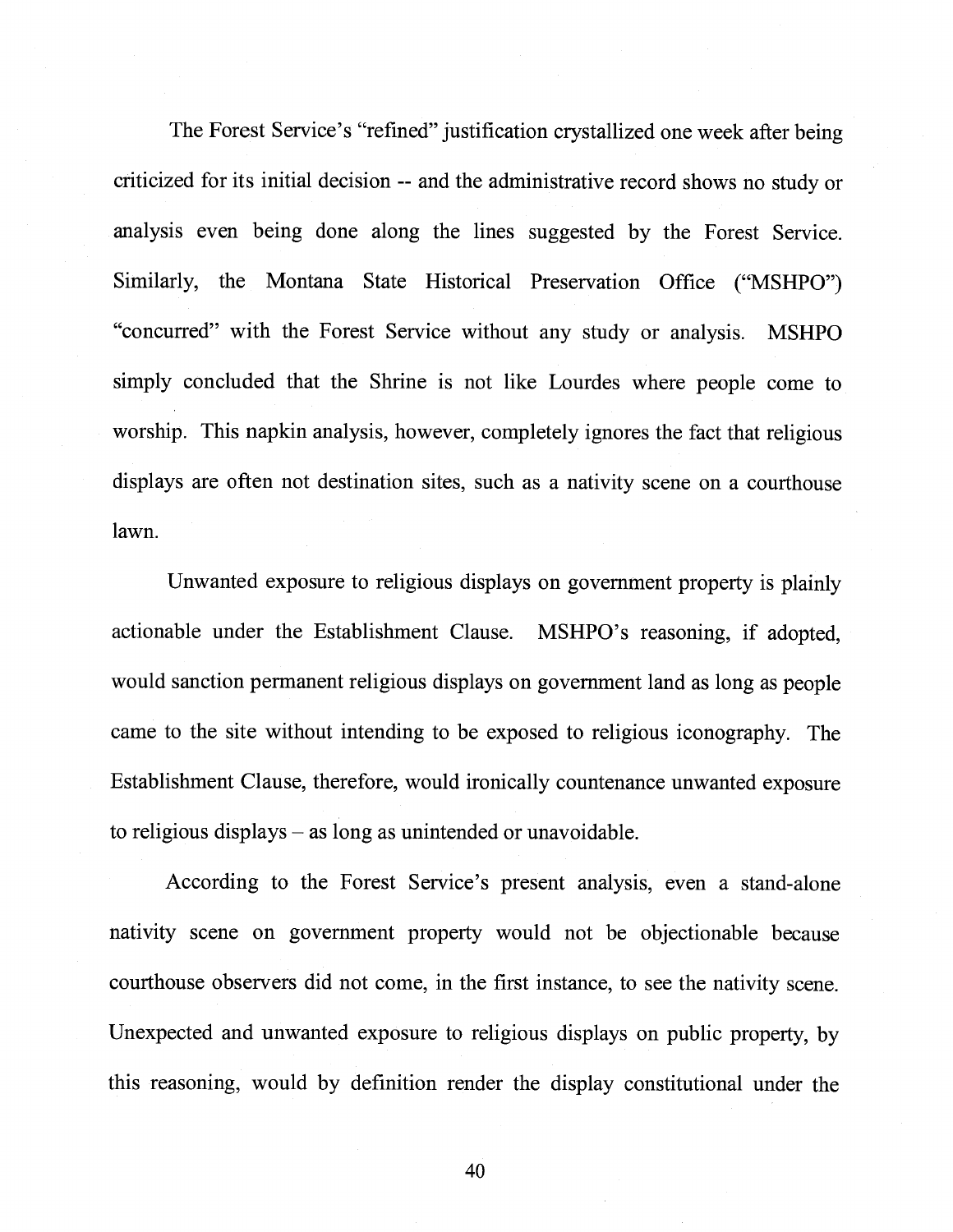Establishment Clause. Realistically, the Forest Service probably does not believe this, but the Forest Service finds itself in this untenable position because it has engaged in contrived reasoning to preferentially reapprove the Shrine on Big Mountain.

In the end, the evidence and reasonable inferences quite clearly establish that the Catholic Shrine on the Forest Service's property was intended and approved as <sup>a</sup> religious Shrine. That is the current purpose as well, and the Government's subterfuges merely reflect the Government's continuing purpose.

# 3. The Shrine On Big Mountain Has The Primary Effect Of Advancing Religion, Including Because The Shrine Gives The Appearance Of Endorsement.

The Ninth Circuit's recent decision in *Trunk* is highly instructive in evaluating the present. Trunk involved <sup>a</sup> Veterans' Memorial dominated by <sup>a</sup> Christian cross. In its analysis, the Court considered "fine-grained, factually specific features of the Memorial, including the meaning or meanings of the Latin cross at the Memorial's center, the Memorial's history, its secularizing elements, its physical setting, and the way the Memorial is used." 629 F.3d at 1110.

The government contended in Trunk that the relevant factors demonstrated that the Memorial's primary effect was patriotic and nationalistic, not religious. The Court disagreed. Taking all of the factors into account and considering the entire context of the Memorial, the Court concluded that "the Memorial today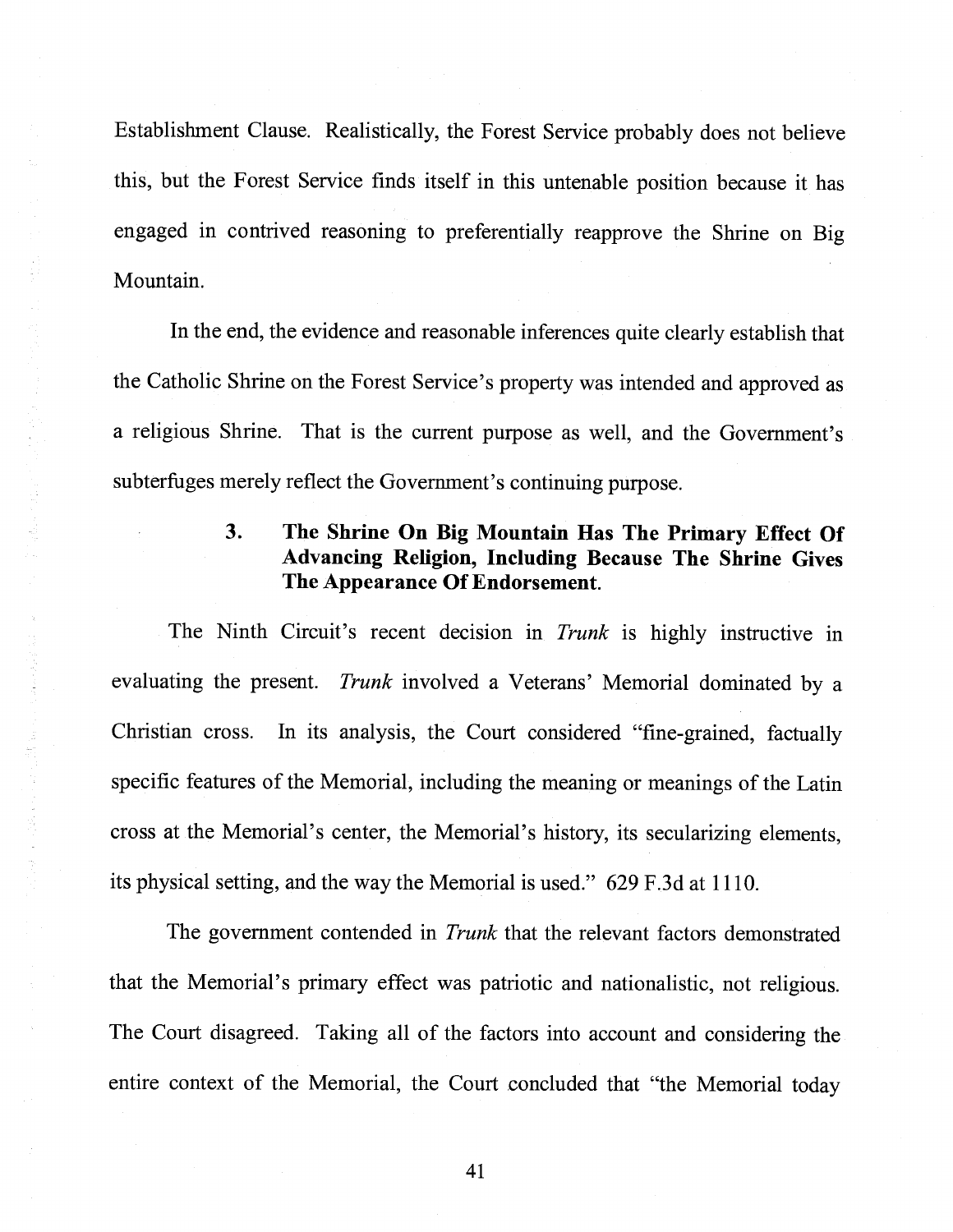remains a predominantly religious symbol. The history and absolute dominance of the Cross are not mitigated by belated efforts to add less significant secular elements to the Memorial." Id.

The Court first acknowledged the obvious in Trunk, i.e., that the Latin Cross "Is the preeminent symbol of Christianity."  $Id$ . According to the Court, the Cross also is "exclusively a Christian symbol, and not a symbol of any other religion." Id. at 1111. Similarly, in the present case, the figure of Jesus Christ on Big Mountain is unambiguously a symbol of Christian faiths, and more particularly with the "Sacred Heart," the Catholic faith. Nothing in the record, moreover, detracts from this meaning, *i.e.*, the Christ figure has not acquired an alternate, non-religious meaning.

The Court in Trunk next considered whether the Latin Cross had a "broadlyunderstood ancillary meaning as a symbol of military service, sacrifice and death." The Court rejected the Defendant's argument that the Cross had such an ancillary meaning:

> The reasoning behind our prior decision is straight forward. A sectarian war memorial carries an inherently religious message and creates an appearance of honoring only those servicemen of that particular religion. Ellis, 990 F.2d at 1527. Thus, the use of exclusively Christian symbolism in a memorial would, as Judge O'Scannlain has put it, "Lead observers to believe the City has chosen to honor only Christian veterans." SCSC, 93 F.3d at 626 (O'Scannlain, J., concurring). And in so far as the Cross is "not a generic symbol of death" but rather "a Christian symbol of death, that signifies or memorializes the death of a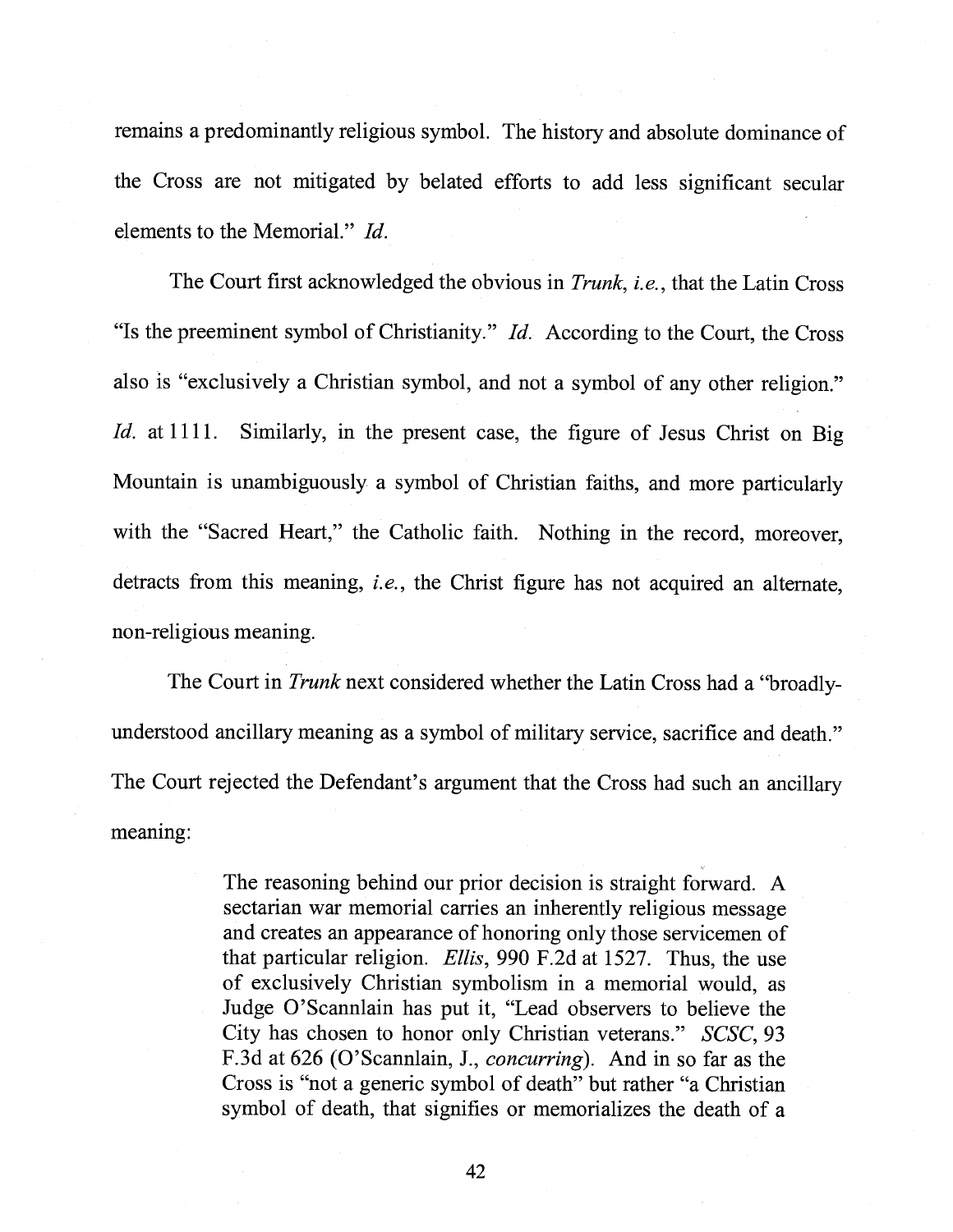Christian," American Atheists, 616 F.3d at 1161, <sup>a</sup> reasonable observer would view <sup>a</sup> memorial cross as sectarian in nature. 629 F.3dat 1112.

Again, in the present case, nothing in the record suggests that the Catholic Shrine on Big Mountain has acquired an ancillary meaning as <sup>a</sup> secular war memorial. In fact, the Government's own historian found no contemporaneous evidence that the Christ figure on the Mountain was erected as <sup>a</sup> war memorial. In any event, shrines with Statues of Christ certainly have never become <sup>a</sup> common symbol for military cemeteries in the United States. On the contrary, the evidence in this case shows that the Shrine on the Mountain is not typical of <sup>a</sup> memorial -- or even as an ancillary part of <sup>a</sup> resort.

The evidence also does not support the conclusion that Catholic shrines have been used as <sup>a</sup> default symbol memorializing veterans buried in the United States; very few if any war memorials include Catholic shrines or other religious imagery; and the Shrine on Big Mountain does not subordinate the figure of Christ to patriotic or secular symbols. In fact, no patriotic or secular symbols are present at all. On the basis of the evidence of record, therefore, one can only conclude that the Jesus Statue does not possess an ancillary meaning as <sup>a</sup> secular or non-sectarian war memorial. Christ remains, as intended, an exclusively Christian symbol.

The Court in Trunk further considered whether secular elements, coupled with the history and physical setting of the Latin Cross had transformed the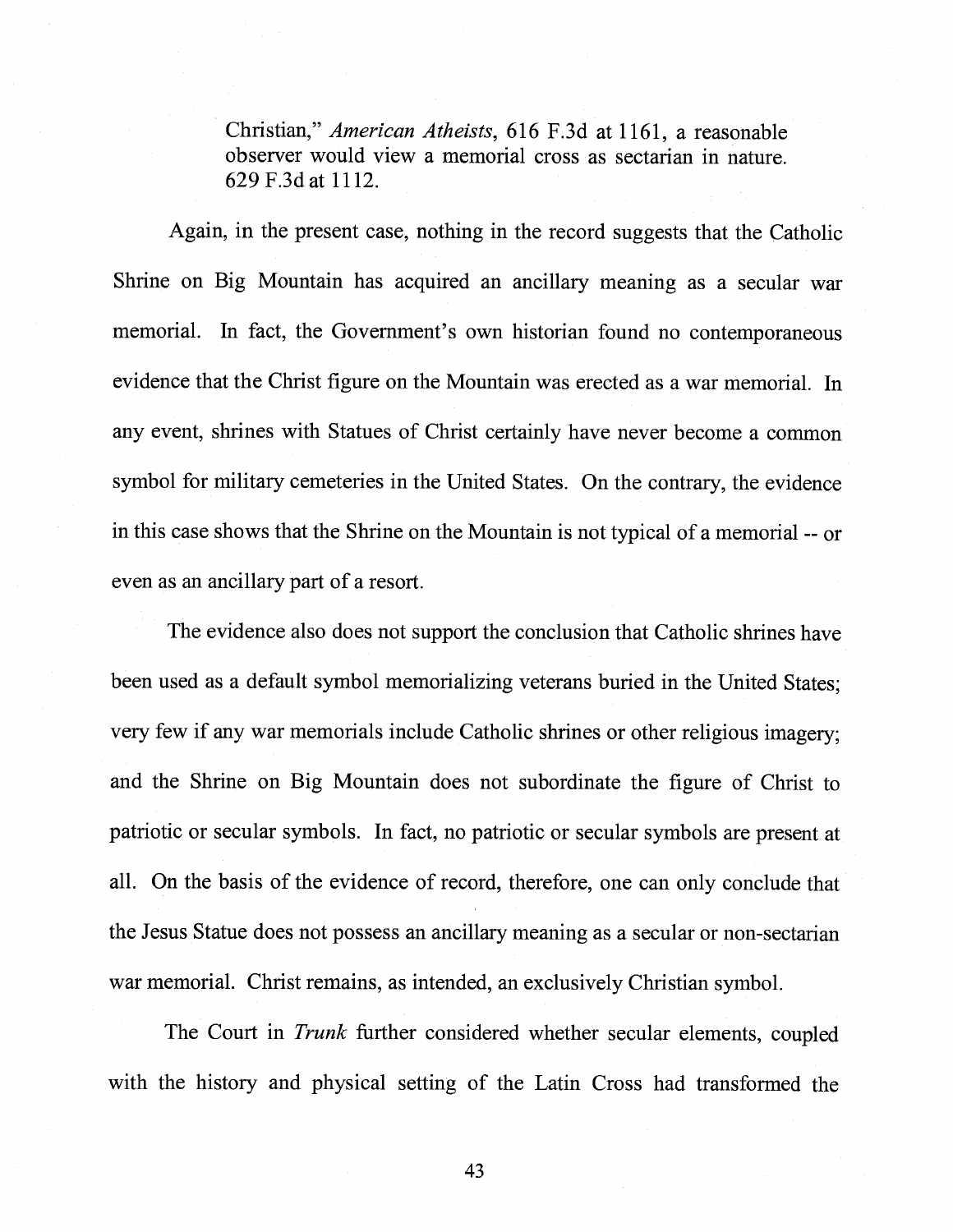sectarian message of government endorsement of a particular religion. Id. at 1117. The Court concluded that such <sup>a</sup> transformation had not occurred, but the Court did "not discount the fact that the Cross was dedicated as <sup>a</sup> war memorial, as well as <sup>a</sup> tribute to God's promise of 'Everlasting Life,' when it was first erected, or that, in more recent years, the Memorial has become <sup>a</sup> site for secular events honoring veterans." Id. at 1118. The Court, in fact, did not doubt that the Memorial at issue was intended, at least in part, to honor the sacrifices of the Nation's soldiers. Nonetheless, the Court concluded that <sup>a</sup> reasonable observer would perceive the Memorial as projecting <sup>a</sup> message of religious endorsement, not simply secular memorialization.

The Court in Trunk also considered it to be important that the Memorial had consisted for most of its life with the Cross alone; the Cross was dedicated in 1954 with no physical indication that it was intended as a war memorial until a plaque was belatedly added in 1989, in response to litigation; when seeking permission to erect the Cross, the applicant sought authorization to "create <sup>a</sup> par<sup>k</sup> worthy to be <sup>a</sup> setting for (this) symbol of Christianity;" the Cross was dedicated in a ceremony that included <sup>a</sup> Christian religious service; and the Cross's importance as <sup>a</sup> religious symbol was <sup>a</sup> rallying cry for many involved in the litigation surrounding the Memorial. Id. at 119-120.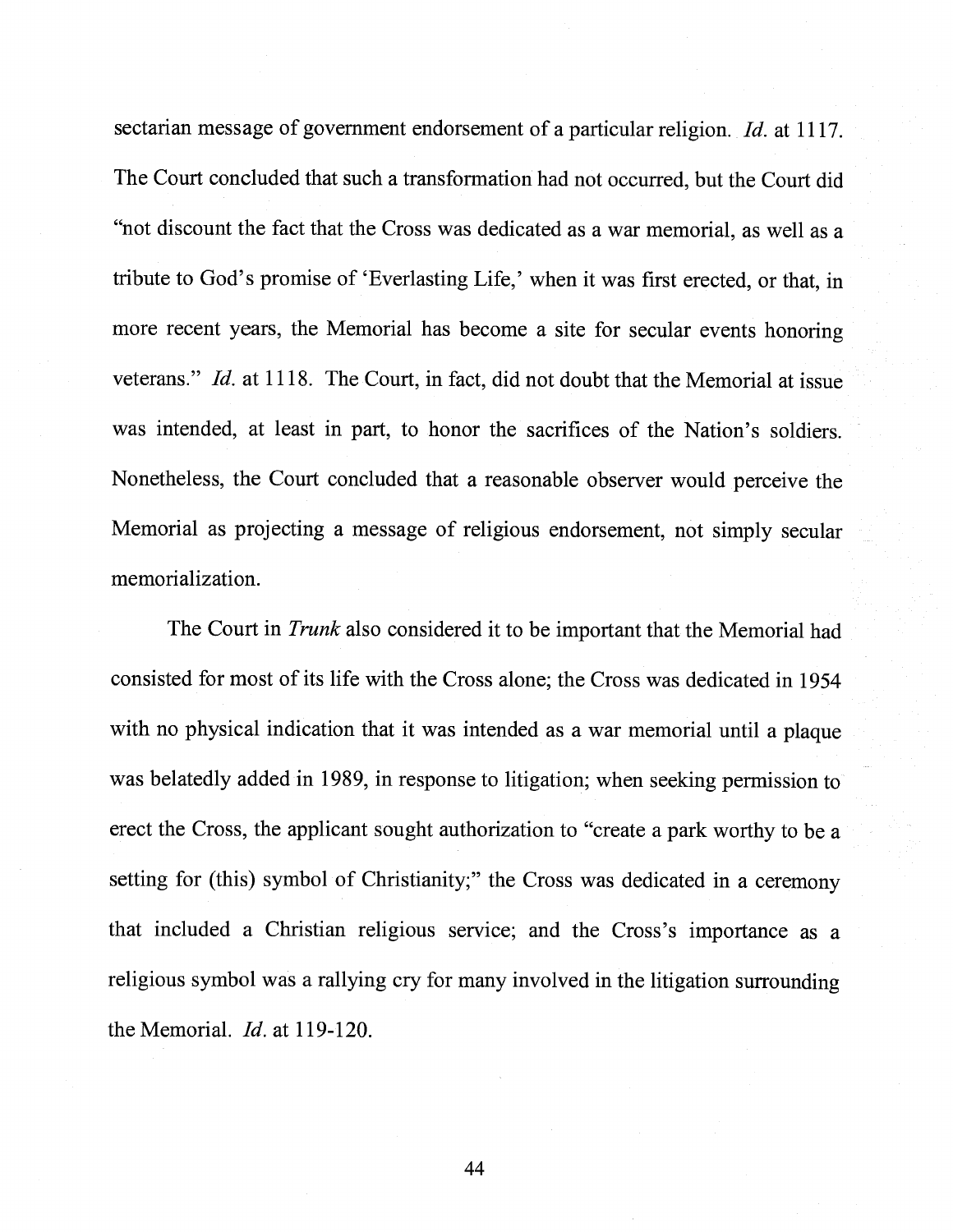Likewise, in the present case, secularizing factors are not present. The Big Mountain Shrine was intended and dedicated for its religious significance; returning veterans allegedly saw similar religious shrines in Europe, after which the Jesus Shrine is supposedly modeled; the Shrine was dedicated by Catholic officiates, according to contemporary reports; and long-time local residents testify to the continued religious significance and perception of the Statue.

The fact that the Catholic Shrine on Big Mountain has no surrounding secular features also is significant. In *Van Orden*, upon which the District Court relied in part, challenge was made to an Eagle's-donated monolith on the grounds of the Texas capitol, was surrounded by <sup>22</sup> acres of land, which "contains <sup>17</sup> monuments and <sup>21</sup> historical markers commemorating the people, ideals, and events that compose Texan identity." 545 U.S. at 681. This context in Van Orden was significant to Justice Breyer in his concurring decision because "when <sup>p</sup>laced in the midst of numerous other, non-religious monuments, <sup>a</sup> display of the (Ten) Commandments can also impart <sup>a</sup> secular moral message." Id. As <sup>a</sup> result, such <sup>a</sup> display, like <sup>a</sup> Crèche among secular objects, may be permissible. Trunk, 629 F.3d at 1118. By contrast, however, in the present case, the Catholic Shrine is not in the midst of other non-religious symbols, and unlike the Ten Commandments, undisputedly does not impart <sup>a</sup> "secular moral message." Treating <sup>a</sup> government forest as <sup>a</sup> museum for religious shrines would be <sup>a</sup> dangerously slippery slope.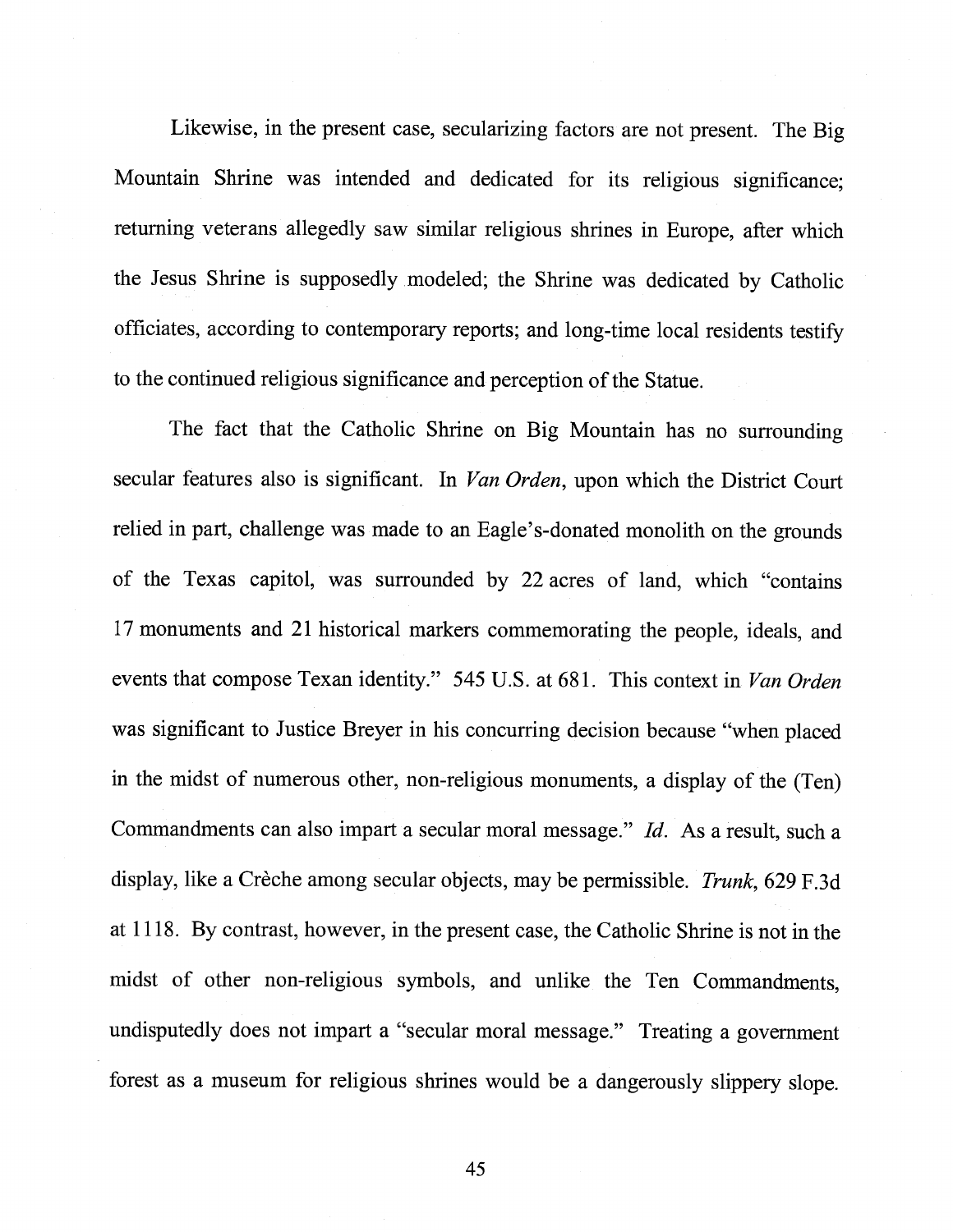The obvious reality is that the Shrine in this case is not situated in <sup>a</sup> museum setting.

Finally, the Court in Trunk considered <sup>p</sup>hysical setting to be <sup>a</sup> relevant factor. The Court concluded, in this respect, that the Memorial's <sup>p</sup>hysical setting "amplified the message of endorsement and exclusion projected by its history and usage." In particular, the Court noted that the Cross remains the Memorial's central feature, i.e., it dominates the site. Id. at 1122-23. "From the perspective of drivers on Interstate 5, the Cross is the only visible aspect ofthe Memorial, and the secular elements cannot neutralize the appearance of sectarianism. For these drivers, the Cross does not so much present itself as <sup>a</sup> war memorial, but rather as <sup>a</sup> solitary symbol atop a hill." *Id.* at 1123.

The <sup>p</sup>hysical setting in the present case "amplifies" even more the message of endorsement. Here, the Shrine has no secular elements at all, and to those looking at it from nearby ski trails, the sectarian effect is even more dramatic. In addition, as the District Court emphasized, the Statue is located away from the commercial ski trails so that it too "does not so much present itself as <sup>a</sup> war memorial, but rather as <sup>a</sup> solitary symbol atop <sup>a</sup> mountain." Moreover, locals testify that the serenity of the site presents <sup>a</sup> meditative opportunity to reflect at this religious site.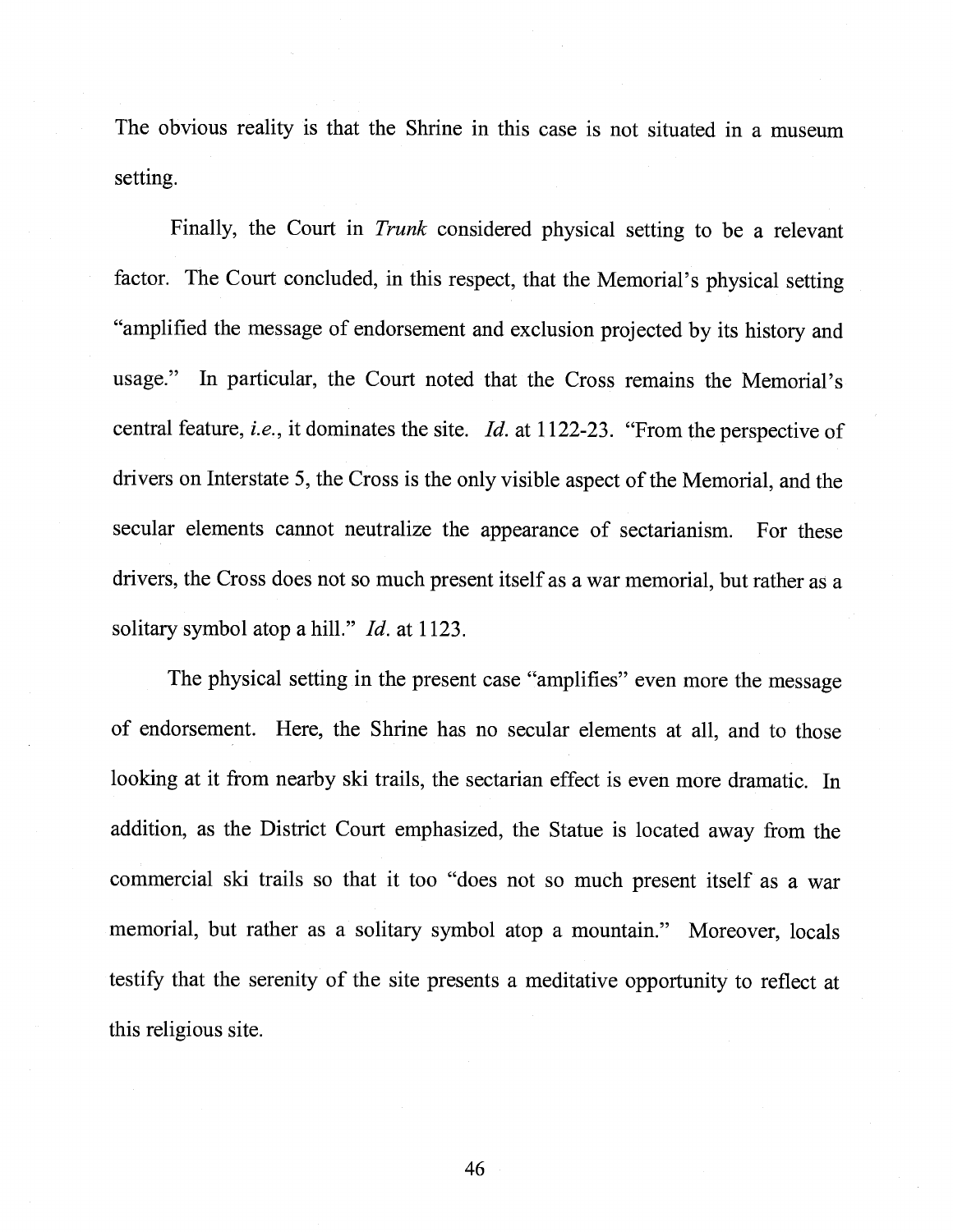This point is not simply a matter of aesthetics. In Van Orden, the secular, historical and moral messages of the Ten Commandments display were highlighted by the fact that they were part of an assortment of monuments that supposedly shared a unifying, cohesive secular theme. *Van Orden*, 545 U.S. at 701-702 (Breyer, J., concurring). That theme supposedly reflected the historical ideals of Texans, which allegedly were grounded on moral principles involving ethics and law. The present case, however, has no such theme, but only a message that is unambiguously religious.

The fact that some skiers may behave "playfully and irreverently" around the statue does not change the equation. Such behavior, in fact, results from the very incongruity of a religious shrine in a national forest. The significant point is that a uniform response to unavoidable exposure to religious displays is not mandated by the Constitution; not everyone must object in order for the Establishment Clause to kick in.

The fact that few locals may be devout enough to brave inclement weather to actively worship at the Shrine also is irrelevant, as is the fact that local ministers may not motivate their congregants to trek to the Shrine. The Government again misconstrues the Establishment Clause as if it only prohibited religious "uses" of public land for formal services, without any prohibition on religious displays that unexpectedly confront the passer by.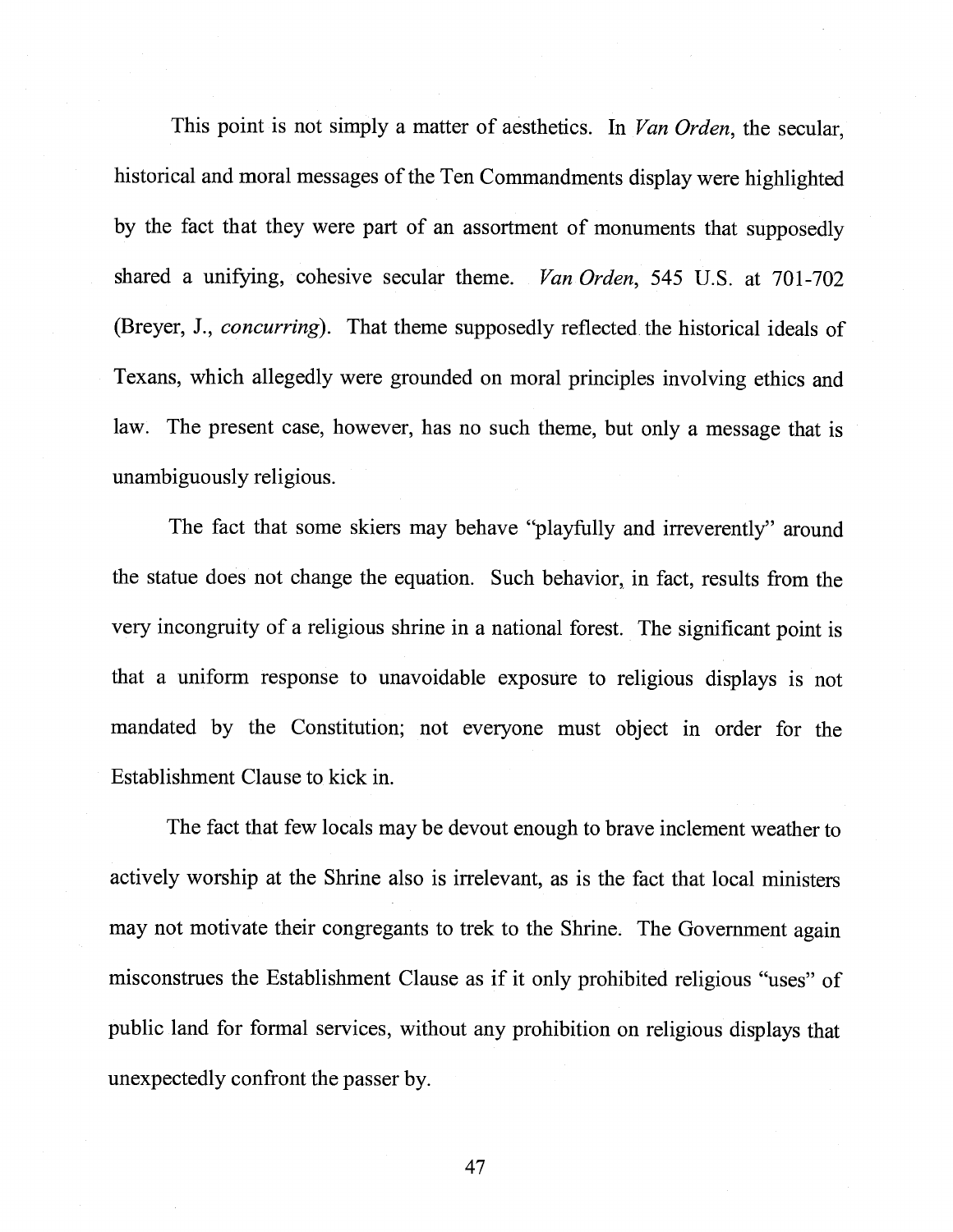A religious shrine, moreover, is no less religious if visitors and tourists recognize the shrine as a meeting spot. Such "use" does not destroy the religious nature of the shrine, any more than tourists meeting in front of Notre Dame destroy the religious nature of that church.

After examining the entirety of the Big Mountain Shrine in context, and considering its history, its religious and non-religious uses, its exclusively sectarian features, and the uniqueness and dominance of the Shrine, as the Court concluded, as in Trunk, it is clear that the Shrine primarily conveys a message of government endorsement of religion that violates the Establishment Clause. Context carries the weight in the Establishment Clause calculation, and should be considered. In the context of the Flathead Valley, the Government's authorization of a religious shrine on Big Mountain has the impermissible purpose and primary effect of endorsing religion in violation of the Establishment Clause.

# C. Enforcement Of The Establishment Clause Does Not Evidence Hostility To Religion.

Removal of the Shrine on Big Mountain would not constitute hostility to religion. Argument to the contrary, if accepted, would eviscerate the Establishment Clause. As the Ninth Circuit recognized in Vasquez, 487 F.3d at 1256, "it is well-established that governmental actions primarily aimed at avoiding violations of the Establishment Clause have a legitimate secular purpose." Establishment Clause jurisprudence would be unworkable if it were any other way: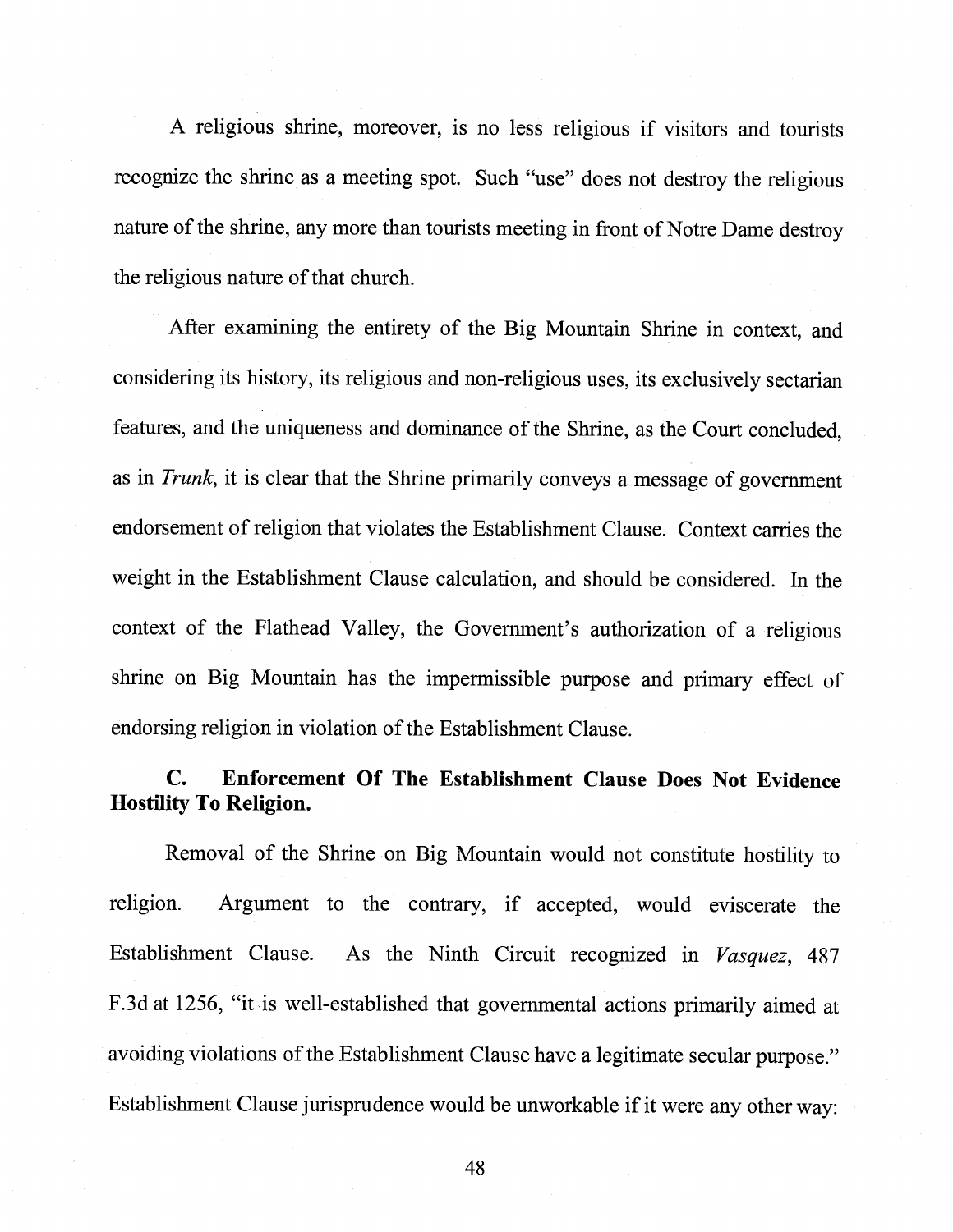"To hold that the removal of objects to cure an Establishment Clause violation would itself violate the Establishment Clause would result in an inability to cure an Establishment Clause violation and thus totally eviscerate the Establishment Clause." Id. at n.8, quoting McGinley v. Houston, <sup>282</sup> F. Supp. 2d 1304, <sup>1307</sup> (M.D. Ala. 2003), aff'd., 361 F.3d 1328 (11th Cir. 2004). See also Johnson v. Poway Unified School District, 658 F.3d 954, 972 (9th Cir. 2011) (action taken to avoid conflict with the Establishment Clause does not inhibit nor excessively entangle government with religion).

The District Court improperly applied <sup>a</sup> bootstrap approach to the Establishment Clause, i.e., "since it is there, let it be." As the Supreme Court recognized in Marsh v. Chambers, <sup>463</sup> U.S. 783, <sup>790</sup> (1983), however "standing alone, historical patterns cannot justify contemporary violations of constitutional guarantees." The Establishment Clause invokes no such statute of repose. In Marsh, the Court upheld the practice of opening legislative sessions with solemnizing prayer, but only after concluding that the practice had the secular effect of solemnizing important occasions. In the present case, however, the Shrine on Big Mountain has no such pedigree. On the contrary, the Jesus Shrine solemnizes only the Christian memory of Christ, while providing <sup>a</sup> serene meditative site to reflect upon Him.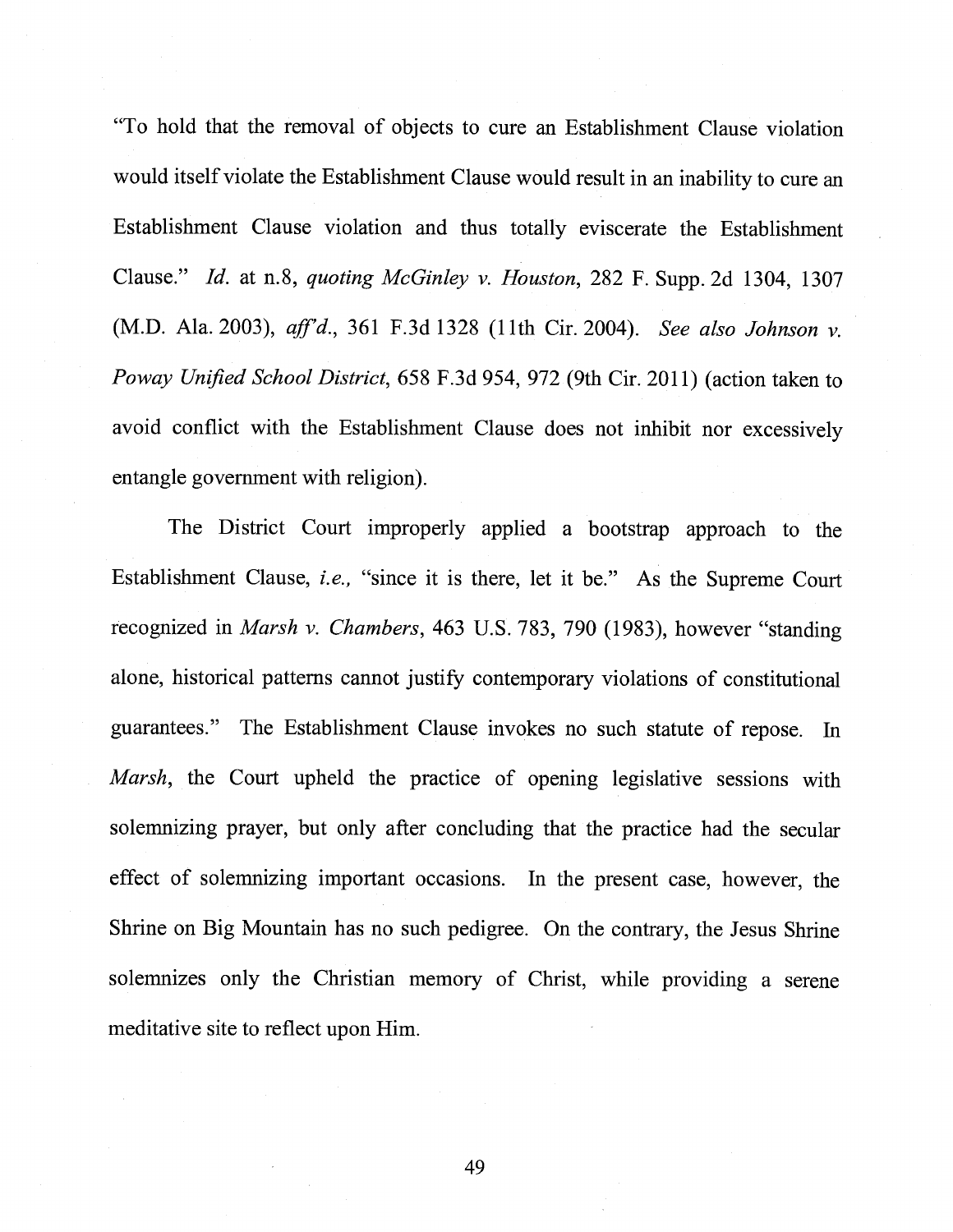The present case, therefore, presents a situation unlike in Salazar v. Buono, 130 S. Ct. 1803 (2010). In Salazar, the only issue actually before the Court was the validity of a congressional land-transfer statute, adopted as a curative measure for a religious display found to violate the Establishment Clause. The merits of the constitutional violation were not on review by the Supreme Court, but the Court nonetheless commented on the context on which the statute was enacted and the reasons for its passage. The Court noted, for example, that Congress had previously designated the Cross at issue in Salazar as a national memorial for more than 300,000 WW-I Veterans. Id. at 1817. The Court also noted that the Cross had not been originally intended to promote a Christian message. Id. at 1816. Finally, taking account of the fact-specific context involved, the Court felt that the statue at issue was part of a "broader moral and historical message reflective of a cultural heritage." Id. at 1817.

The factual context of the present case is quite different than in Salazar. The Shrine in this case was originally intended for, and is still perceived for, its religious significance. Also, it is not part of a broader moral and historical message. Nor is it a "public acknowledgment of religion's role in society," as the Intervenors suggest. Instead, this case is most analogous to the Ninth Circuit's subsequent decision in *Trunk*, which issued after the Supreme Court's decision in Salazar.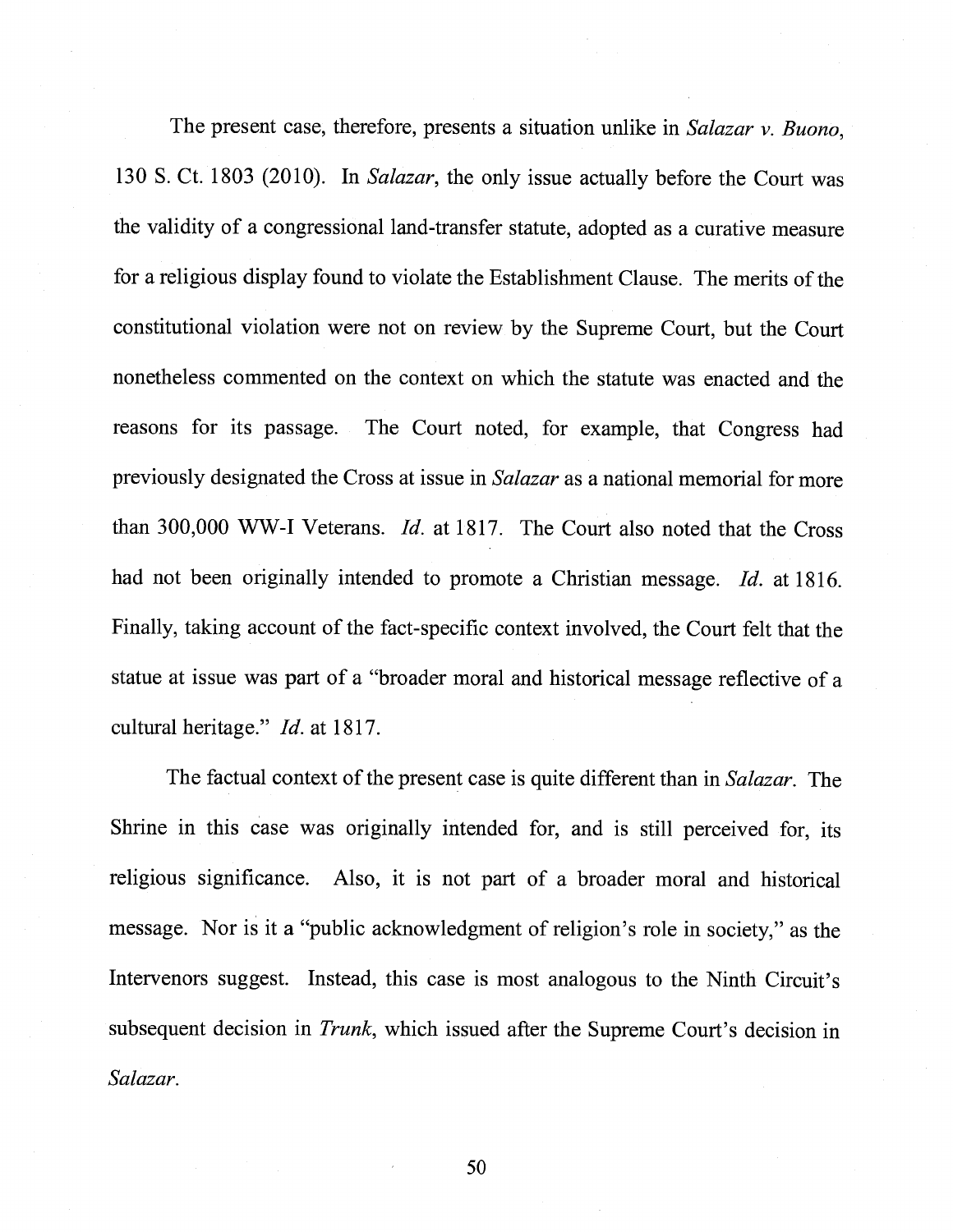The District Court also erroneously treats the supposed lack of objection as decisive. In fact, the record in this case reflects that individuals have been longoffended by the Statue, including Mr. Cox who has been affected by the Shrine for <sup>20</sup> years. Similarly, Ms. Morris has deliberately avoided skiing at Big Mountain, after being first offended by the Shrine. Mr. Bonham, moreover, advises that criticism and objection to the Shrine is discouraged by the local Christian-Fundamentalist majority in the Flathead Valley. Such silencing, moreover, is not at all unusual, but that does not mean that the Establishment Clause should not be enforced. The heckler's veto is an unreliable test to apply, in any event, as even prior public complaints went unacknowledged by the Supreme Court in Van Orden. The Establishment Clause is intended to be self-executing precisely in order to avoid making "majority rules" the operative test. Courage to object is not the litmus of constitutionality.

The Establishment Clause protects the freedom of conscience and minimizes civic divisiveness, by prohibiting government endorsement of religion. McCreary, <sup>545</sup> U.S. at 876. "By enforcing the (Religion) Clauses, we have kept religion <sup>a</sup> matter for the individual conscience, not for the prosecutor or bureaucrat. At <sup>a</sup> time when we see around the world the violent consequences of assumption of religious authority by government, Americans may count themselves fortunate: Our regard for constitutional boundaries has protected us from similar travails,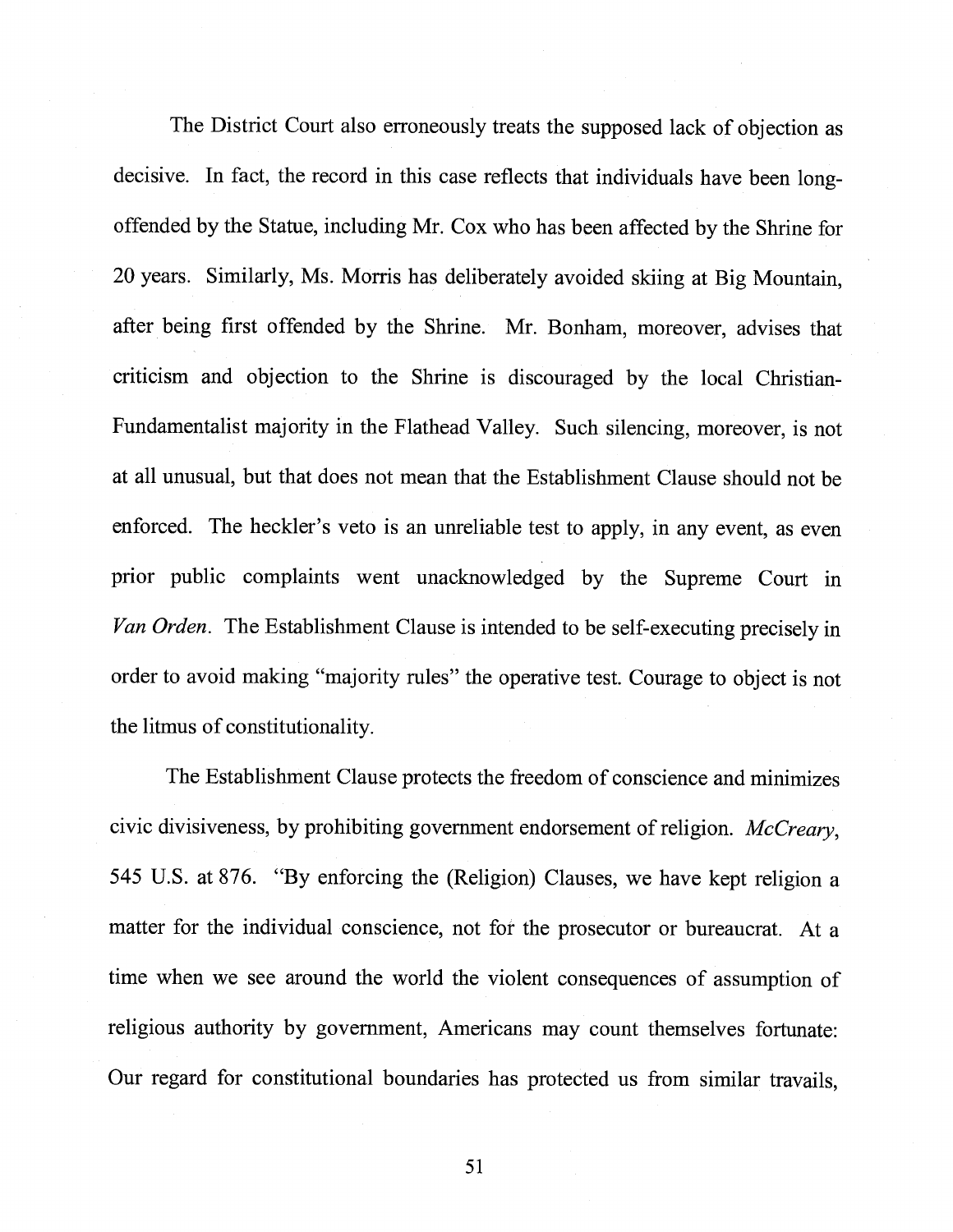while allowing private religious exercise to flourish." Id. at 882 (O'Connor, J., concurring). While it may be true, therefore, that many Americans find religious symbols like the Statue of Christ to be in accord with their personal beliefs, "we do not count heads before enforcing the First Amendment." *Id.* at 884.

The Supreme Court's cautionary admonitions in McCreary are aptly appropriate when considering this case. The Intervenors argue in this case that permanent religious monuments on government property should be allowed if supported by <sup>a</sup> majority. The Establishment Clause, however, is not, and should not be, merely precautionary while subject to the overriding whims of religious majorities. The Establishment Clause is not precatory.

Nor does the present case raise an issue of Free Speech. As the Supreme Court held in Pleasant Grove City v. Summum, 555 U.S. 460, 129 S. Ct. 1125, <sup>1138</sup> (2009), the Free Speech Clause's forum analysis "simply does not apply to the installation of permanent monuments on public property." Cases like *Capitol* Square Review and Advisory Board v. Pinette, 515 U.S. 753 (1995), involving temporary displays on <sup>a</sup> public square, have no applicability to the present case. As the Supreme Court recognized in Summum, 555 U.S. at 470-71, permanent monuments on government land do <sup>g</sup>ive the appearance of government sponsorship:

> Just as government-commissioned and government-financed monuments speak for the government, so do privately financed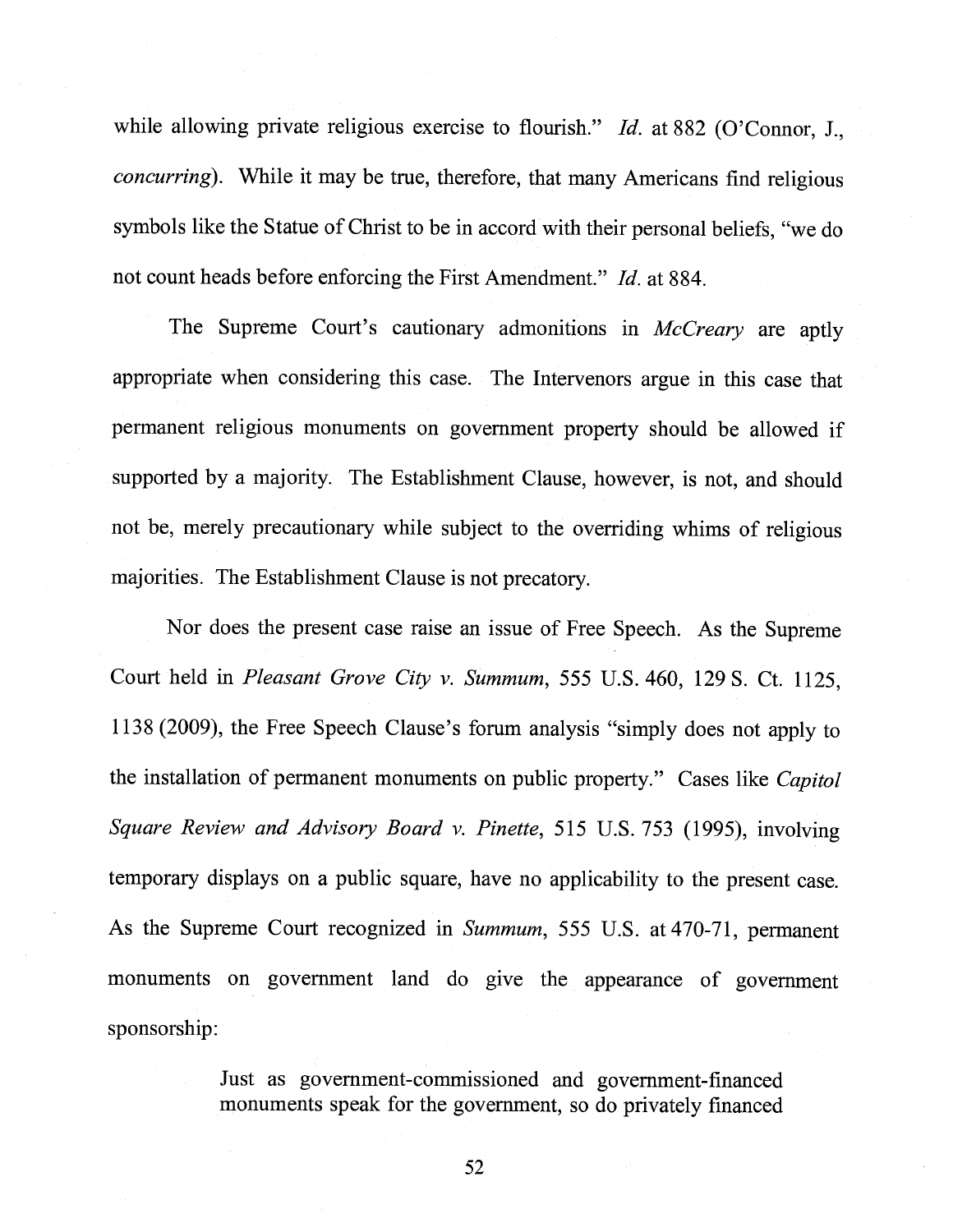and donated monuments that the government accepts and displays to the public on government land. It is certainly not common for property owners to open up their property for the installation of permanent monuments that convey <sup>a</sup> message with which they do not wish to be associated. Because property owners typically do not permit the construction of such monuments on their land, persons who observe donated monuments routinely -- and reasonably -- interpret them as conveying some message on the property owner's behalf. In this context, there is little chance that observers will fail to appreciate the identity of the speaker. This is true whether the monument is located on private property or public property, such as national, state, or city park land.

<sup>A</sup> permanent monument on public land is considered government speech, even if ownership of the display remains private. See American Atheists, 637 F.3d at 1115. "There is little doubt that Utah would violate the Establishment Clause if it allowed <sup>a</sup> private group to <sup>p</sup>lace <sup>a</sup> permanent unadorned 12-foot Cross on public property without any contextual or historical elements that served to secularize the message conveyed by such <sup>a</sup> display." Id. at 1120. As <sup>a</sup> result, the Court concluded in American Atheists, <sup>a</sup> case of particular relevance and similarity to the present case, that the permanent <sup>p</sup>lacement of memorial crosses on public lands had the impermissible effect of conveying a message of religious endorsement.

The Forest Service similarly conveys a message of religious endorsement by allowing the Knights of Columbus to maintain <sup>a</sup> permanent Catholic shrine on federal forestlands. Such <sup>a</sup> permanent, and striking Christian display actually derives enhanced significance by virtue of its incongruous siting. The situation is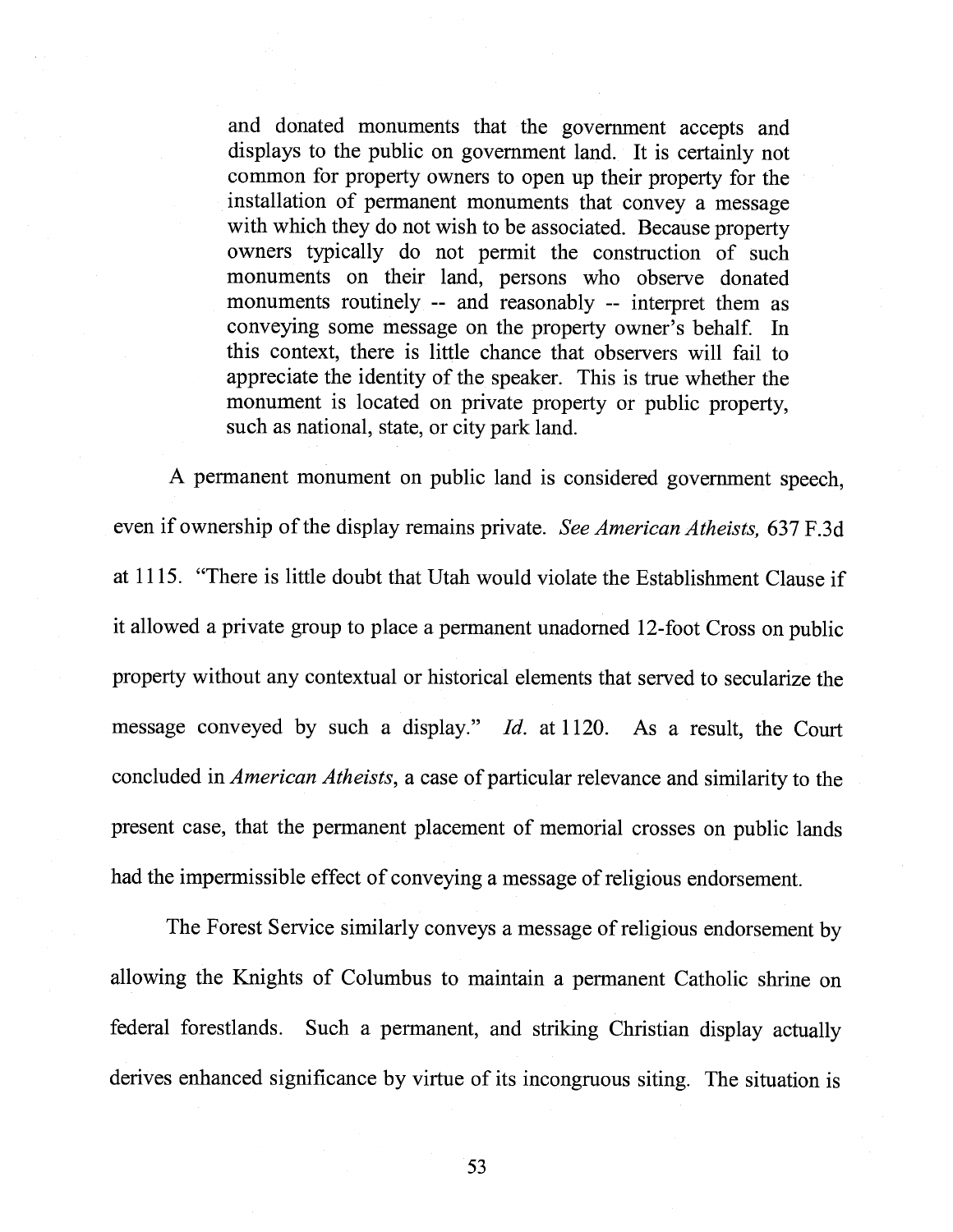made worse by discovery that the Forest Service has <sup>g</sup>iven preferred consideration to this Catholic Shrine; engaged in subterfuge; and finally reauthorized the Shrine in spite of the fact that such requests have otherwise been denied by the Forest Service because they are inappropriate under Forest Service regulations. The record in this case, in short, does not evince neutrality, either in fact or in the perceptions of reasonable observers.

### VIII. STATEMENT OF RELATED CASES.

No other case is known to be pending in this Court that is deemed to be related.

#### IX. CONCLUSION.

The District Court erred by granting Motions for Summary Judgment dismissing FFRF's Complaint. The court ignored disputed issues of material fact and drew adverse and unreasonable inferences against the non-moving party. The District Court's Judgment should be reversed and the case remanded.

Dated this 28th day of January, 2014.

#### BOARDMAN & CLARK LLP

By: /s/RichardL. Bolton

Richard L. Bolton Attorney for Plaintiff-Appellant 1 South Pinckney Street, Suite 410 Madison, Wisconsin 53703-4256 608-257-9521 || 608-283-1709 (fax)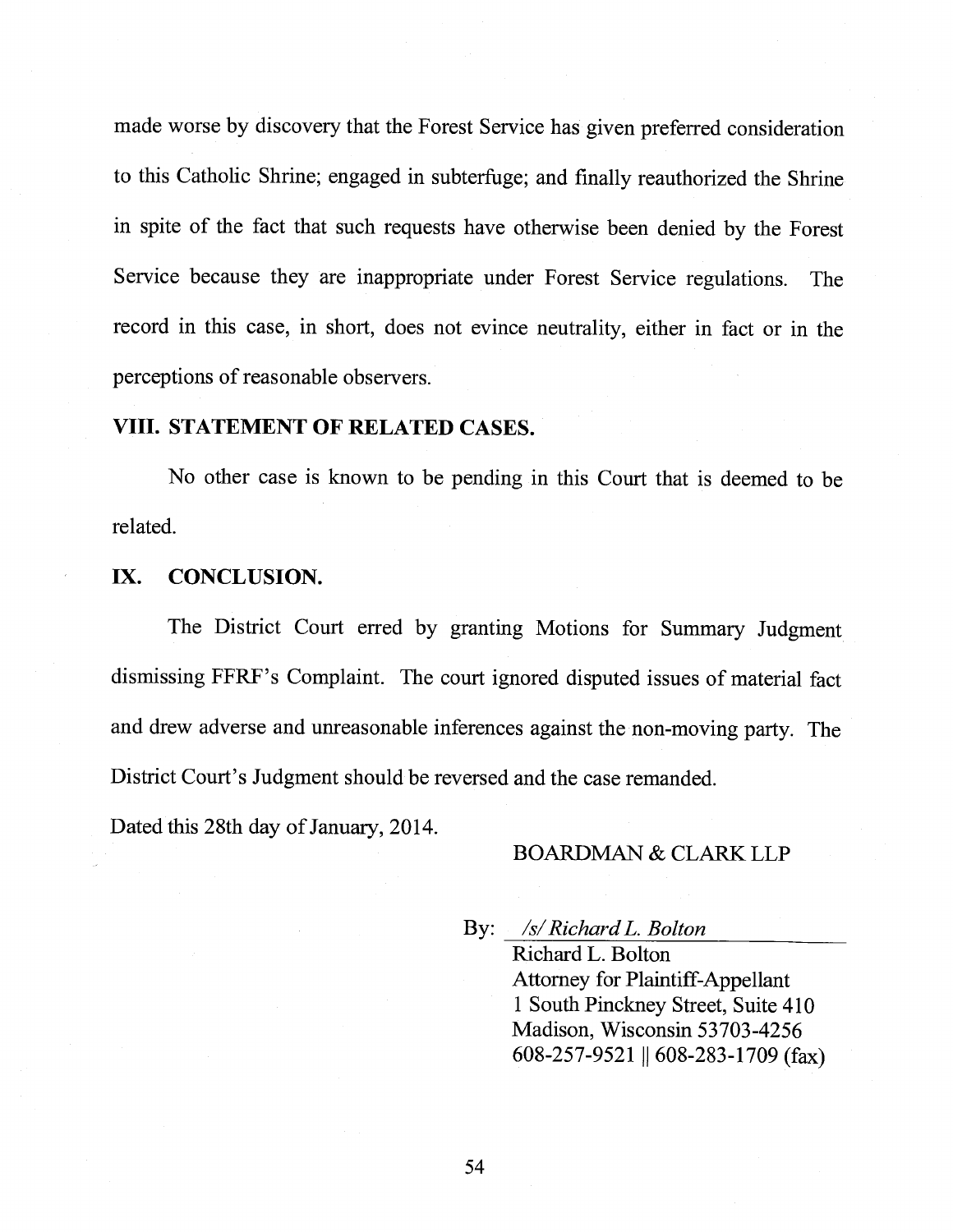# CERTIFICATE OF COMPLIANCE WITH LOCAL RULE 7.1(d)(2)(E)

<sup>I</sup> hereby certify that the foregoing document was prepared with Microsoft Word using Times New Roman 14-point proportionally spaced font. The brief contains 12,647 words, excluding the parts of the brief exempt by Fed. R. App. P.  $32(a)(7)(B)(iii)$ .

<sup>I</sup> declare under penalty of perjury that the foregoing is true and correct. Dated this 28th day of January, 2014.

> /s/ Richard L. Bolton Richard L. Bolton